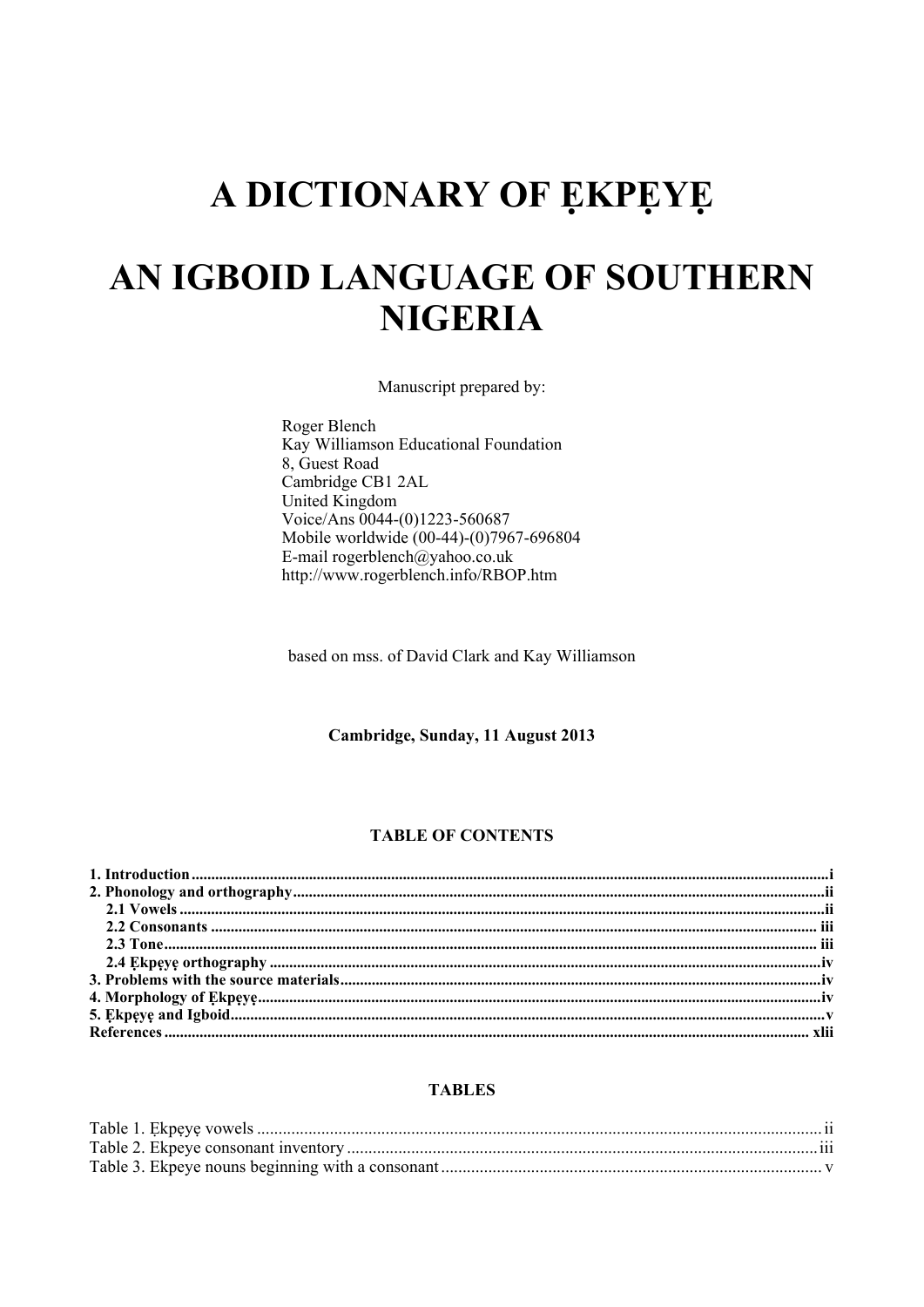#### **1. Introduction**

l

The Ẹkpẹyẹ language is spoken between the Orashi and Sambreiro rivers in Ahoada West LGA in Rivers State and Yenagoa LGA, Bayelsa State, Nigeria. Ekpeye (under the name Ekpaffia) is first mentioned in Forde & Jones (1950:49-51) who estimated there were 6800 adult males in the 1930s. Ekpeye has four recognised dialects, Ako, Ubye, Upata and Igbuduya. The immediate neighbours of the Ẹkpẹyẹ are the Ogba (Igboid), the Ẹgẹnẹ (Edoid) and Abua and Obogolo (Central Delta) and speakers are in contact with many Ijoid languages, the predominant speech community of the Niger Delta. A literacy programme was established among the Ekpeve and readers and teaching materials prepared as well as a guide to Ekpeye personal names (Ikpe 1972). Little has been published on Ekpeye culture, but Picton (1988) is a description of the masquerades and Briggs (2002) describes attitudes to female circumcision. Clark (2006) has published an informal account of living in Ẹkpẹyẹ. The present document is a wordlist of Ekpeye, based mainly on electronic mss. left by Kay Williamson, who regrettably died on January 3<sup>rd</sup>, 2005. The only substantial work on the Ẹkpẹyẹ language is the unpublished thesis of David Clark (Clark 1969), a reading and writing book (Clark 1971a) and some articles (Clark 1971b,c; 1972; 1974). Clark's thesis is highly formal and is based entirely on folktale and other texts recorded in the mid-1960s.

David Clark<sup>1</sup> prepared a list of Ekpeye nouns and verbs in association with his thesis which has circulated in photocopy form but never properly edited. This list is not entirely consistent with the orthography used in his thesis and some of the problems will be explained below. Some time ago, Kay Williamson had Clark's mss. typed into the computer in an old Macintosh format, using keystroke sequences to represent vowels plus diacritics. She then appears to have gone through the mss. with a Mr. Odieke-Akoh2, putting in revised tonal transcriptions. For some reason, there were several versions of the same word in the computer file. There were also a few hand-written extra words on the mss. not in the electronic version. Further words relating mainly to Ekpeye dance and music terms were supplied by the present editor. Different orthographic conventions were used in the same file, so the implosives were sometimes represented as 'ɗ' and 'ɓ', sometimes as 'dh' and 'bh'. Clark's manuscript mostly represents downstep as an apostrophe in a sequence of tone letters. Thus HH'H is High, High, Downstep, High. However, occasionally he uses macrons over the letters, such as in **bositolo**, for reasons that are not clear. This may be a fossil from the orthographic representation of tone, which does use a macron. Ikpe (1972), which is fully tone-marked, uses a macron for downstep throughout. This was retained in the electronic file and is allowed to remain here, pending further information on the meaning of this convention.

The only other major source on Ekpeye are the entries in Kay Williamson and Chinyere Ohiri-Aniche's 'Comparative Igboid', a massive electronic manuscript still in preparation. These are entered in an IPAlike, but this was not cross-checked against the other files. As a consequence there are occasional marked inconsistencies between the two records of Ekpeye, which cannot be reconciled without checking against further field data.

Considerable re-organisation was required to make the data usable. The following processes were undertaken;

<sup>&</sup>lt;sup>1</sup> David Clark contacted with me in June 2010 with some corrections and additional bibliography. He notes that there is a still unpublished ms. of folk-tale texts. I have yet to work through all corrections, but this is in progress.

<sup>&</sup>lt;sup>2</sup> I regret to say I have no further information about Mr. Odieke-Akoh, though I am trying to establish his identity.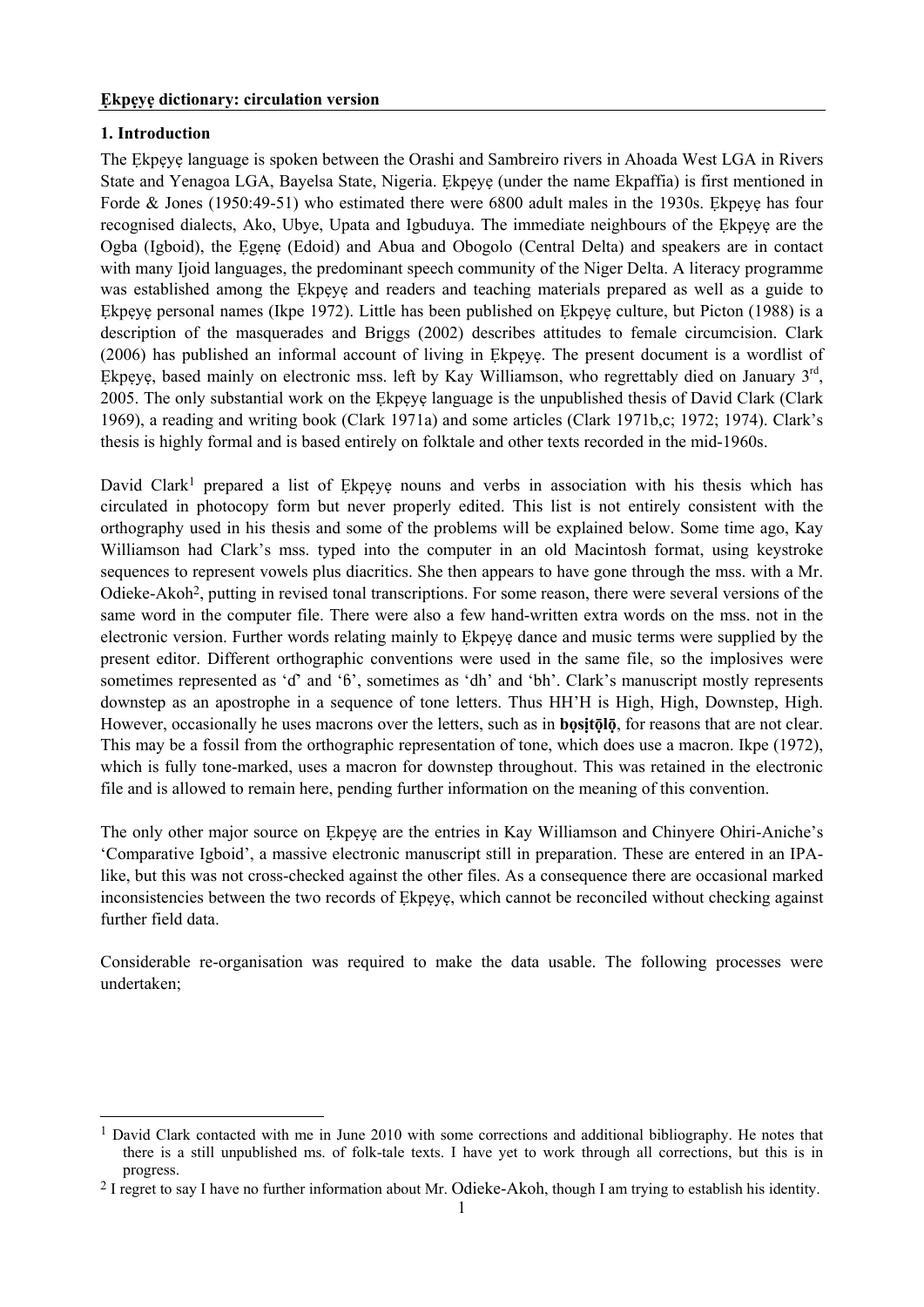- 1. Conversion of the original files to Times Roman
- 2. Cross-checking the results against Clark's original mss.
- 3. Entering hand-written Ẹkpẹyẹ words
- 4. Cross-checking the tonal transcription using letter symbols.
- 5. Deleting the multiple entries and deciding between two spellings of the same word.
- 6. Adding scientific names where these were clearly assignable
- 7. Adding parts of speech
- 8. Adding etymologies and notes on relations with Igboid

A presently unresolved problem is the status of labialised consonants. Ẹkpẹyẹ has non-phonemic labialisation before back vowels and Williamson and Ohiri-Aniche record this as they considered it possibly significant for reconstruction. Clark omits and this sometimes creates two transcriptions of the same word.

#### **2. Phonology and orthography**

#### **2.1 Vowels**

Ekpeve has nine phonemic vowels (Table 1):

| Table 1. Ekpeye vowels |  |       |   |         |   |      |   |  |
|------------------------|--|-------|---|---------|---|------|---|--|
|                        |  | Front |   | Central |   | Back |   |  |
| <b>Close</b>           |  |       |   |         |   |      | u |  |
|                        |  | T     |   |         |   | U    |   |  |
| <b>Close-Mid</b>       |  | e     |   |         |   | O    |   |  |
| Open-mid               |  |       | ε |         | Э |      |   |  |
| Open                   |  |       |   | а       |   |      |   |  |

These can be arranged as follows using the Nigerian orthographic convention of subdots;

| $+ATR$      | -ATR         |
|-------------|--------------|
| u           | u            |
| 1           | $\mathbf{1}$ |
| $\mathbf 0$ | Q            |
| e           | e            |
| a           |              |

Nearly all Ekpeye words form harmony sets, the vowels will always be either  $+$  or – expanded throughout the word. Exceptions are usually transparent compounds and there is every reason to believe exceptions are former compounds. Nonetheless, there are some clear exceptions such as;

| ìshuɗò    | gecko   |
|-----------|---------|
| okpulugwè | python  |
| ishânì    | bedroom |
| ugbanuko  | toe     |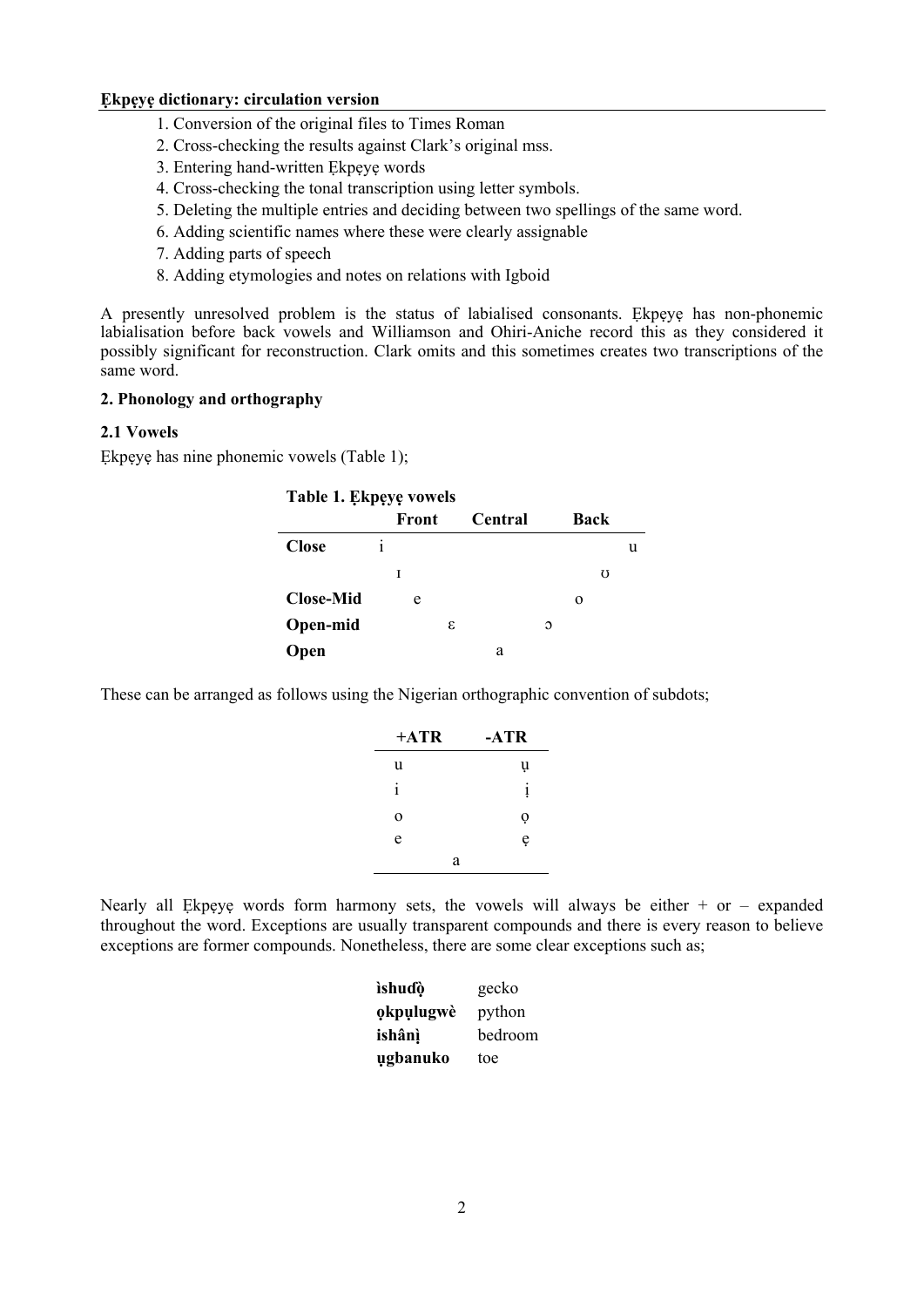#### **2.2 Consonants**

Table 2 shows the consonants of Ekpeye;

| Table 2. Ekpeye consonant inventory |                  |       |               |          |              |        |                |
|-------------------------------------|------------------|-------|---------------|----------|--------------|--------|----------------|
|                                     | <b>Bilabial</b>  | Alve- | <b>Alveop</b> | Palatal  | <b>Velar</b> | Labial | <b>Glottal</b> |
|                                     |                  | olar  | alatal        |          |              | -velar |                |
| Plosive                             | $\mathbf b$<br>p | t d   |               |          | k g          | kp gb  |                |
| Implosive                           | $6\overline{6}$  | d     |               |          |              |        |                |
| Fricative                           |                  | S Z   | $\int 3$      |          |              |        | h              |
| Affricates                          |                  |       |               | t∫<br>d3 |              |        |                |
| <b>Nasals</b>                       | m                | n     |               | J1       | ŋ            |        |                |
| Laterals                            |                  |       |               |          |              |        |                |
| Approximant                         |                  |       |               | у        |              | W      |                |
| Palatal                             |                  |       |               |          |              |        |                |
| Lateral Approximant                 |                  |       |               | ч        |              |        |                |

An unresolved phonological problem is the status of  $/k$  and  $/kp$ , transcribed a K and KP in Clark. These are not the ejectives usually represented by this symbol in Hausa.

For reasons that are unclear, Clark (1969) does not list /h/ as a phoneme, but /hw/. /h/ mostly occurs labialised before back vowels, but this is generally non-phonemic. Thus;

#### **hwụhwù ̣** make a noise

 $/h/$  + central vowel is usually labialised. Thus;

**h<sup>w</sup>ǎ** play (instrument)

But in at least one case, the labial prosody is absent;

#### **ịha** mortar

On the other hand,  $h +$  back vowel is non-labialised;

**hò ̣** choose (among many)

and in one case, /h/ precedes a front vowel;

**èhê** ape

A phonemic contrast that establishes /h/ and /hw/ as independent phonemes when preceding a central vowel is shown above. It may be that this co-exists with positional allophony determined by height; midvowels are not labialised in contrast to high vowels.

#### **2.3 Tone**

Ekpeye has a typical Igboid tone-system with two level tones, and downstep as well as falling and rising glides. Williamson and Ohiri-Aniche (ms.) occasionally mark phonetic upstep (↑) which is reproduced here, but this is so rare that it may be an artefact of the phonetic data. The basic conventions are as follows;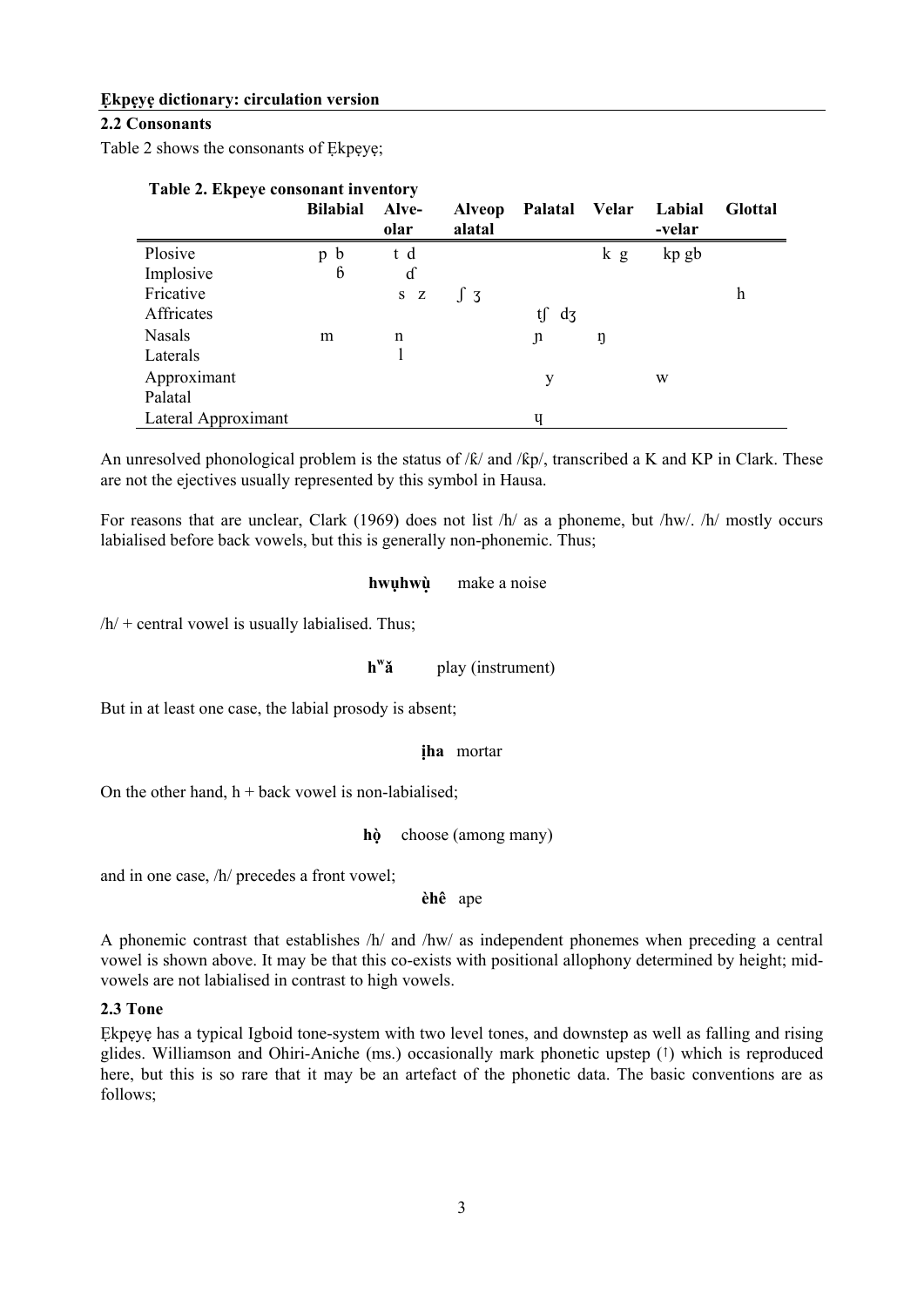| High     | Unmarked     |
|----------|--------------|
| Low      |              |
| Downstep |              |
| Rising   | $\checkmark$ |
| Falling  | $\lambda$    |

Downstep could almost be marked as a mid-tone although it only occurs following a high tone. The sources are very inconsistent as to where the downstep symbol is place between two symbols with diacritics. Thus:

#### **e ! gbe** *or* **egb! e**

Clark (1969) uses a rather unconventional notation with downstep as the unmarked tone, but later changes to the system in Ikpe (1972) plus following a word with tone-symbols.

Kay Williamson clearly changed her mind over time over the transcription of downstep. The early additions to Clark used the same analysis, but later it seemed to her that falling tones were better transcribed as downstep plus high. Thus egbê, 'kite', appears in Comparative Igboid as e'gbe. This probably does not represent a real difference of opinion on the tones heard, merely a change in convention over time.

#### **2.4 Ẹkpẹyẹ orthography**

Ekpeye orthographic conventions correspond to the IPA symbols used in the phonology as follows;

| c  | IJ |
|----|----|
|    | ф  |
| ng | η  |
| ny |    |
| sh |    |
| zh |    |

#### **3. Problems with the source materials**

- 1. Many words appear not to show vowel harmony (erroneous omission of diacritics?)
- 2. Williamson and OA show verbs without prefixes, Clark quotes them with prefixes representing infinitives.
- 3. Mixture of non–orthographic and orthographic
- 4. Multiple transcriptions

#### **4. Morphology of Ẹkpẹyẹ**

Put simplistically, the difference between nouns and verbs in Ekpeye is that verbs begin with consonants and nouns begin with vowels or nasals. Ẹkpẹyẹ has many verbal nouns, created by prefixing the verb with a vowel, although the vowel quality is not always predictable. There are no verbs that begin with vowels, but a variety of nouns with an initial consonant (Table 3). The reason for this varies; it is possible to borrow a loanword without prefixing the consonant. Some terms, such as 'person' or 'cow' can hardly be loanwords and the reasons for these exceptions are unknown.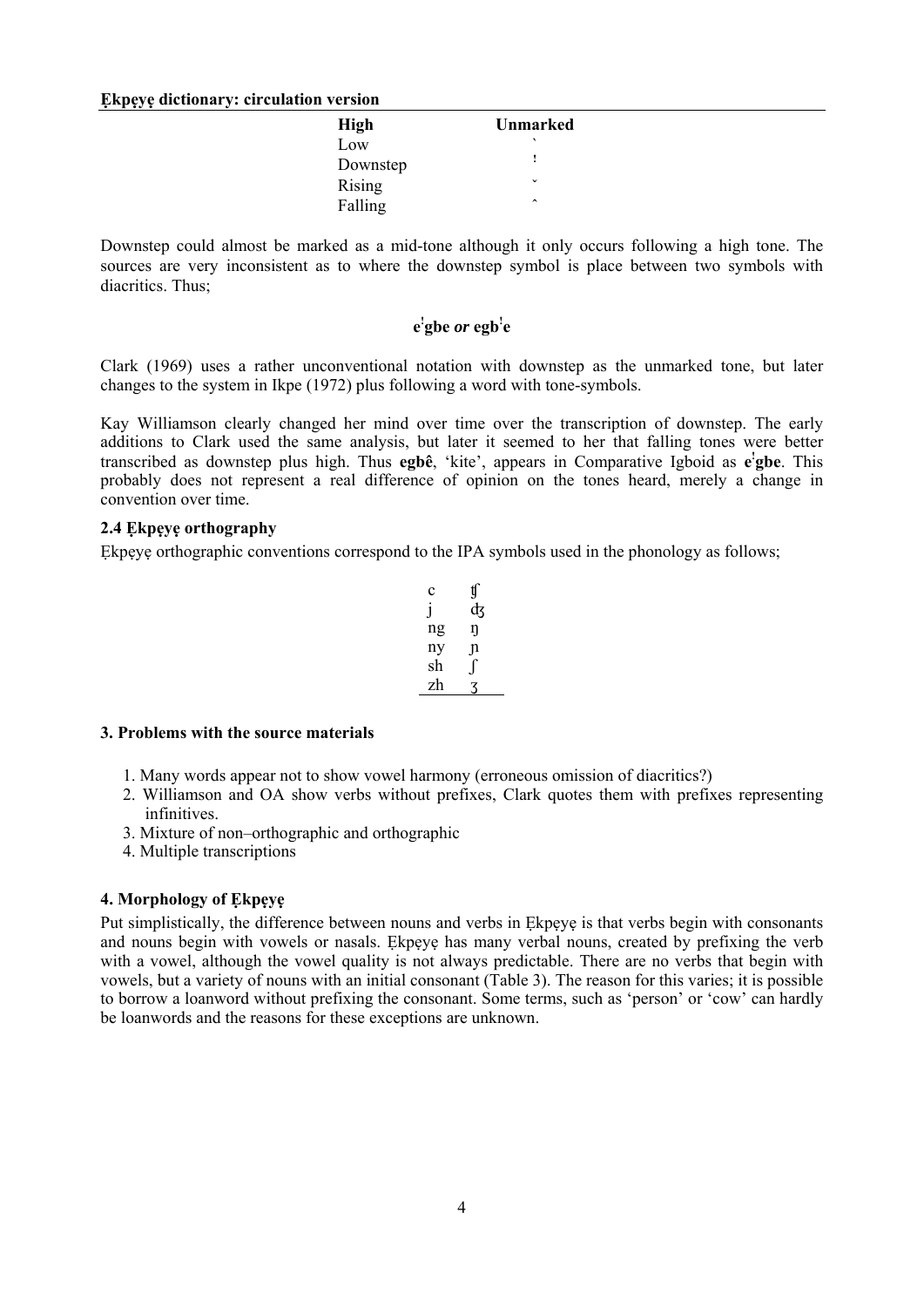| Table 3. Ekpeye nouns beginning with a consonant |                                |  |  |  |
|--------------------------------------------------|--------------------------------|--|--|--|
| bositōlō                                         | threepenny bus ride in P.H.    |  |  |  |
| bìdò                                             | bush pigeon                    |  |  |  |
| dibyò                                            | doctor, local                  |  |  |  |
| gàli                                             | gari                           |  |  |  |
| kapà                                             | clothes (made up)              |  |  |  |
| kiriko                                           | slit wood-block used for music |  |  |  |
| kpòkonì                                          | tin                            |  |  |  |
| kpama                                            | 11gger                         |  |  |  |
| loƙo                                             | headscarf, silk                |  |  |  |
| madù                                             | person                         |  |  |  |
| namà                                             | cow                            |  |  |  |
| ŋala                                             | mask                           |  |  |  |
| nyizè                                            | stranger, guest                |  |  |  |
| pokìbì                                           | bucket, container              |  |  |  |
| sapì                                             | key                            |  |  |  |
| tònjo                                            | lamp                           |  |  |  |

#### **5. Ẹkpẹyẹ and Igboid**

Kay Williamson never set out her stall in relation to the internal classification of Igboid and regrettably the only published version is Manfredi (1989) which uses highly wayward terminology and has never gained acceptance in the world of Igbo scholarship. However, she always stated that Ẹkpẹyẹ was by far the most divergent Igboid lect and this is well-substantiated. Many Ẹkpẹyẹ words are not cognate with the rest of Igboid, although the explanation for this is far from clear. Is Ekpeye highly conservative and the remainder of Igboid innovative, or has Ẹkpẹyẹ come under heavy influence from its neighbours, the Ijoid and Edoid languages? Strangely, the evidence for this latter hypothesis is not strong at present, as relatively few loanwords have been identified from neighbouring languages in the present location of Ekpeye. Further etymological work is required to establish the reason for Ekpeye's divergence but the possibility that it does retain 'lost' Igboid roots should not be discounted at present.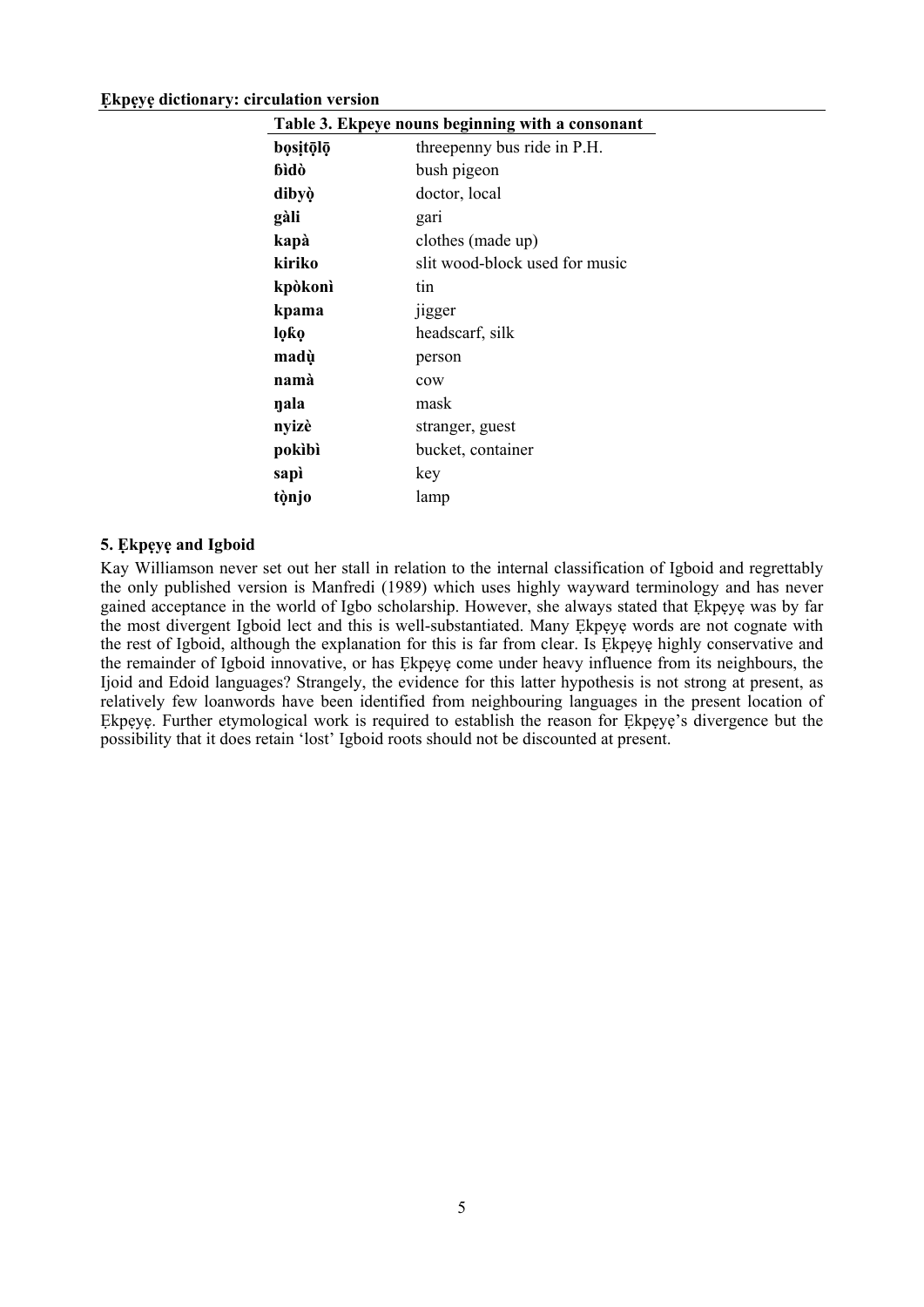| <b>Ekpeye</b>                         | PoS | <b>English</b>                                                                                                                         | Comment                                                    | ?PI       |
|---------------------------------------|-----|----------------------------------------------------------------------------------------------------------------------------------------|------------------------------------------------------------|-----------|
| aàbà                                  | n.  | feather, wings                                                                                                                         |                                                            |           |
| àadì                                  | n.  | place, one place                                                                                                                       |                                                            |           |
| abà                                   | n.  | feather                                                                                                                                |                                                            |           |
| àbàlì                                 | n.  | night                                                                                                                                  |                                                            |           |
| àbi                                   | n.  | body marks                                                                                                                             |                                                            |           |
| àbịdị                                 | n.  | greeting                                                                                                                               |                                                            |           |
| àbịdì                                 | n.  | fish trap                                                                                                                              |                                                            |           |
| àbiì                                  | n.  | indigo dye                                                                                                                             |                                                            |           |
| àbubà                                 | n.  | sandfly                                                                                                                                |                                                            |           |
| abûukpò                               | n.  | beard                                                                                                                                  |                                                            |           |
| abyàdà                                | n.  | rope, weak                                                                                                                             |                                                            |           |
| aba                                   | n.  | writing                                                                                                                                |                                                            |           |
| àbùbòlò                               | n.  | calabash for storing water                                                                                                             |                                                            |           |
| àcî                                   | n.  | arrow                                                                                                                                  |                                                            |           |
| ăchị-ụyà                              | n.  | plant sp. with medicinal properties when<br>mixed with other herbs and used to decorate<br>Christmas ceremonial huts built by children | Combretum racemosum (P.<br>Bearv). Family<br>Combretaceae. |           |
| adà                                   | n.  | grandfather                                                                                                                            |                                                            |           |
| àda                                   | n.  | first daughter                                                                                                                         |                                                            |           |
| àda <sup>!</sup> ka                   | n.  | baboon ??                                                                                                                              |                                                            |           |
| ádá-kómékpò                           | n.  | Wild Cape gooseberry, the seed of which is<br>used in a children's game.                                                               | Physali angulata (Linn).<br>Family Solanaceae.             |           |
| àdigw <sup>'</sup> e                  | n.  | moon                                                                                                                                   |                                                            |           |
| a'da                                  | n.  | salt                                                                                                                                   |                                                            |           |
| aɗà                                   | n.  | spear                                                                                                                                  |                                                            |           |
| àdì                                   | n.  | place                                                                                                                                  |                                                            |           |
| àdúgò                                 | n.  | plant sp. used for firewood and to fence<br>gardens. Medicinal: stem used for piles;<br>bathing with to encourage walking.             | Porturandia sp. Family<br>Rubiaceae.                       |           |
| agi                                   | n.  | leopard mask (one of own group)                                                                                                        |                                                            |           |
| àgà                                   | n.  | bow                                                                                                                                    |                                                            |           |
| agala                                 | n.  | mangrove                                                                                                                               |                                                            |           |
| agbâ                                  | n.  | wax, glue                                                                                                                              |                                                            |           |
| àgbà                                  | n.  | cheek, jaw                                                                                                                             |                                                            | $\neq$ PI |
| agba ewa                              | n.  | soothsayer                                                                                                                             |                                                            |           |
| agbadili                              | n.  | disinfectant                                                                                                                           |                                                            |           |
| agba <sup>'</sup> la                  | n.  | fairy, spirit                                                                                                                          |                                                            |           |
| àgbàlàsobì                            | n.  | old people                                                                                                                             |                                                            |           |
| $\mathbf{agb}^{\mathsf{!}}\mathbf{o}$ | n.  | snail                                                                                                                                  |                                                            |           |
| àgbòlò                                | n.  | plant sp. the fruit of which is used to bail out<br>ponds and fetch water. Seed ground in soup.                                        | Crescentia cujete (Linn).<br>Family Bignonicaceae.         |           |
| agbugbedi                             | n.  | history                                                                                                                                |                                                            |           |
| agbugbòdì                             | n.  | $\overline{\mathcal{L}}$                                                                                                               |                                                            |           |
| agelezi                               | n.  | goat                                                                                                                                   |                                                            |           |
| àgi <sup>'</sup> da                   | n.  | chair                                                                                                                                  |                                                            |           |
| àgwà                                  | n.  | action, behaviour, manners                                                                                                             |                                                            |           |

## **Ẹkpẹyẹ-English Dictionary**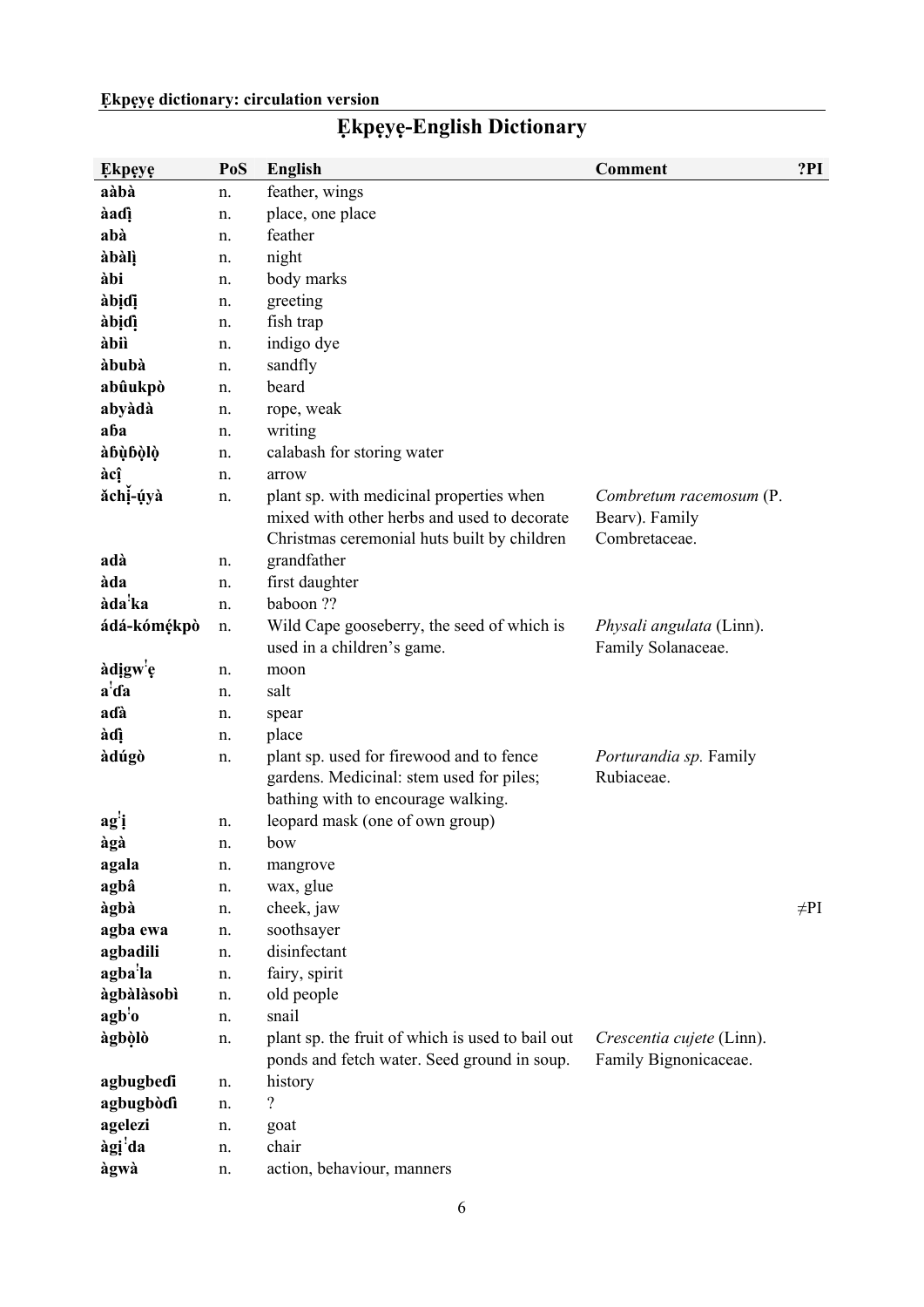| <b>Ekpeye</b>                       | PoS      | <b>English</b>                                   | <b>Comment</b>           | ?PI |
|-------------------------------------|----------|--------------------------------------------------|--------------------------|-----|
| àhakèle                             | n.       | peanuts                                          |                          |     |
| àhub <sup>'</sup> ele               | n.       | egusi, local; seeds are fried and eaten with     |                          |     |
|                                     |          | salt                                             |                          |     |
| àhubele ìbèkê                       | n.       | normal ('European') egusi, used for soup         |                          |     |
| àh <sup>w</sup> ụ c <sup>'</sup> nụ | n.       | termite, cloth-eating                            |                          |     |
| àhụn <sup>!</sup> ọ                 | n.       | insect                                           |                          |     |
| àhùlù                               | n.       | goods, possessions                               |                          |     |
| àh"ùlụ ebè                          | n.       | bullet                                           |                          |     |
| ajalì                               | n.       | snake sp.                                        |                          |     |
| àjatà                               | n.       | leg chain                                        |                          |     |
| àkamà                               | n.       | bitter kola                                      |                          |     |
| akanį                               | n.       | root                                             |                          |     |
| akani                               | n.       | blood-vessel, vein                               |                          |     |
| àke'ci                              | n.       | musk-shrew                                       |                          |     |
| aki <sup>!</sup> ta                 | n.       | dog                                              |                          |     |
| àkò                                 | n.       | bush animal                                      |                          |     |
| àkoto                               | n.       | big bell                                         |                          |     |
| àkọ                                 | n.       | sense, technique                                 |                          |     |
| akò                                 | n.       | whiskers                                         |                          |     |
| akòm                                | n.       | fever                                            |                          |     |
| akpa(0 <sup>1</sup> nu)             | n.       | dung [animal]                                    |                          |     |
| àkpàlelê                            | n.       | cripple, lame person                             |                          |     |
| akpa <sup>'</sup> na                | n.       | eldest son [Second form likely to be a loan      |                          |     |
| /okpola                             |          | from Std Igbo]                                   |                          |     |
| àkpè                                | n.       | forehead                                         |                          |     |
| àkpî                                | n.       | bitterness                                       |                          |     |
| akpiligwè                           | n.       | walking-stick for nobles<br>bell for hunting-dog |                          |     |
| àkpo<br>àkpojì                      | n.       | snail, small                                     |                          |     |
| akpuk <sup>'</sup> o                | n.<br>n. | shoe                                             |                          |     |
| àk <sup>w</sup> a                   | n.       | bridge                                           |                          |     |
| akwanà                              | n.       | rope (strong)                                    |                          |     |
| àkwû                                | n.       | door                                             |                          |     |
| àkalea                              | n.       | rat sp.                                          |                          |     |
| àkelè                               |          | last year (next year)                            |                          |     |
| àkoto                               | n.       | snuff box                                        |                          |     |
| akwukpo                             | n.       | big lump of cassava                              |                          |     |
| a'la                                | n.       | eczema                                           |                          |     |
| alà                                 | n.       | year                                             |                          |     |
| àlâ                                 | n.       | masquerade                                       |                          |     |
| alèdù                               | n.       | orange                                           |                          |     |
| àlígbò                              | n.       | tree sp. Marks sacrificial positions in the      | Markhamia tormentosa     |     |
|                                     |          | bush. Used for building and to fence yards       | (Benth; K Schum). Family |     |
|                                     |          | and gardens                                      | Bignoniaceae.            |     |
| àlilo                               | n.       | bottle                                           |                          |     |
| àlisų, àlụsų                        | n.       | rice                                             |                          |     |
| àlû                                 | n.       | cloth                                            |                          |     |
| am <sup>1</sup> a                   | n.       | road, main                                       |                          |     |
|                                     |          |                                                  |                          |     |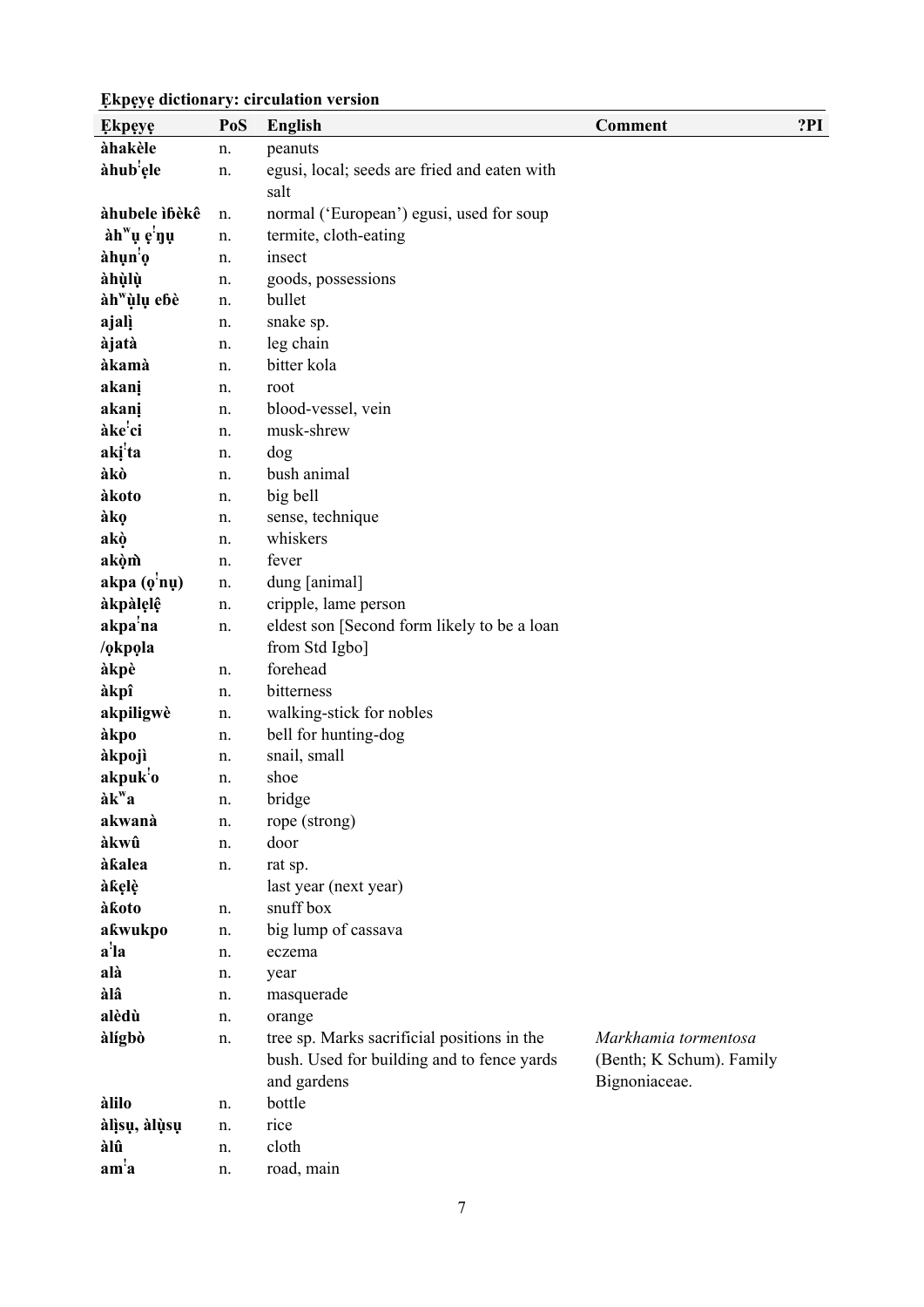| <b>Ekpeye</b>        | PoS        | <b>English</b>                                                                                                                              | <b>Comment</b>                                           | ?PI |
|----------------------|------------|---------------------------------------------------------------------------------------------------------------------------------------------|----------------------------------------------------------|-----|
| àmà                  | n.         | directions                                                                                                                                  |                                                          |     |
| àmà                  | n.         | news, secret                                                                                                                                |                                                          |     |
| àmà                  | n.         | thunder                                                                                                                                     |                                                          |     |
| àmanà                | n.         | hammer                                                                                                                                      |                                                          |     |
| àmànà                | n.         | paddle                                                                                                                                      |                                                          |     |
| àmìnìma              | n.         | mat                                                                                                                                         |                                                          |     |
| amusu                | n.         | vampire, witch                                                                                                                              |                                                          |     |
| anà                  | n.         | grandmother                                                                                                                                 |                                                          |     |
| ànyânà               | n.         | large garden egg (like a tomato)                                                                                                            |                                                          |     |
| anyib'o or           | n.         | banana                                                                                                                                      |                                                          |     |
| anyîbo               |            |                                                                                                                                             |                                                          |     |
| anyike               | n.         | axe                                                                                                                                         |                                                          |     |
| a <sup>'</sup> yolu  | n.         | aerial yam                                                                                                                                  |                                                          |     |
| ànà                  | n.         | memory                                                                                                                                      |                                                          |     |
| àŋà                  | n.         | reluctance                                                                                                                                  |                                                          |     |
| àpà                  | n.         | fish sp.                                                                                                                                    |                                                          |     |
| àpàpa                | n.         | groundnut                                                                                                                                   |                                                          |     |
| apyâ                 | n.         | hornbill                                                                                                                                    |                                                          |     |
| asa                  | n.         | fish sp.                                                                                                                                    | Gymnarchus niloticus                                     |     |
| àsaga                | prep.      | outside                                                                                                                                     |                                                          |     |
| asò                  | n.         | pimple                                                                                                                                      |                                                          |     |
| átá                  | n.         | plant sp. used as domestic animal food and to<br>control erosion                                                                            | Imperata cylindrical<br>(Linn). Family Gramineae         |     |
| àtàmùnó              | n.         | plant sp. with medicinal properties: leaf's<br>latex clears stains from eyes in measles or<br>chicken-pox and cures children's constipation | Albizia zygia (DC; J.F.<br>Macbr.). Family<br>Mimosaceae |     |
| at <sup>'</sup> apyâ | n.         | swallow                                                                                                                                     |                                                          |     |
| átú-úchè             | n.         | node weed, starwart, synedrelta. Used as<br>vegetable in soup, as animal feed and has<br>medicinal properties                               | Syndrelta nodiflora<br>(Gartn.). Family<br>Asteraceae.   |     |
| awà                  | n.         | hour                                                                                                                                        |                                                          |     |
| awâ                  | n.         | battle, war                                                                                                                                 |                                                          |     |
| àwà                  | n.n.       | horn                                                                                                                                        |                                                          |     |
| awasî                | n.         | catfish                                                                                                                                     |                                                          |     |
| àwhakele             | n.         | groundnut                                                                                                                                   |                                                          |     |
| awîlijà              | n.         | xylophone dance                                                                                                                             |                                                          |     |
| awûwò                | n.         | craftiness                                                                                                                                  |                                                          |     |
| ày'o                 | n.         | onion                                                                                                                                       | $<$ Port.                                                |     |
| aya                  | n.         | market                                                                                                                                      |                                                          |     |
| $a^2za$              | n.         | beard                                                                                                                                       |                                                          |     |
| azà                  | n.         | infection                                                                                                                                   |                                                          |     |
| azâ                  | n.         | speed                                                                                                                                       |                                                          |     |
| àzamà                | n.         | beans                                                                                                                                       |                                                          |     |
| azì                  | n.         | snake sp.                                                                                                                                   |                                                          |     |
| ba                   | V.         | carve, hollow out                                                                                                                           |                                                          |     |
| bama                 | V.         | peel (e.g. yam)                                                                                                                             |                                                          |     |
| ba(ni)               | ${\bf V}.$ | come                                                                                                                                        |                                                          |     |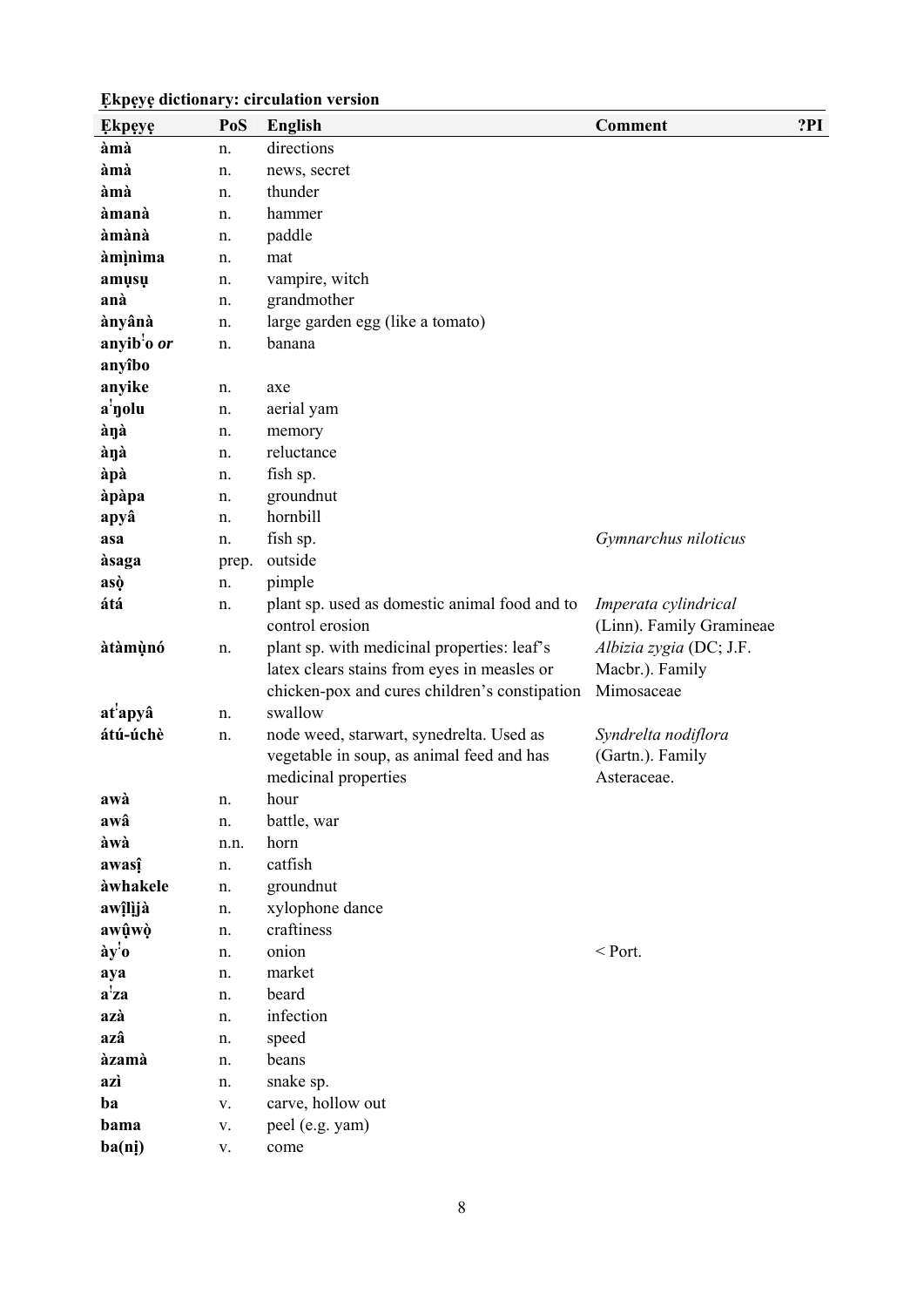| <b>Ekpeye</b>        | PoS        | <b>English</b>                            | <b>Comment</b>           | ?PI       |
|----------------------|------------|-------------------------------------------|--------------------------|-----------|
| bhúgò                | n.         | bamboo palm. Used for thatching, fencing, | Raphia sp. Family Palmae |           |
|                      |            | firewood etc. Bark used to trap and smoke |                          |           |
|                      |            | fish. Produces palm wine.                 |                          |           |
| bi                   | V.         | cut up, slice                             |                          |           |
| bibên <sup>w</sup> è | V.         | stammer                                   |                          |           |
| bido                 | V.         | begin                                     |                          |           |
| bishi ę'ci           | ${\bf V}.$ | set on fire                               |                          |           |
| bọ                   | ${\bf V}.$ | cut up, eviscerate                        |                          |           |
| bòlị                 | ${\bf V}.$ | rise (of sun, moon), break (of day)       |                          | PI        |
| boma                 | ${\bf V}.$ | dig up, exhume                            |                          |           |
| bositōlō             | n.         | three-penny bus ride in P.H.              | $<$ Eng.                 |           |
| bu                   | V.         | carry                                     |                          |           |
| bu                   | V.         | spit                                      |                          | PI        |
| bu                   | ${\bf V}.$ | be (identity)                             |                          |           |
| bŭ                   | ${\bf V}.$ | big, fat (be)                             |                          |           |
| bube <sup>'</sup> te | ${\bf V}.$ | put down (load)                           |                          |           |
| budă                 | ${\bf V}.$ | collapse                                  |                          |           |
| bushi                | V.         | help raise load to head                   |                          |           |
| bushi ukà            | ${\bf V}.$ | accuse (falsely)                          |                          |           |
| butu                 | ${\bf V}.$ | carry (in hand, child in arms)            |                          |           |
| bụ                   | V.         | spit (at)                                 |                          |           |
| bų                   | V.         | be first                                  |                          |           |
| bŭ                   | V.         | hatch                                     |                          |           |
| bù                   | V.         | beat                                      |                          |           |
| bụ ęzhì              | V.         | equal (be) (in size or quantity)          |                          |           |
| bụdụ                 | ${\bf V}.$ | live                                      |                          |           |
| bа                   | ${\bf V}.$ | write                                     |                          |           |
| bę'ę                 | pron.      | they                                      |                          |           |
| begbède              | V.         | gather, round up                          |                          |           |
| bị ụk <sup>w</sup> â | v.p.       | lay (eggs)                                |                          |           |
| bìdò                 | n.         | red-billed wood-dove                      |                          |           |
| bid <sup>'</sup> i   | n.         | food, fufu                                |                          |           |
| bìlû                 | n.         | bush pigeon?                              |                          |           |
| bisê, bise           | num.       | five                                      |                          |           |
| bisû                 | num.       | six                                       |                          |           |
| bibě                 | num.       | two                                       |                          |           |
| binô                 | num.       | four                                      |                          |           |
| bisâbò               | num.       | seven                                     |                          |           |
| bisanû,              | num.       | nine                                      |                          |           |
| nàzamādì             |            |                                           |                          |           |
| bisa <sup>'</sup> to | num.       | eight                                     |                          |           |
| bito                 | num.       | three                                     |                          |           |
| biyộ                 | n.         | wickedness, evil                          |                          |           |
| boshi, boshi         | n.         | increase                                  |                          | $\neq$ PI |
| bùcì                 | n.         | grasscutter                               |                          |           |
| budā                 | n.         | tobacco                                   |                          |           |
| bush <sup>'</sup> i  | n.         | poison, sorcery, medicine                 |                          |           |
| bụđộ                 | n.         | dream                                     |                          |           |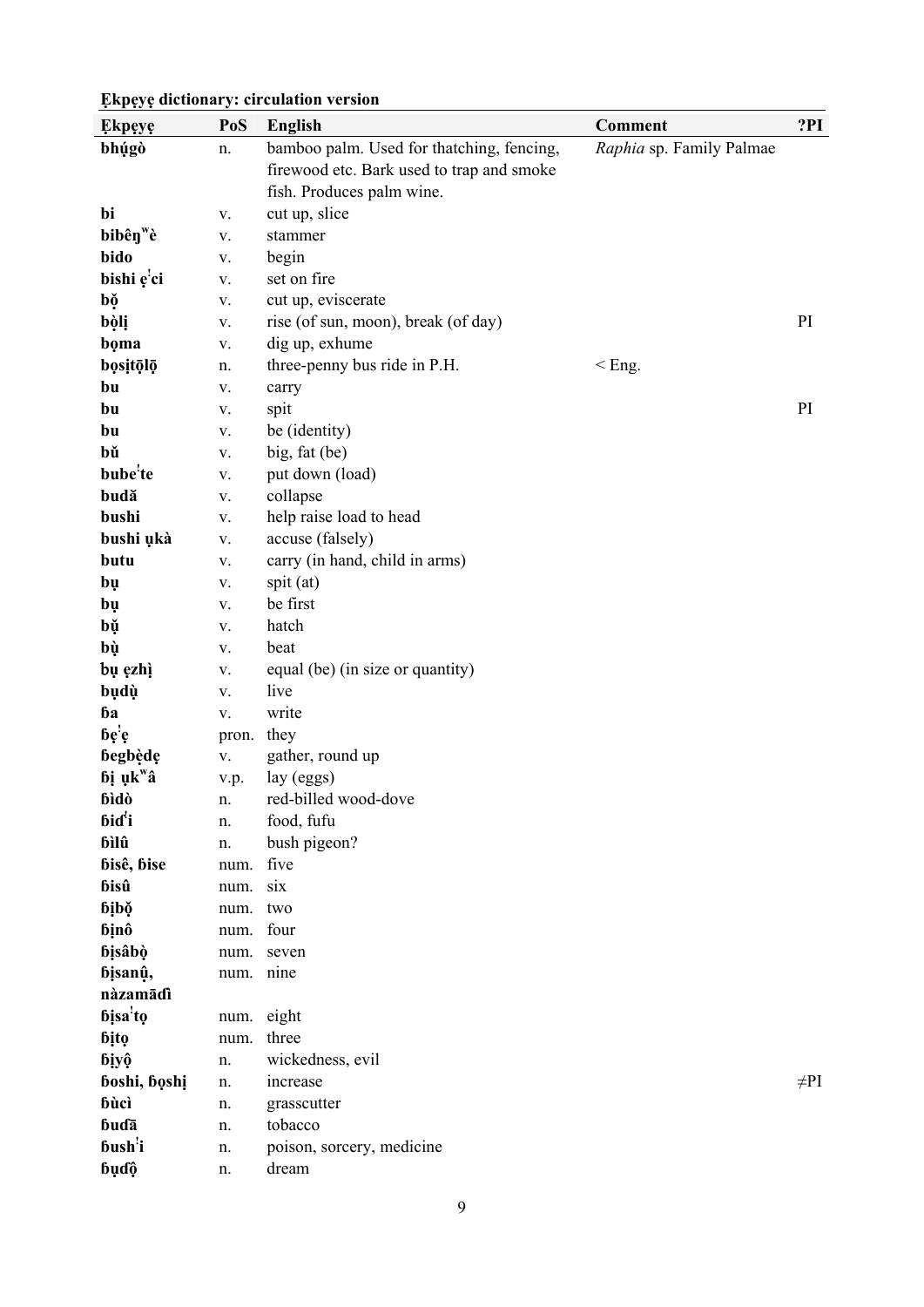| <b>Ekpeye</b> | PoS | English                    | <b>Comment</b> | ?PI |
|---------------|-----|----------------------------|----------------|-----|
| bugò          | n.  | palm-wine tree             |                |     |
| bų'ko         | n.  | sharpness                  |                |     |
| buta          | n.  | fence                      |                |     |
| cacà          | V.  | trim (with knife/scissors) |                |     |
| ce            | V.  | think                      |                |     |
| ci            | V.  | tap, draw                  |                | PI  |
| ci            | V.  | shine (of sun, moon)       |                | PI  |
| ci            | V.  | chase, pursue, drive away  |                | PI  |
| ci            | V.  | shout                      |                | PI  |
| ci            | V.  | shine (of sun, moon)       |                |     |
| ci            | V.  | crack (nuts, kernel)       |                |     |
| cį            | V.  | lead, rule                 |                |     |
| cį            | V.  | carve, hollow out          |                |     |
| cį            | V.  | clear (bush)               |                |     |
| cin'ekè       | n.  | God (Christian term)       |                |     |
| cu            | V.  | turn s.t.                  |                |     |
| cukwu         | n.  | God                        |                |     |
| cuwo          | V.  | throw                      |                |     |
| cu'za         | V.  | build (with mud)           |                |     |

### **D.**

| da elì    | V.         | be sick                             |           |
|-----------|------------|-------------------------------------|-----------|
| dă        | ${\bf V}.$ | fall                                |           |
| da ishì   | V.         | foolish (be)                        |           |
| dàbeni    | V.         | lean against                        | PI        |
| dàkpeli   | V.         | recover (from ill-health)           |           |
| dàpi      | V.         | limp                                |           |
| dàshị     | V.         | blame                               |           |
| dàshị     | V.         | press on, stick on                  |           |
| dè        | V.         | rain                                |           |
| dèdie idê | V.         | mention someone (absent)            |           |
| deke'deke | V.         | boil, simmer                        |           |
| dę        | V.         | fry                                 | $\neq$ PI |
| dibyò     | V.         | doctor, local                       |           |
| dọ        | V.         | cause (trouble)                     | PI        |
| dọ        | V.         | pull, drag                          |           |
| dọ        | V.         | draw (picture)                      | $\neq$ PI |
| dodi      | V.         | scramble for, dispute, struggle for |           |
| dogbòo    | V.         | to wipe                             |           |
| dokă      | V.         | tear, dismantle, remove             |           |
| dokpě     | V.         | save, rescue, defend                |           |
| dokpu     | V.         | drag, pull                          |           |
| dotu      | V.         | pluck, extract forcibly             |           |
| duzęę     | V.         | lead, escort                        | PI        |
| dǔ        | V.         | advise                              |           |
| dụ        | V.         | sew, prick, pierce                  | PI        |
|           |            |                                     |           |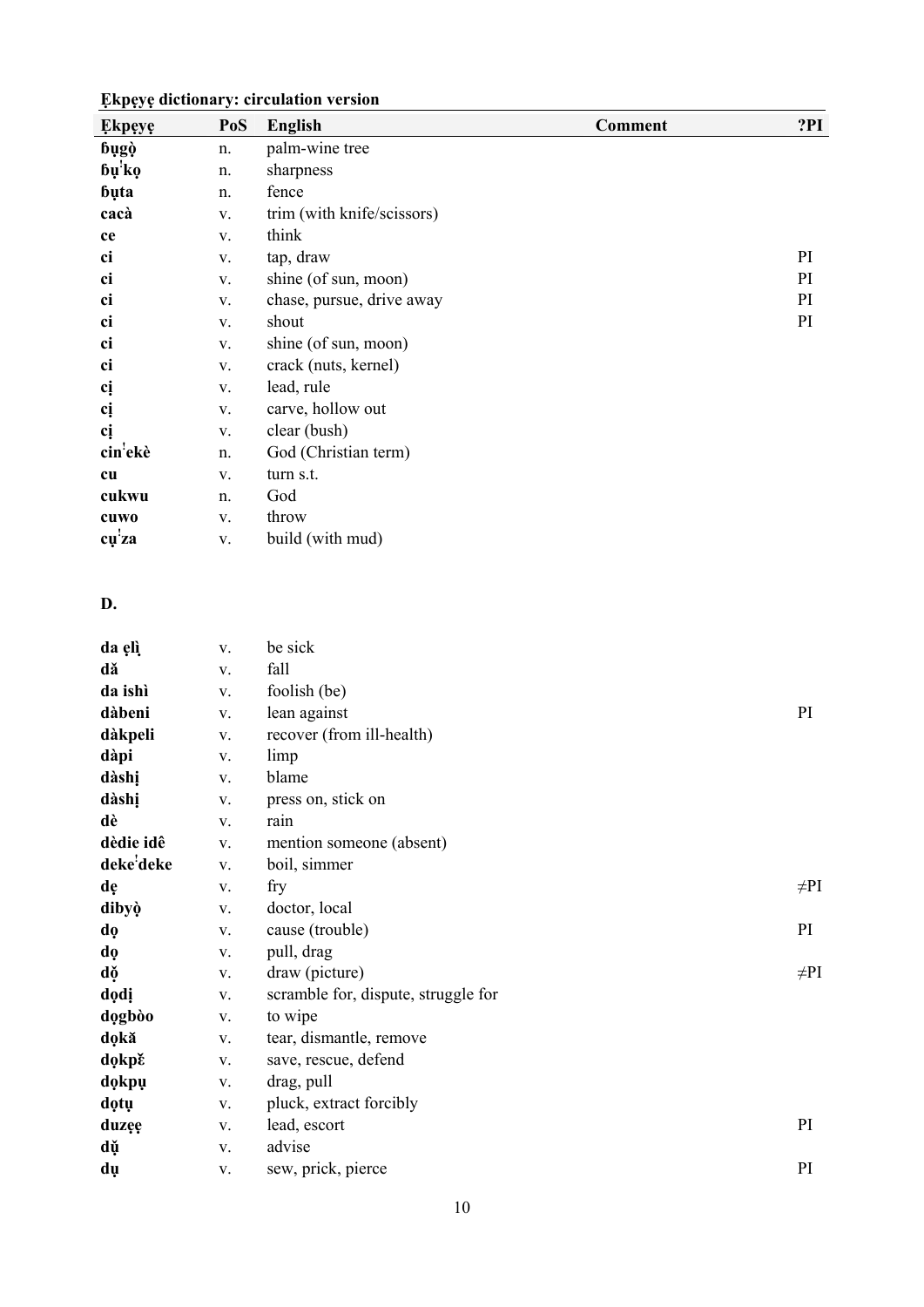| <b>Ekpeye dictionary: circulation version</b> |  |  |
|-----------------------------------------------|--|--|
|-----------------------------------------------|--|--|

| <b>Ekpeye</b> | PoS | English           | Comment | 2PI |
|---------------|-----|-------------------|---------|-----|
| dų kpo        |     | burn, set on fire |         |     |

## **Ḍ**

| da <sup>'</sup> da | V.   | lick                   |           |
|--------------------|------|------------------------|-----------|
| de                 | V.   | sell                   |           |
| de                 | V.   | swallow                |           |
| dę                 | V.   | hurt, be painful       |           |
| dyì                | num. | ten                    |           |
| dọ                 | V.   | dream                  |           |
| dọ ogo'logû        | V.   | to tell $+$ folktale   |           |
| dùt u              | V.   | pick out (from liquid) |           |
| dụlụ               | V.   | blunt (be) (as knife)  |           |
| duma               | V.   | reach                  |           |
| dùma               | V.   | pluck out (e.g. snail) |           |
| dushi              | V.   | roast (e.g. yam)       |           |
| dushi              | V.   | soak                   | $\neq$ Pl |
| dyi                | V.   | eat                    |           |
| dyo                | V.   | beg, ask for           |           |

## **E.**

| n. | beetle                                     |                          |
|----|--------------------------------------------|--------------------------|
| n. | padlock                                    |                          |
| n. | ram                                        |                          |
| n. | cobra                                      |                          |
| n. | gun                                        | (? < Igbo)               |
| n. | muddy place                                |                          |
| n. | mountain, hill                             |                          |
| n. | rubbish heap lit. dung-hill                |                          |
| n. | anthill, termites                          |                          |
| n. | second place in a bed                      |                          |
| n. | tree sp. with edible fruit. Used to make   | Napoleona ogelii (Hook & |
|    | instrument for milling oil, supporting yam | Planck). Family          |
|    | tendrils, setting traps.                   | Lecitydaceae             |
| n. | trap (for animal)                          |                          |
| n. | early                                      |                          |
| n. | ring                                       |                          |
| n. | centre                                     |                          |
| n. | middle, centre                             |                          |
| n. | leg chain                                  |                          |
| n. | thought                                    |                          |
| n. | stones                                     |                          |
| n. | cocoyam                                    |                          |
|    |                                            |                          |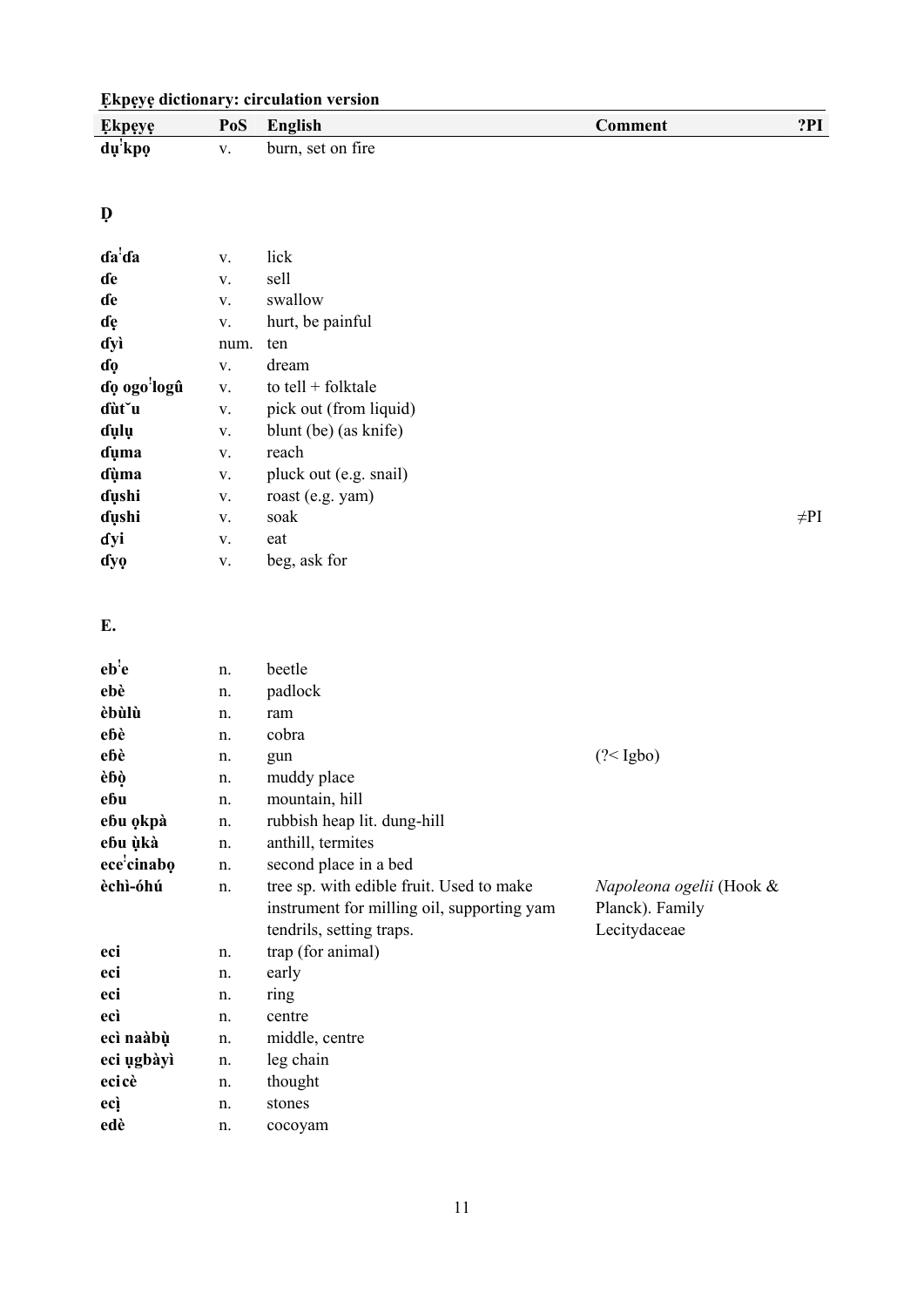| <b>Ekpeye</b>                       | PoS | <b>English</b>                               | <b>Comment</b>                  | ?PI       |
|-------------------------------------|-----|----------------------------------------------|---------------------------------|-----------|
| édè-ákítā                           | n.  | tropical stinging nettle (used to flog naked | Lapotea ovalifolia              |           |
|                                     |     | criminals)                                   | (Schum). Family                 |           |
|                                     |     |                                              | Urticaceae.                     |           |
| edè bujì                            | n.  | cocoyam, new (can be roasted)                | Xanthosoma mafaffa              |           |
| ede nidiyà                          | n.  | cocoyam cv.                                  |                                 |           |
| ede nùji                            | n.  | cocoyam cv.                                  |                                 |           |
| èdè                                 | n.  | lake                                         |                                 |           |
| eďi                                 | n.  | rope                                         |                                 |           |
| èekp'ele                            | n.  | only child                                   |                                 |           |
| eɗù                                 | n.  | maggot                                       |                                 |           |
| egb <sup>'</sup> igbì               | n.  | electric fish                                |                                 |           |
| egbê, e'gbe                         | n.  | kite,                                        | Milvus migrans                  |           |
| ègbè                                | n.  | rat trap                                     |                                 |           |
| egbò                                | n.  | medicine, local                              |                                 |           |
| egbu                                | n.  | body marks                                   |                                 |           |
| egbu                                | n.  | vaccination                                  |                                 |           |
| ègêgè                               | n.  | drinking cup                                 |                                 |           |
| egwêlè                              | n.  | rule                                         |                                 |           |
| $eg^{\mathbf{w}}\mathbf{\grave{u}}$ | n.  | rainbow                                      |                                 |           |
| èhê                                 | n.  | ape                                          |                                 |           |
| eka'ke                              | n.  | denial                                       |                                 |           |
| eke                                 | n.  | man, male                                    |                                 |           |
| ek <sup>!</sup> e                   | n.  | time                                         |                                 |           |
| ekè                                 | n.  | child, small                                 |                                 |           |
| ekê                                 | n.  | largeness, fatness, big size                 |                                 |           |
| èke                                 | n.  | first day of market week                     |                                 |           |
| éké-óbùbù                           | n.  | herb used for curing dizziness               | Solenostemon                    |           |
|                                     |     |                                              | <i>monostachyus</i> (P. Beauv). |           |
|                                     |     |                                              | Family Lamiaceae.               |           |
| ekèkè                               | n.  | very small (new born)                        |                                 |           |
| èkekpîtè                            | n.  | pot, small                                   |                                 |           |
| ekelagba <sup>'</sup> la            | n.  | big fairy                                    |                                 |           |
| ekèlè                               | n.  | time                                         |                                 |           |
| ekpe                                | n.  | inheritance, will                            |                                 |           |
| ekpemà                              | n.  | heart                                        |                                 |           |
| ekpètè                              | n.  | game                                         |                                 |           |
| ekwe                                | n.  | slit-gong, wooden, cylindrical               |                                 |           |
| ekwè                                | n.  | stool                                        |                                 |           |
| ekwè [ɓi'di]                        | n.  | yam-barn                                     |                                 | $\neq$ PI |
| èkwè                                | n.  | fish trap                                    |                                 |           |
| ekwu                                | n.  | ladle                                        |                                 |           |
| èleshì                              | n.  | pigeon                                       |                                 |           |
| elezh <sup>!</sup> i                | n.  | compound                                     |                                 |           |
| eli                                 | n.  | dance                                        |                                 |           |
| elù                                 | n.  | fruit sp.                                    |                                 |           |
| elu'lu                              | n.  | proverb, riddle, puzzle                      |                                 |           |
| elûwà, eluwà                        | n.  | world                                        |                                 |           |
| eme                                 | n.  | tusk                                         |                                 |           |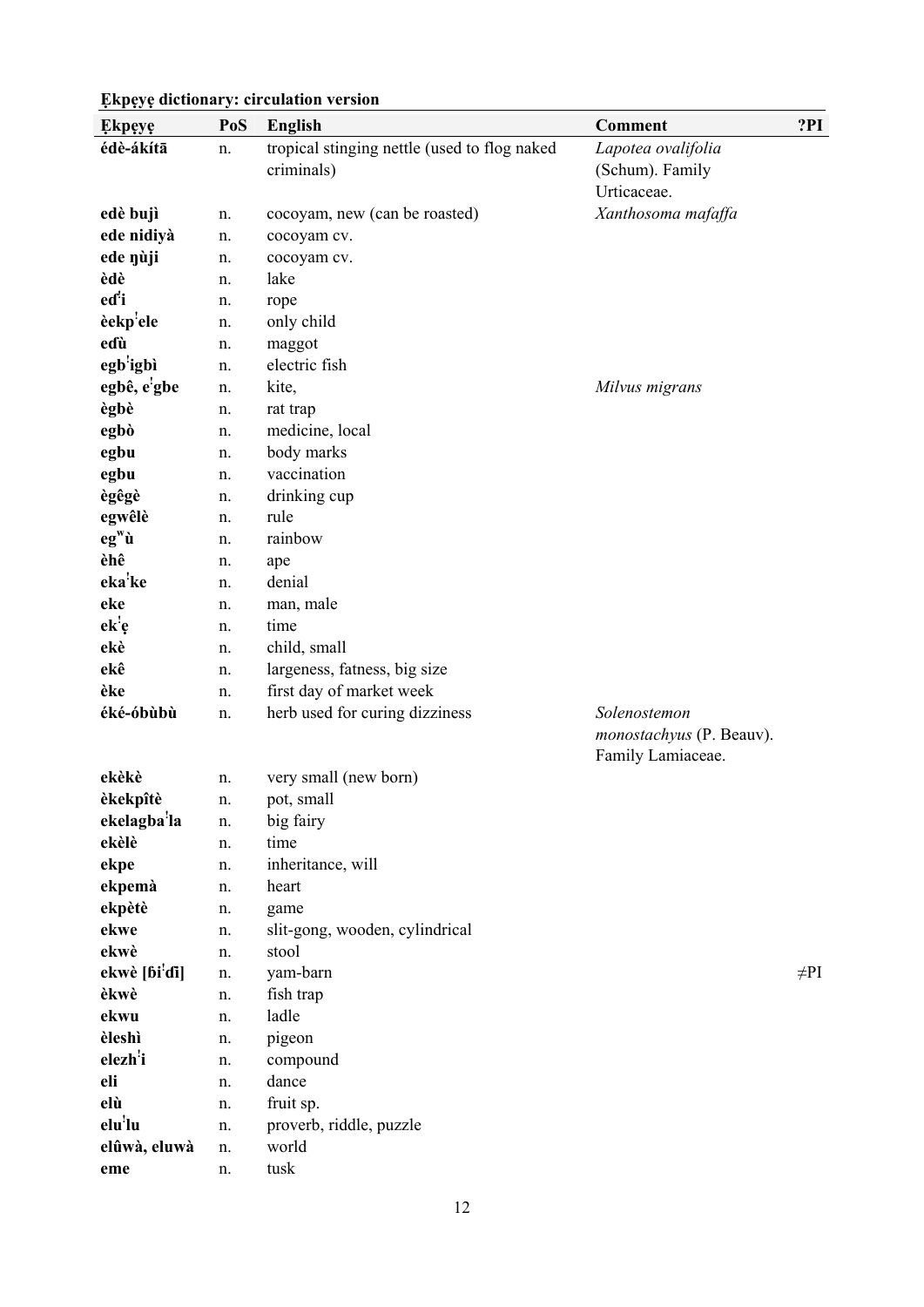| <b>Ekpeye</b>                                 | PoS | <b>English</b>                                              | <b>Comment</b>                                               | ?PI |
|-----------------------------------------------|-----|-------------------------------------------------------------|--------------------------------------------------------------|-----|
| èmènè                                         | n.  | people                                                      |                                                              |     |
| emî                                           | n.  | nose                                                        |                                                              |     |
| èmìnizò                                       | n.  | cricket                                                     |                                                              |     |
| ene                                           | n.  | tree                                                        |                                                              |     |
| ènwè                                          | n.  | monkey                                                      |                                                              |     |
| énwú-jìsòs                                    | n.  | sensitive grass (used by children for play)                 | Mimosa pudica (Linn).<br>Family Leguminosae-<br>mimosoideae. |     |
| ènyà,<br>akuri <sup>'</sup> k <sup>w</sup> a? | n.  | pangolin                                                    |                                                              |     |
| enyî                                          | n.  | elephant                                                    |                                                              |     |
| enyicêlè                                      | n.  | charcoal                                                    |                                                              |     |
| $e\eta$ <sup>'</sup> e                        | n.  | leech                                                       |                                                              |     |
| $e\eta$ <sup>'</sup> e                        | n.  | shadow                                                      |                                                              |     |
| èŋè                                           | n.  | monkey                                                      |                                                              |     |
| ep'ele                                        | n.  | plate                                                       | (sometimes $efele$ < Igbo)                                   |     |
| èshìnì                                        | n.  | garden-egg that can be eaten raw, small                     |                                                              |     |
| eteke                                         | n.  | blood                                                       |                                                              |     |
| ete'le                                        | n.  | mat                                                         |                                                              |     |
| etò                                           | n.  | fruit sp.                                                   |                                                              |     |
| ew'e                                          | n.  | grass                                                       |                                                              |     |
| éwē                                           | n.  | grass (common low-growing plant that covers<br>fields etc.) |                                                              |     |
| éwē                                           | n.  | weed (plant growing where it is not wanted).                |                                                              |     |
| ewè                                           | n.  | vanity                                                      |                                                              |     |
| ewò                                           | n.  | rain maker                                                  |                                                              |     |
| ewu                                           | n.  | giant rat, "rabbit"                                         |                                                              |     |
| ewudê                                         | n.  | terrapin                                                    |                                                              |     |
| èyè                                           | n.  | day, afternoon, occasion                                    |                                                              |     |
| eyi                                           | n.  | $_{\text{cow}}$                                             |                                                              |     |
| èyî                                           | n.  | mahogany                                                    |                                                              |     |
| eyo                                           | n.  | wisdom                                                      |                                                              |     |
| ez <sup>'</sup> abàlì                         | n.  | fox                                                         |                                                              |     |
| ezè                                           | n.  | rich man, king, chief                                       |                                                              |     |
| $e^i$ zek $w$ u                               | n.  | hearth, tripod                                              |                                                              |     |
| ezhi                                          | n.  | pig                                                         |                                                              |     |
| ez'i                                          | n.  | sorrow                                                      |                                                              |     |

**Ẹ**

| ebà                                     | n. | calabash (hemispherical, used for bailing) | PI |
|-----------------------------------------|----|--------------------------------------------|----|
| ębâ                                     | n. | crocodile, 'alligator'                     |    |
| èbèdè                                   | n. | giant rat                                  |    |
| ebènà                                   | n. | plantain-stem xylophone                    |    |
| ębilika                                 | n. | place for storing cocoyams                 |    |
| $e^{\mathbf{b}^{\mathbf{i}}\mathbf{0}}$ | n. | group                                      |    |
| ębò                                     | n. | kingdom                                    |    |
|                                         |    |                                            |    |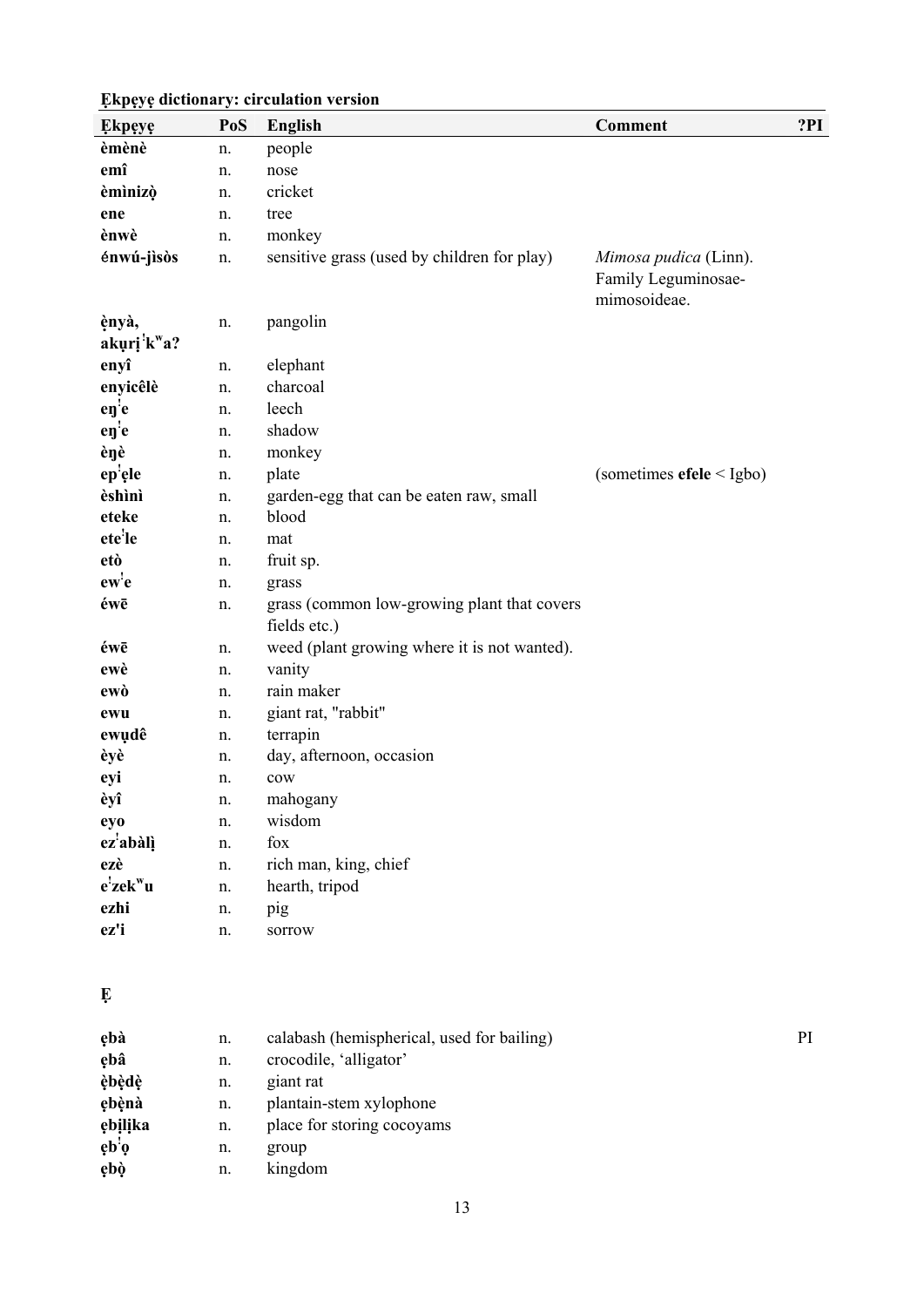| <b>Ekpeye</b>           | PoS   | <b>English</b>                                  | <b>Comment</b>                  | ?PI |
|-------------------------|-------|-------------------------------------------------|---------------------------------|-----|
| èbudà                   | n.    | armpit                                          |                                 |     |
| ębę                     | n.    | open                                            |                                 |     |
| ębę                     | n.    | husband                                         |                                 |     |
| ęcì                     | n.    | pebble, small stone                             |                                 |     |
| ęcį                     | n.    | fire                                            |                                 |     |
| ędà                     | n.    | beetle                                          |                                 |     |
| ędà                     | n.    | African Star apple tree. Building: planks for   | Chrysophyllum abbidum           |     |
|                         |       | houses and furniture. Medicinal: bark and       | (Linn.) Family Sapotaceae.      |     |
|                         |       | roots when mixed with other roots. Trunk        |                                 |     |
|                         |       | used for cooking.                               |                                 |     |
| ukpulu-eda              | n.    | edible fruit of edà star apple tree.            | Children use seeds for          |     |
|                         |       |                                                 | games or gambling               |     |
| èdènekâ                 | n.    | palm (of hand)                                  |                                 |     |
| èdê                     | n.    | something forgotten                             |                                 |     |
| èdì                     | n.    | eater                                           |                                 |     |
| ędį                     | n.    | quarrel                                         |                                 |     |
| ègba                    | n.    | enemy                                           |                                 |     |
| ęgbà                    | n.    | summons                                         |                                 |     |
| ègbà                    | n.    | promise, arrangement, covenant, appointment     |                                 |     |
| égbéléjì                | n.    | root (underground part of the plant)            |                                 |     |
| ęgb <sup>'</sup> o owhu | n.    | palm bunch                                      |                                 |     |
| ęgb'om                  | n.    | this bunch                                      |                                 |     |
| ęgbò                    | n.    | bunch (of plantain or palmfruit, etc.)          |                                 |     |
| ęgbù                    | n.    | smell, stink                                    |                                 |     |
| ègè                     | n.    | yam                                             |                                 |     |
| ègènegè                 | n.    | trick                                           |                                 |     |
| egili (yā)              | n.    | fish sp.                                        |                                 |     |
| ęgw'ę                   | n.    | kola nut                                        |                                 |     |
| égwé                    | n.    | kola. Edible fruit. Medicinal: bark combined    | Cola nitida (Vent.) Schott      |     |
|                         |       | with other herbs. Used symbolically during      | & Endl. Family<br>Sterculiaceae |     |
| èhem                    | excl. | ceremonies to entertain visitors<br>exclamation |                                 |     |
| èhọ                     | p.n.  | fourth day of Ekpeye week                       |                                 | PI  |
| ęhų                     | n.    | white ant                                       |                                 |     |
| èh <sup>w</sup> â       | n.    | bush-fowl                                       |                                 |     |
| èjà                     | n.    | sacrifice                                       |                                 |     |
| ęjį                     | n.    | medicine                                        |                                 |     |
| ękâ                     | n.    | arm, hand, handle (of bucket, ladle, hoe, box,  |                                 |     |
|                         |       | cup)                                            |                                 |     |
| ę'kâ                    | n.    | ring                                            |                                 |     |
| èkidì                   | n.    | throat                                          |                                 |     |
| ękộ                     | n.    | scratch                                         |                                 |     |
| èkolèlè                 | n.    | sewing-machine                                  |                                 |     |
| èkọlọ                   | n.    | crab                                            |                                 |     |
| èkpà                    | n.    | bag                                             |                                 |     |
| èkpalì                  | n.    | mat                                             |                                 |     |
| ękpệ                    | n.    | relatives, family, lineage                      |                                 |     |
| èkpèta                  | n.    | grasshopper                                     |                                 |     |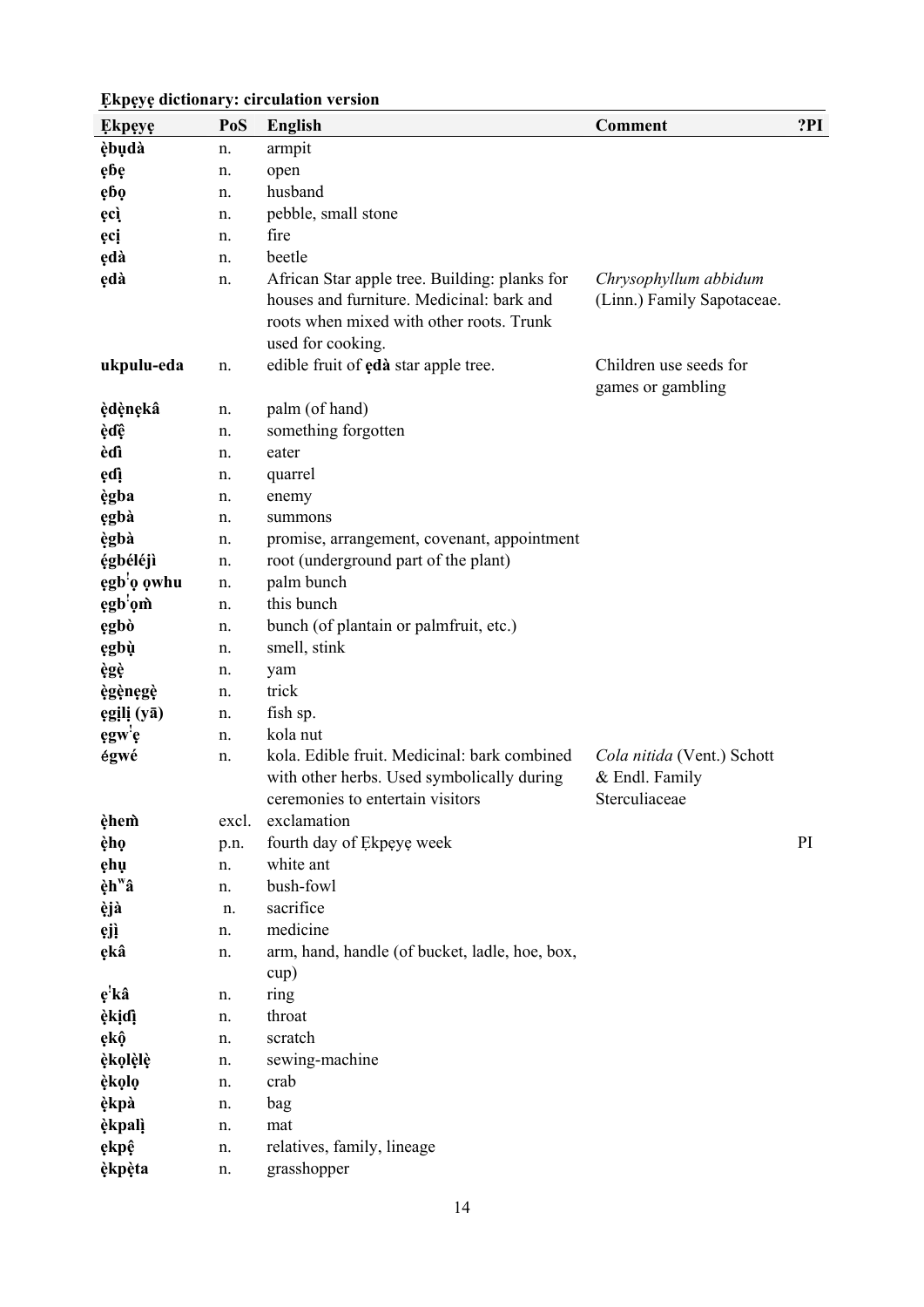| Ekpeye               | PoS  | <b>English</b>                              | <b>Comment</b>                               | ?PI       |
|----------------------|------|---------------------------------------------|----------------------------------------------|-----------|
| ękpo                 | n.   | speech                                      |                                              |           |
| èkpo'dî              | n.   | penis                                       |                                              | $\neq$ PI |
| ękpù                 | n.   | knot (in wood), lump, hump                  |                                              |           |
| èkpuɗò               | n.   | toad, frog                                  |                                              |           |
| ękwad <sup>'</sup> i | n.   | selfishness                                 |                                              |           |
| èkèda                | n.   | snail, small                                |                                              |           |
| ękpęlęnį             | n.   | eye                                         |                                              |           |
| ękpulùkpù            | n.   | broken pieces (of brick)                    |                                              |           |
| èkpìdikpo            | n.   | water snail                                 |                                              |           |
| ękwùɗò               | n.   | wall of house                               |                                              |           |
| èla                  | int. | which? (interrog.)                          |                                              |           |
| èlan <sup>'</sup> u  | n.   | sun                                         |                                              |           |
| ęlè, èlê             | n.   | ground, earth                               |                                              |           |
| ęlękâ                | n.   | branch                                      |                                              |           |
| élékà                | n.   | branch (a limb extending from a tree)       |                                              |           |
| èli <sup>t</sup>     | n.   | body, skin                                  |                                              |           |
| ęlû                  | n.   | fart                                        |                                              | PI        |
| ęlù                  | n.   | bad breath                                  |                                              |           |
| ęma                  | n.   | breast                                      |                                              |           |
| ęnà                  | n.   | fruit sp.                                   |                                              |           |
| ęnų                  | n.   | clearing                                    |                                              |           |
| ęnû                  | n.   | bite                                        |                                              |           |
| ènù                  | n.   | scar                                        |                                              |           |
| enya mpì             | n.   | blindness                                   |                                              |           |
| enyê                 | n.   | eye, sight, mirror?                         |                                              |           |
| enyê                 | n.   | sore, wound                                 |                                              |           |
| ęnyệ rụkagbo         |      | $\gamma$                                    |                                              |           |
| ènyi                 | n.   | heaviness                                   |                                              |           |
| ęnyų agbo            | n.   | boy with yaws                               |                                              |           |
| ęŋò                  | n.   | fruit sp.                                   |                                              |           |
| ęŋų                  | n.   | death                                       |                                              |           |
| ęp'ę                 | n.   | ulcer                                       |                                              |           |
| epidipi              | n.   | darkness                                    |                                              |           |
| èpùlù                | n.   | viper                                       |                                              |           |
| ésè                  | n.   | Alligator pepper plant with edible fruit    | Aframomum melegueta (K.                      |           |
|                      |      | believed to cure asthma, high breathing and | Sochum). Family                              |           |
|                      |      | coughs (when mixed with other herbs)        | Zingiberaceae.                               |           |
| ęsa                  | n.   | cockroach                                   |                                              |           |
| ęsè                  | n.   | pepper                                      |                                              |           |
| èse                  | n.   | squirrel                                    |                                              |           |
| ęsèbò, ęsę'bo        | n.   | pepper                                      |                                              |           |
| ęshį'dį              | n.   | slipperiness                                |                                              |           |
| èshìnì-ágbálà        | n.   | Black night shade, a medicinal plant        | Solanum nigrum (Linn).<br>Family Solanaceae. |           |
| ęsộ                  | n.   | respect, prohibition,, avoidance            |                                              | PI        |
| ęso                  | n.   | running, race                               |                                              | PI        |
| ęsų                  | n.   | thigh                                       | cf. ògbò                                     |           |
| èta                  | n.   | wrestling                                   |                                              |           |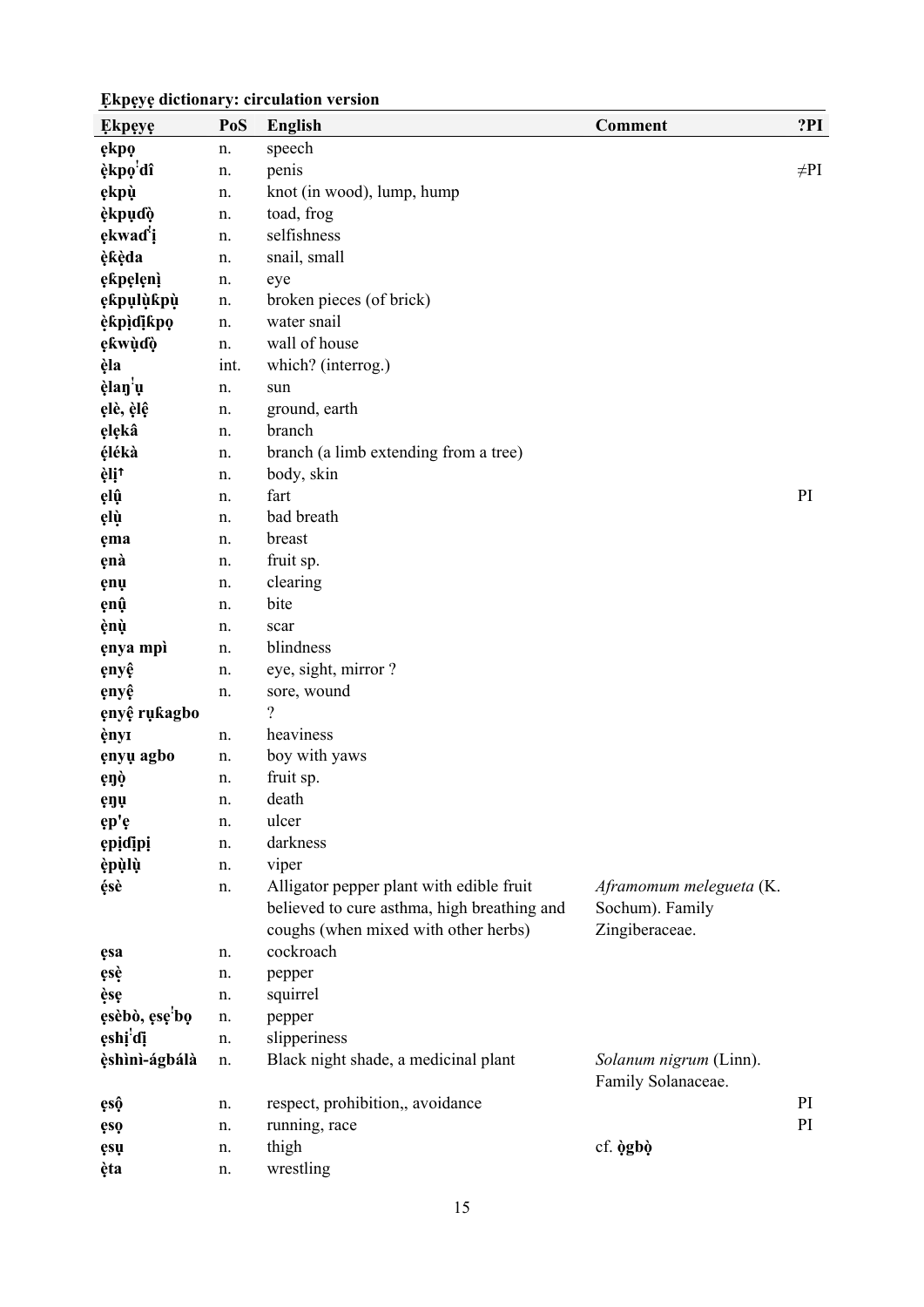| .  .<br><b>Ekpeye</b> | PoS           | <b>English</b>                      | <b>Comment</b>                                    | ?PI |
|-----------------------|---------------|-------------------------------------|---------------------------------------------------|-----|
| ę'tệ                  | n.            | ear                                 |                                                   |     |
| ętèhâ                 | n.            | sparrow                             |                                                   |     |
| ętò, ę'to             | n.            | sweetness                           |                                                   |     |
| ęwa                   | n.            | consultation with native soothsayer |                                                   |     |
| ęwâ                   | n.            | name, salutation                    |                                                   |     |
| ęwę                   | n.            | gunpowder                           |                                                   |     |
| ęwę'ci                | n.            | ashes                               |                                                   |     |
| ęwękâ                 | n.            | shoulder                            |                                                   |     |
| ęwę                   | n.            | fish trap                           |                                                   |     |
| èwòlò                 | n.            | tail                                |                                                   |     |
| èwùdhíwō              | n.            | medicinal herb                      | Fuirena umbellate (Rottb.).<br>Family Cyoeraceae. |     |
| ęyî                   | n.            | wing                                |                                                   |     |
| <b>eyi</b>            | n.            | black ant, tree ant                 |                                                   |     |
| ęzę                   | n.            | crayfish, small                     |                                                   |     |
| ęzį                   | n.            | equality?                           |                                                   |     |
| ęzį                   | n.            | moment                              |                                                   |     |
| ęzî                   | n.            | headpad                             |                                                   |     |
| ęzę                   | n.            | shape                               |                                                   |     |
| èzù                   | n.            | trap                                |                                                   |     |
| G.                    |               |                                     |                                                   |     |
| galaga                | ${\bf V}.$    | go, pass                            |                                                   |     |
| gàli                  | n.            | gari                                |                                                   |     |
| gba                   | V.            | fence v.                            |                                                   |     |
| gba                   | V.            | buy                                 |                                                   |     |
| gba                   | V.            | sting v.                            |                                                   |     |
| gba                   | V.            | foretell, divine                    |                                                   |     |
| gba agbe'zhi          | V.            | think                               |                                                   |     |
| gba e'so              | V.            | run                                 |                                                   |     |
| gba                   | ${\bf V}$ .   | contribute (e.g. money, tax)        |                                                   |     |
| gba                   | V.            | wrestle                             |                                                   |     |
| gba                   | ${\bf V}.$    | shoot                               |                                                   |     |
| gba àmà               | ${\bf V}$ .   | inform (on), betray, warn           |                                                   |     |
| gbǎ                   | V.            | weave (thatch), sew                 |                                                   |     |
| gbǎ                   | ${\bf V}.$    | force to drink water                |                                                   |     |
| gba o'gboli           | ${\bf V}.$    | flow (as river)                     |                                                   |     |
| gbadi                 | $\mathbf{V}.$ | deliberate                          |                                                   |     |
| gbadi                 | ${\bf V}$ .   | paddle (boat)                       |                                                   |     |
| gbadi                 | ${\bf V}$ .   | uproot, harvest                     |                                                   |     |
| gbadie                | $\mathbf{V}.$ | roll                                |                                                   |     |
| gbaditu               | $\mathbf{V}.$ | borrow                              |                                                   |     |
| gbàje                 | ${\bf V}$ .   | break, snap                         |                                                   |     |
| gbama                 | ${\bf V}.$    | flay                                |                                                   |     |
| gba'ny''o             | V.            | change                              |                                                   |     |

gba<sup>.</sup>ŋ"o<br>gbapyàlị **gbapyàlị** v. break, crack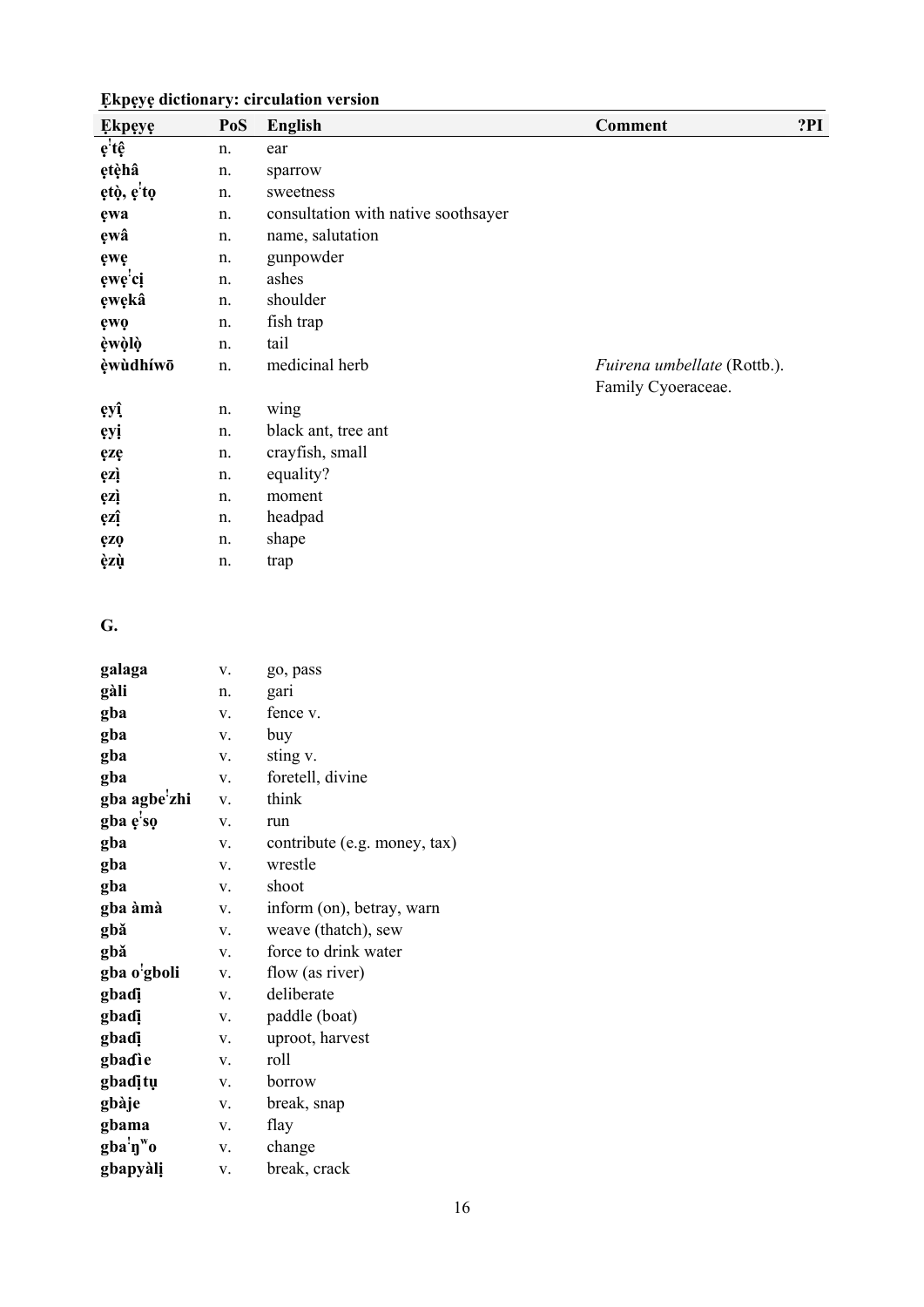| <b>Ekpeye</b>                       | PoS           | <b>English</b>            | <b>Comment</b> | ?PI       |
|-------------------------------------|---------------|---------------------------|----------------|-----------|
| gbàshị                              | V.            | spread (as cloth)         |                |           |
| gbate                               | V.            | stretch                   |                |           |
| gbati                               | V.            | stretch, spread out       |                |           |
| gbemali                             | V.            | avoid, dodge              |                | $\neq$ PI |
| gbèweji                             | ${\bf V}.$    | consider, take account of |                |           |
| gbọ (idè)                           | ${\bf V}.$    | bark, shout at            |                |           |
| gbo igbò                            | ${\bf V}.$    | crawl                     |                |           |
| gbo(di)                             | ${\bf V}.$    | vomit                     |                |           |
| gbo'gbo                             | $\mathbf V$ . | boil (of water)           |                |           |
| gbòbishi                            | V.            | prevent, stop, block      |                |           |
| gbu                                 | V.            | spit out (as pips)        |                |           |
| gbu                                 | V.            | kill                      |                |           |
| gbu [ọdụ̂]                          | V.            | blow (horn)               |                |           |
| gbu                                 | ${\bf V}.$    | spit out (as pips)        |                |           |
| gba (otã)                           | V.            | wrestle + wrestling       |                |           |
| g <sub>0</sub>                      | V.            | buy (pot, cloth, mat)     |                |           |
| gŏ etê                              | ${\bf V}.$    | listen                    |                |           |
| gòkoshi                             | ${\bf V}.$    | hang (on)                 |                |           |
| gòkotu                              | v.t.          | hook                      |                |           |
| gọ                                  | ${\bf V}.$    | worship                   |                |           |
| gọwò                                | V.            | curse                     |                |           |
| gu                                  | V.            | bore, pierce              |                |           |
| gų                                  | V.            | hungry (be)               |                |           |
| gulue                               | V.            | come to an end            |                |           |
| gwa(gwà)                            | V.            | mix, prepare as paste     |                |           |
| gwali                               | ${\bf V}.$    | remain, be left           |                |           |
| $g^we$                              | V.            | grind                     |                |           |
| $g^we'g^we$                         | V.            | rub forcefully            |                |           |
| gwè                                 | V.            | to choose                 |                |           |
| gwę                                 | V.            | refuse                    |                |           |
| gwę                                 | V.            | fail                      |                |           |
| $g^{\mathrm{w}}$ ètu                | V.            | select, take (a portion)  |                |           |
| $\mathbf{g}^{\mathrm{w}}\mathbf{0}$ | V.            | coil                      |                |           |
| $g^w$ ọ ọ $g^w$ ụnà                 | V.            | snore                     |                | PI        |
| $g^w o^! g^w o$                     | V.            | cure, mix, concoct        |                | PI        |
| $g^w u$                             | V.            | dig                       |                | PI        |
| $g^{\mathrm{w}}$ ùdi                | ${\bf V}.$    | $play + play$             |                |           |
| oguòlògù                            |               |                           |                |           |
| $g^w\check{u}$                      | V.            | swim                      |                |           |
| $\mathbf{g}^{\mathrm{w}}\mathbf{u}$ | V.            | count, read               |                |           |
| gwu <sup>'</sup> gwo                | V.            | quarrel with              |                |           |
| $g^w$ ushi                          | $\mathbf{V}.$ | sing                      |                |           |
| $h^{\mathrm{w}}\rho/h\rho$          | ${\bf V}.$    | bale, scoop up, saw       |                |           |
| họ                                  | V.            | grind, grate              |                |           |
| họ                                  | $\mathbf{V}.$ | paddle (canoe)            |                |           |
| hò                                  | ${\bf V}.$    | choose (among many)       |                |           |
| $h^{\mathrm{w}}a/ha$                | ${\bf V}.$    | pack                      |                |           |
| $h^wa$                              | $\mathbf{V}.$ | dress up, adorn           |                |           |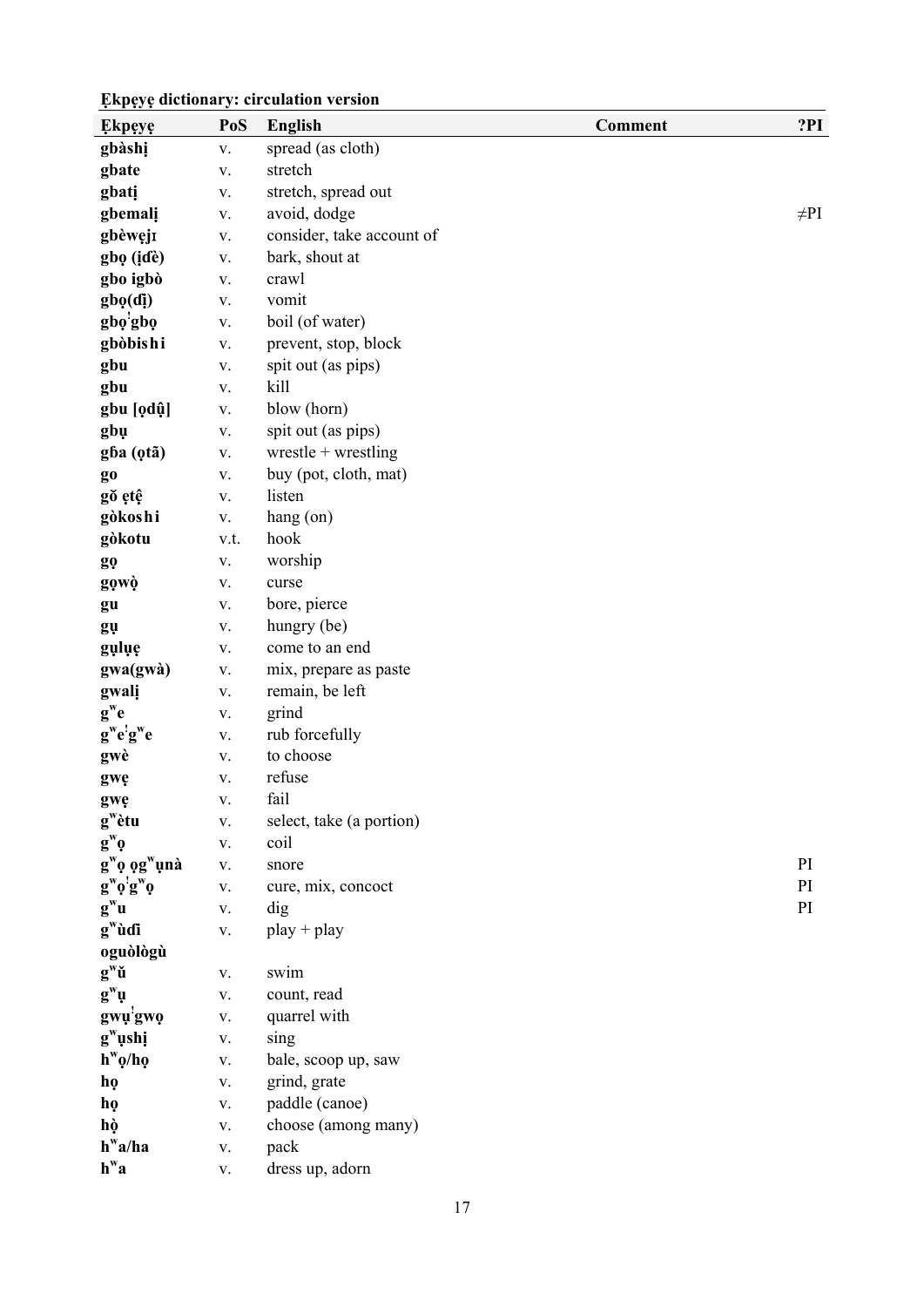| <b>Ekpeye</b>                         | PoS | <b>English</b>             | <b>Comment</b> | ?PI       |
|---------------------------------------|-----|----------------------------|----------------|-----------|
| $h^{\mathrm{w}}a$                     | V.  | cough                      |                |           |
| $h^w \check{a}$                       | V.  | play (instrument), sound   |                |           |
| $h^{\mathrm{w}}\grave{a}$ ma          | V.  | lift down (as pot)         |                |           |
| hwashi e'ci                           | V.  | set trap                   |                |           |
| $h^we$                                | V.  | agree, allow, believe      |                |           |
| $h^w e \{ \rho b \dot{\mu} \}$        | V.  | $\sin g + \cos g$          |                |           |
| hwe                                   | V.  | bargain                    |                |           |
| h <sup>w</sup> ek <sup>w</sup> àshi   | V.  | forget                     |                |           |
| $h^{\mathbf{w}}$ ŭ $h^{\mathbf{w}}$ ù | V.  | call, summon               |                |           |
| h <sup>w</sup> ùla                    | V.  | older than (be)            |                | $\neq$ PI |
| $h^{\mathrm{w}}$ ùtu                  | V.  | carry (child)              |                |           |
| $h^w$ utu                             | V.  | scoop out, scrape          |                |           |
| $h^{\mathrm{w}}\mu$                   | V.  | pay                        |                |           |
| $hw$ uya                              | V.  | bathe                      |                |           |
| hwuhwù                                | V.  | make a noise (quarrelsome) |                |           |

### **I**

| ibè                 | n. | opponent                                                                                                                                             |                                                                      |
|---------------------|----|------------------------------------------------------------------------------------------------------------------------------------------------------|----------------------------------------------------------------------|
| ibê                 | n. | side (near) of $igbu = far$                                                                                                                          |                                                                      |
| ìbè, ibê            | n. | piece, slice                                                                                                                                         |                                                                      |
| ibì                 | n. | hernia                                                                                                                                               |                                                                      |
| ibida               | n. | left (hand)                                                                                                                                          |                                                                      |
| ib'o                | n. | pledge                                                                                                                                               |                                                                      |
| ibu(bu)             | n. | bundle                                                                                                                                               |                                                                      |
| íbúdhē              | n. | plant sp. Seasonal edible fruit (not seed).<br>Medicinal: hernia (mixed with other herbs);<br>prevention of twins                                    | Maesobotrya barteri<br>(Baill) Hutch. Family<br>Euphobiaceae         |
| ibule               | n. | bush fruit eaten by women (shrub)                                                                                                                    |                                                                      |
| ìbèkê               | n. | white man                                                                                                                                            |                                                                      |
| icà                 | n. | soap                                                                                                                                                 |                                                                      |
| ìchíbélèbè          | n. | tree sp. with medicinal leaf and root. Used as<br>fencing and firewood.                                                                              | Alchonia laxiflora (Benth)<br>Pax & K. Hoffm. Family<br>Euphobiaceae |
| íchìtè              | n. | plant, edible with medical uses (juice<br>replenishes saliva; leaf cures malaria). Tied in<br>between house entrances to drive away evil<br>spirits. | Costus afer (Linn.). Family<br>Zingberaceae                          |
| idê                 | n. | pride                                                                                                                                                |                                                                      |
| ìdho-àtù            | n. | Haemorrhage plant used to wash melon, feed<br>domestic animals, control erosion and as<br>tissue paper.                                              | Aspilia Africana (Pers;<br>C.D. Adams). Family<br>Asteraceae.        |
| idò                 | n. | tailor ant                                                                                                                                           |                                                                      |
| ìdù                 | n. | pot, small                                                                                                                                           |                                                                      |
| id <sup>'</sup> udû | n. | maggots                                                                                                                                              |                                                                      |
| iɗô                 | n. | tongue                                                                                                                                               |                                                                      |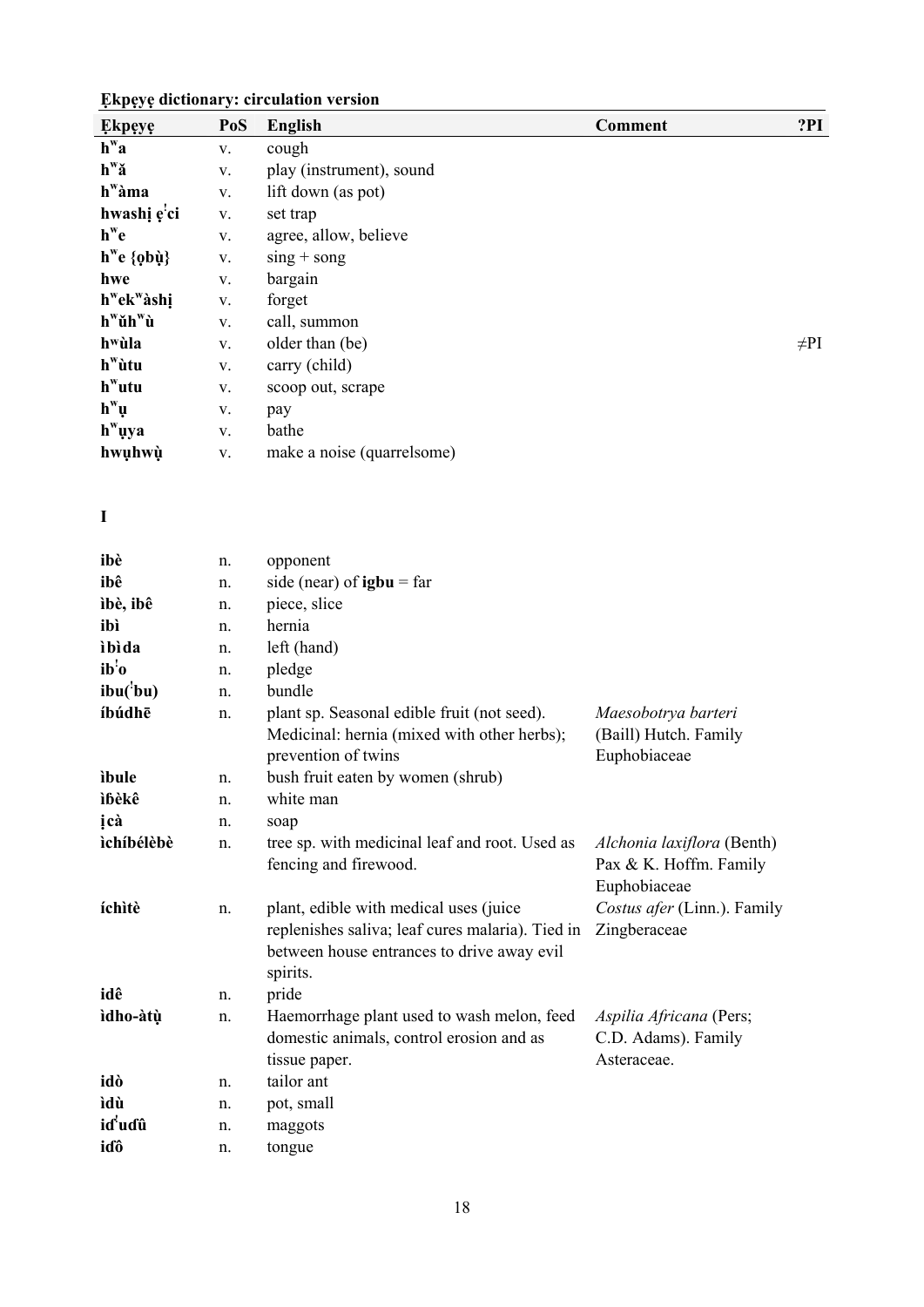#### **Ẹkpẹyẹ PoS English Comment ?PI ìgbákìnìgbá** n. Devil's horsewhip, a medicinal herb. *Achyranthes aspera* (Linn). Family Amaranthaceae. **igbec!** n. iron bar **ìgbèdè** n. water-yam **ìgbèd!** n. aerial yam  $[=$ <sup>'</sup>water-yam of Spain, i.e. Fernando Po] **ìgbegìlì** n. iron sharpener **ìgbẹkwùɗộ̣** n. third place in a bed **ìgbèlìgbè** n. scorpion **ìgbolo** n. walking stick **ìgbù** n. side **igbu ẹkwụɗọ** n. side of wall **ìgê** n. drying pole, shelf **ìgèlènî** n. darkness **igili!** n. dew, mist **ìgogò** n. frog **ìgùlùbyà** n. weaver-bird **igwè** n. bicycle **ìgwènìgwè** n. crowd, large number **igwû** n. stone **îgwù** n. parcel **ihu** n. calabash **ìhwuo** n. farmland home **ihyàlèmè** n. mischief **ij!** n. George-cloth **iji** n. something broken or tattered **ijî** n. flood **íjídhē** n. tree sp. of which the seed is used in soup, fibre for fire and timber as planks for house building. *Irvingia gabonensis*  (Aubry; Baill). Family Ixonanthaceae. **ikake** n. contradiction, argument **ike** n. power, strength **ìkeleci** n. rat **íkéshī** n. tree sp with medicinal use: bark for diarrhoea and vomiting; root for asthma and body weakness. Marks centre of community and used in sacrificial rituals *Newbouldia laevis* (Seem). Family Bignoniaceae. **ìkókó** n. plant sp. used as a support for carrying loads, to cover kegs of palm wine, and sponge after bailing out ponds. *Diplazium samattii* (Kutin) C chr. Family Anthiriaceae. **ìkolì** n. fetters, prison **ikpê** n. judgement **i ! kpe** n. blame **ìkpè**c**î** n. navel **ìkpèlè** n. lizard **ìkpi** n. he-goat **ikpo** n. heap, pile **ìkpo** n. fish sp.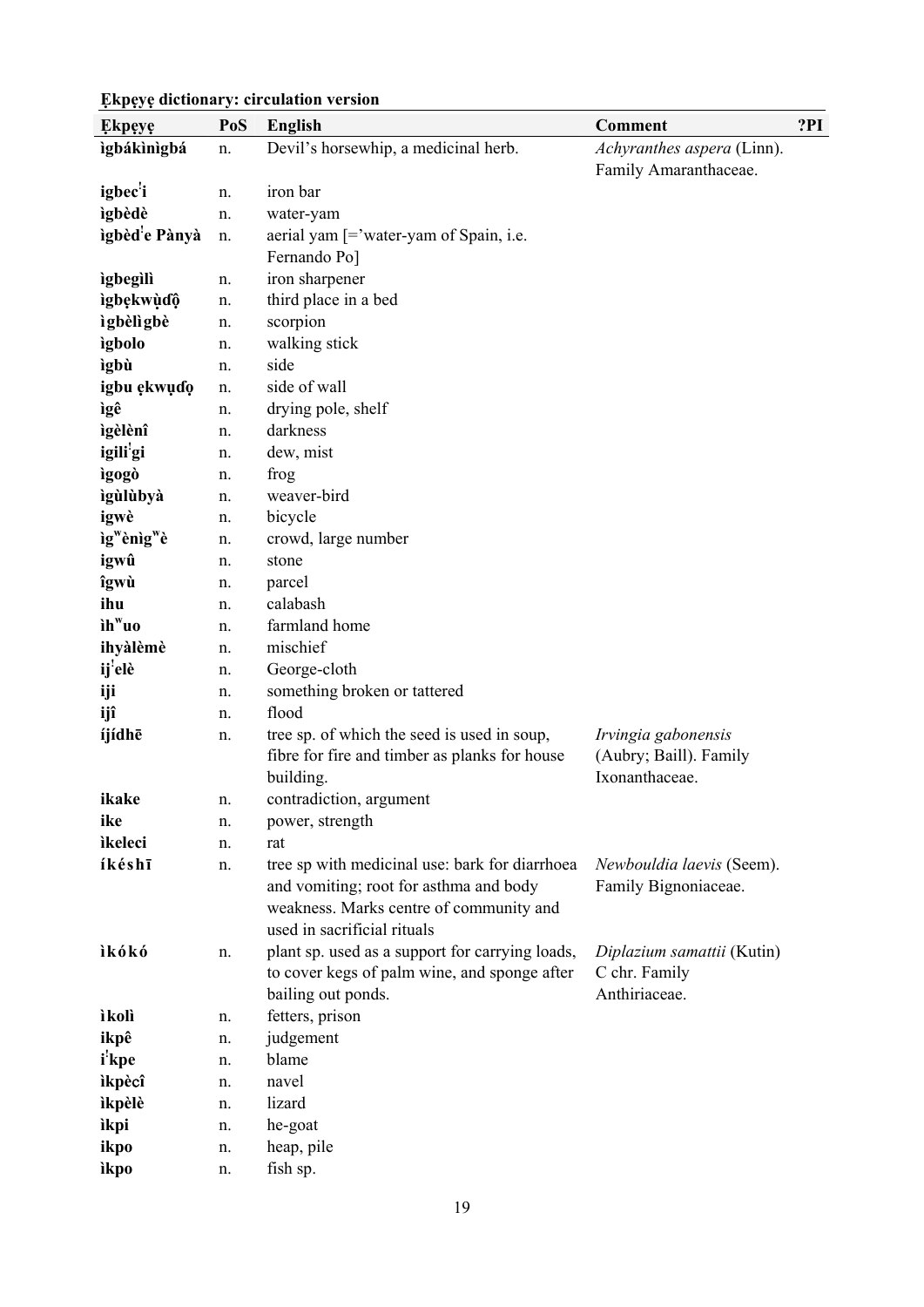| <b>Ekpeye</b>                             | PoS | <b>English</b>                                                                                 | Comment                                             | ?PI |  |  |
|-------------------------------------------|-----|------------------------------------------------------------------------------------------------|-----------------------------------------------------|-----|--|--|
| ikpu                                      | n.  | shout of alarm                                                                                 |                                                     |     |  |  |
| ìkpu                                      | n.  | heap of firewood                                                                               |                                                     |     |  |  |
| ikpu u <sup>'</sup> ta                    | n.  | sugarcane                                                                                      |                                                     |     |  |  |
| ikwò                                      | n.  | bellows                                                                                        |                                                     |     |  |  |
| iki <sup>'</sup> si, iki <sup>'</sup> shi | n.  | half                                                                                           |                                                     |     |  |  |
| ìkìli                                     | n.  | whirlpool                                                                                      |                                                     |     |  |  |
| ikpili                                    | n.  | ankle-rattles made from small fruit shells                                                     |                                                     |     |  |  |
| ikpu                                      | n.  | plenty, abundance                                                                              |                                                     |     |  |  |
| ikpu                                      | n.  | shout of alarm                                                                                 |                                                     |     |  |  |
| ikpù                                      | n.  | placenta                                                                                       |                                                     |     |  |  |
| ìkpù                                      | n.  | grass sp., long                                                                                |                                                     |     |  |  |
| ikwu                                      | n.  | age                                                                                            |                                                     |     |  |  |
| ikwu                                      | n.  | cover of dish                                                                                  |                                                     |     |  |  |
| ilè                                       | n.  | abuse, curse                                                                                   |                                                     |     |  |  |
| ilì                                       | n.  | grave                                                                                          |                                                     |     |  |  |
| ìlò                                       | n.  | pomade                                                                                         |                                                     |     |  |  |
| ilom <sup>'</sup> a                       | n.  | iron walking-stick                                                                             |                                                     |     |  |  |
| ilû                                       | n.  | bitterness                                                                                     |                                                     |     |  |  |
| im'e                                      | n.  | inside                                                                                         |                                                     |     |  |  |
| imè                                       | n.  | pepper fruit (Denettia tripetala)                                                              |                                                     |     |  |  |
| ìmèlècî                                   | n.  | liver                                                                                          |                                                     |     |  |  |
| inè                                       | n.  | mouth-bow                                                                                      |                                                     |     |  |  |
| inê                                       | n.  | Mother!                                                                                        |                                                     |     |  |  |
| ìnèkilinè                                 | n.  | alternative name                                                                               |                                                     |     |  |  |
| inô                                       | n.  | mother (usually $+$ possessive)                                                                |                                                     |     |  |  |
| $i\nu$ <sup>'</sup> e                     | n.  | breath                                                                                         |                                                     |     |  |  |
| in <sup>1</sup> e                         | n.  | hunger                                                                                         |                                                     |     |  |  |
| ipikilipi                                 | n.  | large slow mythical creature                                                                   |                                                     |     |  |  |
| ìpòdhì                                    | n.  | Water lettuce. Used in ponds to feed fish and<br>to cover ponds to prevent fish being eaten by | <i>Pistia stratiotes</i> (Linn).<br>Family Araceae. |     |  |  |
|                                           |     | predators, esp. water birds                                                                    |                                                     |     |  |  |
| isè                                       |     | difference, variety                                                                            |                                                     |     |  |  |
| isèsé-ágbálà                              | n.  | Coffee senna SP, a medicinal plant also used                                                   |                                                     |     |  |  |
|                                           | n.  | to expel bad spirits from homes.                                                               | Senna occidentalis (Linn).<br>Family Leguminosae-   |     |  |  |
|                                           |     |                                                                                                | Caesalpiniodeae.                                    |     |  |  |
| ishânì                                    | n.  | bedroom                                                                                        |                                                     |     |  |  |
| ishî                                      | n.  | head                                                                                           |                                                     |     |  |  |
| ishik'e                                   | n.  | wickedness                                                                                     |                                                     |     |  |  |
| ishuɗò                                    | n.  | end wall                                                                                       |                                                     |     |  |  |
| ishuɗò                                    | n.  | gecko                                                                                          |                                                     |     |  |  |
| ishukà                                    | n.  | truth                                                                                          |                                                     |     |  |  |
| ìsì                                       | n.  | folly                                                                                          |                                                     |     |  |  |
| <i>i</i> <sup>'</sup> te                  | n.  | patience                                                                                       |                                                     |     |  |  |
| ìtè                                       | n.  | pot, moderate size                                                                             |                                                     |     |  |  |
| iwenè                                     | n.  | shame, shyness, reserve                                                                        |                                                     | PI  |  |  |
| ìwolo                                     | n.  | bush animal                                                                                    |                                                     |     |  |  |
| iwo <sup>'</sup> lu                       | n.  | month                                                                                          |                                                     |     |  |  |
| ìyè                                       | n.  | trouble                                                                                        |                                                     |     |  |  |
|                                           |     |                                                                                                |                                                     |     |  |  |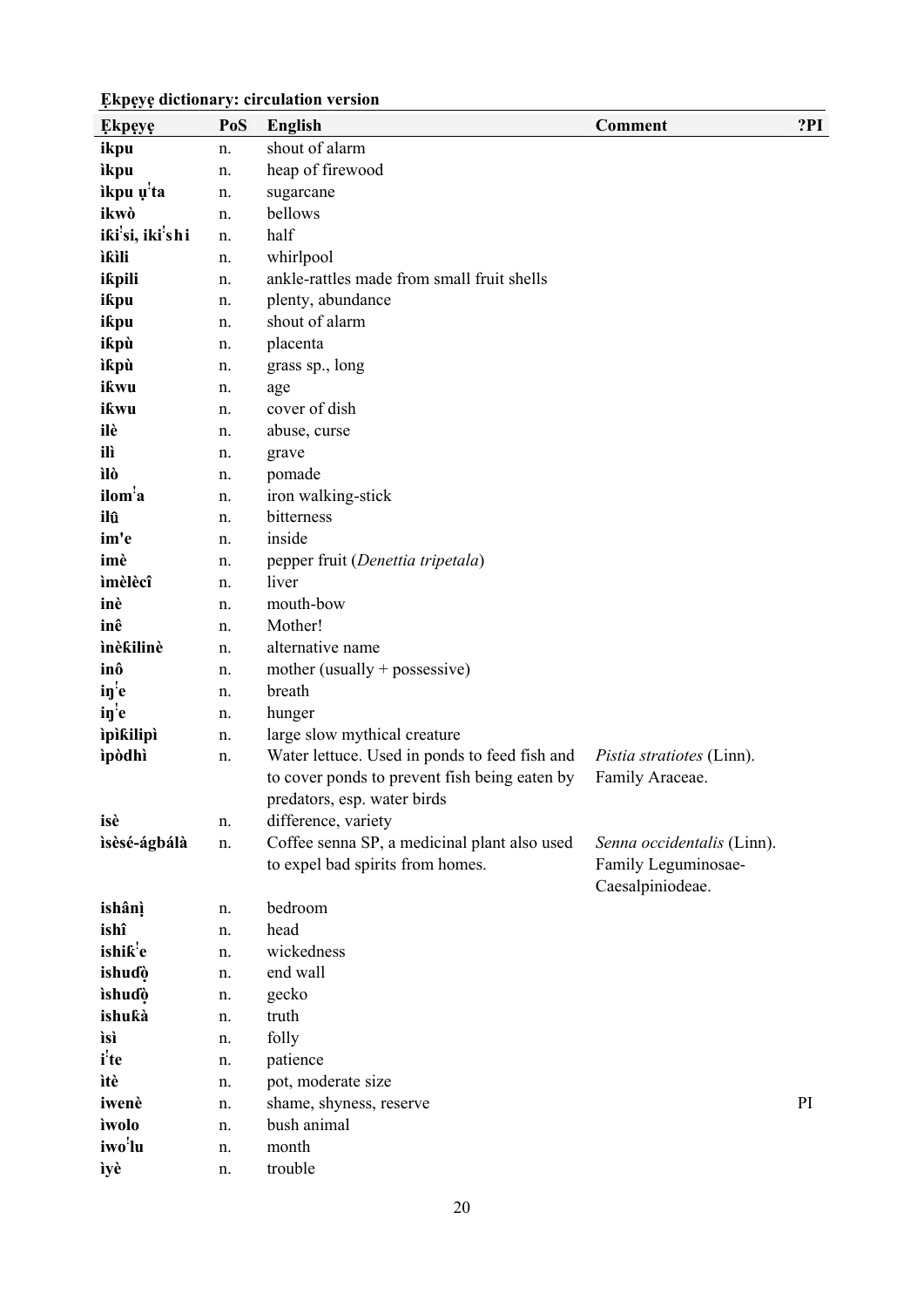| <b>Ekpeye</b>           | PoS | <b>English</b>                                                                                                                                                            | Comment                                                 | ?PI |
|-------------------------|-----|---------------------------------------------------------------------------------------------------------------------------------------------------------------------------|---------------------------------------------------------|-----|
| iyi                     | n.  | yam                                                                                                                                                                       |                                                         |     |
| ìyì-élè                 | n.  | plant sp. of which the leaf, root and fruit are<br>medicinal                                                                                                              | <i>Icicina trichantha</i> (Oliv).<br>Family Cacenaceae. |     |
| iz'e                    | n.  | tooth                                                                                                                                                                     |                                                         |     |
| ìzhi                    | n.  | husband                                                                                                                                                                   |                                                         |     |
| ìzogò                   | n.  | wine jar                                                                                                                                                                  |                                                         |     |
| ìzù                     | n.  | third day of Ekpeye week                                                                                                                                                  |                                                         |     |
| įbâlà                   | n.  | profit, benefit                                                                                                                                                           |                                                         |     |
| ic <sup>'</sup> akpà    | n.  | path, road                                                                                                                                                                |                                                         |     |
| įcà                     | n.  | soap                                                                                                                                                                      |                                                         |     |
| jda                     | n.  | father                                                                                                                                                                    |                                                         |     |
| idakanì                 | n.  | grandfather                                                                                                                                                               |                                                         |     |
| ìdènì                   | n.  | plantain                                                                                                                                                                  |                                                         |     |
| įdol'į                  | n.  | fish trap                                                                                                                                                                 |                                                         |     |
| įdolį                   | n.  | hook                                                                                                                                                                      |                                                         |     |
| id <sup>'</sup> a       | n.  | madness                                                                                                                                                                   |                                                         |     |
| įďę                     | n.  | pain                                                                                                                                                                      |                                                         |     |
| igà                     | n.  | worm                                                                                                                                                                      |                                                         |     |
| ìgà                     | n.  | climbing rope                                                                                                                                                             |                                                         |     |
| ìgàjì                   | n.  | spoon                                                                                                                                                                     |                                                         |     |
| ìgàjì iz <sup>'</sup> e | n.  | fork                                                                                                                                                                      |                                                         |     |
| ìgàjì/i                 | n.  | spoon                                                                                                                                                                     |                                                         |     |
| <i>igbàn</i> igbani     | n.  | whip                                                                                                                                                                      |                                                         |     |
| ìgbègbè                 | n.  | zinc, aluminium                                                                                                                                                           |                                                         |     |
| igb <sup>'</sup> o      | n.  | fishing net                                                                                                                                                               |                                                         |     |
| igb <sup>'</sup> o      | n.  | nail                                                                                                                                                                      |                                                         |     |
| igbonigbò               | n.  | bell, small                                                                                                                                                               |                                                         |     |
| igene                   | n.  | beautiful dancing                                                                                                                                                         |                                                         |     |
| ìgọlọ                   | n.  | ill-tasting, gluey soup                                                                                                                                                   |                                                         |     |
| igwà                    | n.  | stick chair                                                                                                                                                               |                                                         |     |
| iha, i'h <sup>w</sup> a | n.  | mortar                                                                                                                                                                    |                                                         |     |
| ìjàdì                   | n.  | fishing net                                                                                                                                                               |                                                         |     |
| ika                     | n.  | farm                                                                                                                                                                      |                                                         |     |
| ika'laka u'shi          | n.  | stick                                                                                                                                                                     |                                                         |     |
| ikp <sup>'</sup> a      | n.  | fish-trap rope                                                                                                                                                            |                                                         |     |
| <i>ikpani</i>           | n.  | mat                                                                                                                                                                       |                                                         |     |
| <b>ikpō</b>             | n.  | tree sp. used to support yam tendrils, mend<br>traps (àbidhi) and tie support stick in<br>building mud houses. Bark used as ropes to<br>tie loads, esp. firewood (útàni). | Clappertonia ficifolia<br>(wild). Family Tiliaceae.     |     |
| ikpò                    | n.  | rope                                                                                                                                                                      |                                                         |     |
| <i>ikposhī</i>          | n.  | fan with which idu ògbò is beaten                                                                                                                                         |                                                         |     |
| <i>ikpūta</i>           | n.  | sugar-cane                                                                                                                                                                |                                                         |     |
| <i>i</i> 'kwa           | n.  | cry                                                                                                                                                                       |                                                         |     |
| įkpac <sup>'</sup> ę    | n.  | knife, old, blunt                                                                                                                                                         |                                                         |     |
| įlà                     | n.  | evening                                                                                                                                                                   |                                                         |     |
| ina                     | n.  | female                                                                                                                                                                    |                                                         |     |
| ina                     | n.  | health                                                                                                                                                                    |                                                         |     |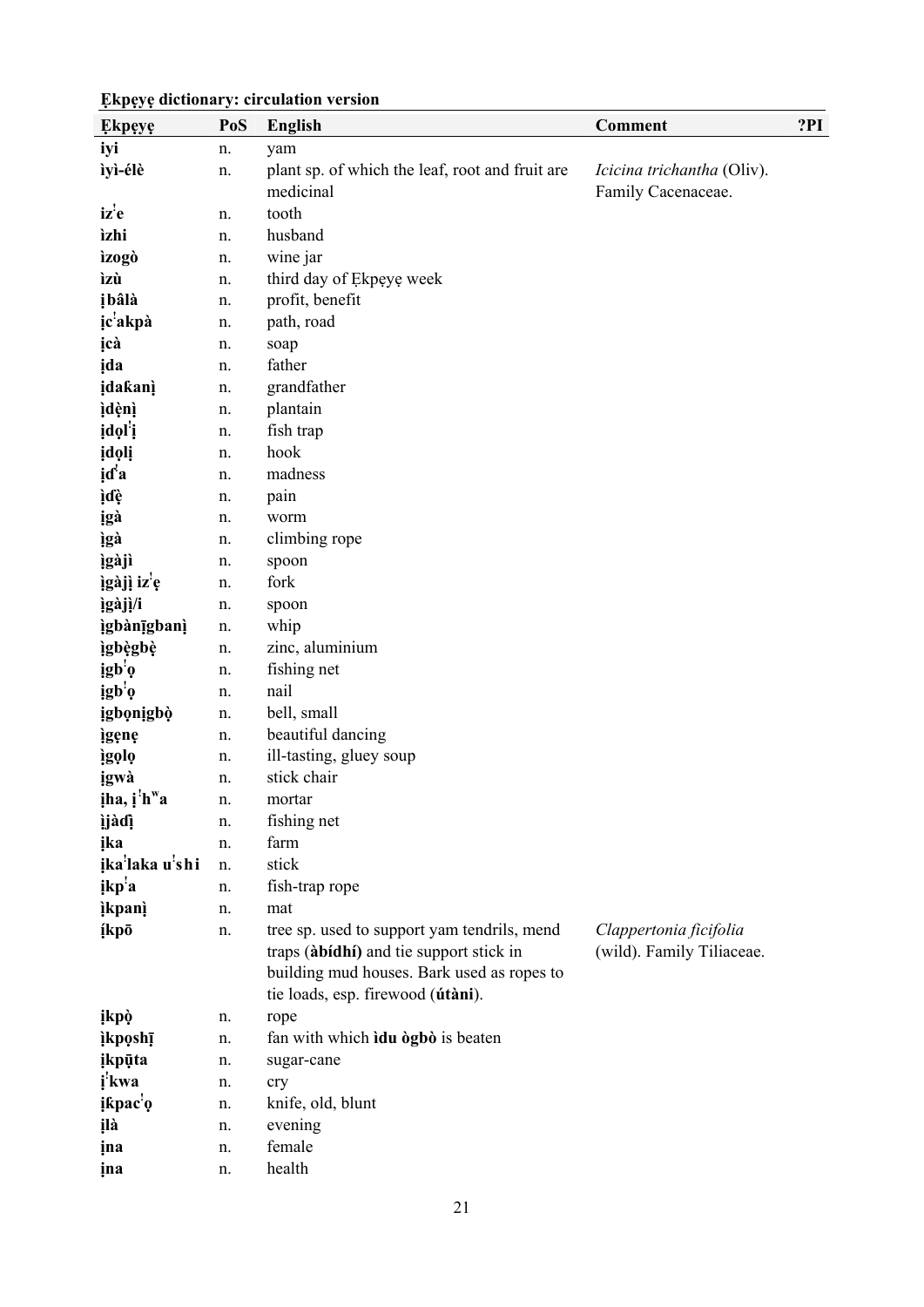| <b>Ekpeye</b>            | PoS | <b>English</b>                                                                          | <b>Comment</b>                                   | ?PI |
|--------------------------|-----|-----------------------------------------------------------------------------------------|--------------------------------------------------|-----|
| ina                      | n.  | mother                                                                                  |                                                  |     |
| ìnà                      | n.  | fruit (sweet and fleshy edible product of a                                             |                                                  |     |
|                          |     | plant or trees containing seed).                                                        |                                                  |     |
| inakanì                  | n.  | grandmother                                                                             |                                                  |     |
| įnowhà, įnòhà            | n.  | gorilla (large ape?)                                                                    |                                                  |     |
| inyànyà                  | n.  | horse                                                                                   |                                                  |     |
| įsà                      | n.  | receptacle for storing fish                                                             |                                                  |     |
| <i>isàmùlû</i>           | n.  | place for hunting                                                                       |                                                  |     |
| <i>ishi</i>              | n.  | faeces, manure, shit, dung, excreta                                                     |                                                  |     |
| ìshíkálàkà               | n.  | Hog plum tree with edible fruit. Used to make<br>drums. Medicinal root and leaf.        | Spondias monbin (Linn).<br>Family Anacardiaceae. |     |
| <i>itàtà</i>             | n.  | any biting insect                                                                       |                                                  |     |
| ìtèté-óyòlò              | n.  | Water velvet, African mosquito fern. Plant sp.                                          | Azolla pinnata (R. Br.).                         |     |
|                          |     | used to fead fish and to prevent fish being<br>eaten by water birds.                    | Family Azolaceae.                                |     |
| iyê, iye                 | n.  | thing                                                                                   |                                                  |     |
| iye 'do                  | n.  | cause of something                                                                      |                                                  |     |
| iye u'du                 | n.  | bedbug                                                                                  |                                                  |     |
| iye ugbà                 | n.  | caterpillar                                                                             |                                                  |     |
| iyộ                      | n.  | whistle                                                                                 |                                                  |     |
| iyolon'u                 | n.  | graveyard                                                                               |                                                  |     |
| iyòrò                    | n.  | rattling wristlet                                                                       |                                                  |     |
| ìzá'                     | n.  | Tree with edible leaves used to build houses                                            | Lannea fruticosa (Hochst).                       |     |
|                          |     | and drums and to mark boundaries and ritual<br>areas. Only nesting home of weaver birds | Family Anacardiaceae.                            |     |
|                          |     | (igilíbà)                                                                               |                                                  |     |
| ìzâ                      | n.  | Tree with edible leaves                                                                 | Pterocarpus spp.                                 |     |
| izaza                    | n.  | broom                                                                                   |                                                  |     |
| $i\mathbf{z}'\mathbf{e}$ | n.  | sunbird                                                                                 |                                                  |     |

**J.** 

| ja                        | V. | come                   |
|---------------------------|----|------------------------|
| ji                        | V. | bend, break            |
| ji u <sup>'</sup> kpunuko | V. | kneel                  |
| jidàa                     | V. | press down             |
| jigbède                   | V. | fold, compress, shrink |
| jishi                     | V. | fold                   |
| ju                        | V. | ask                    |

### **K**

| ka   | V  | endure      |
|------|----|-------------|
| ka   | V. | surpass     |
| kă   | V. | say, tell   |
| kadi | V  | go/come out |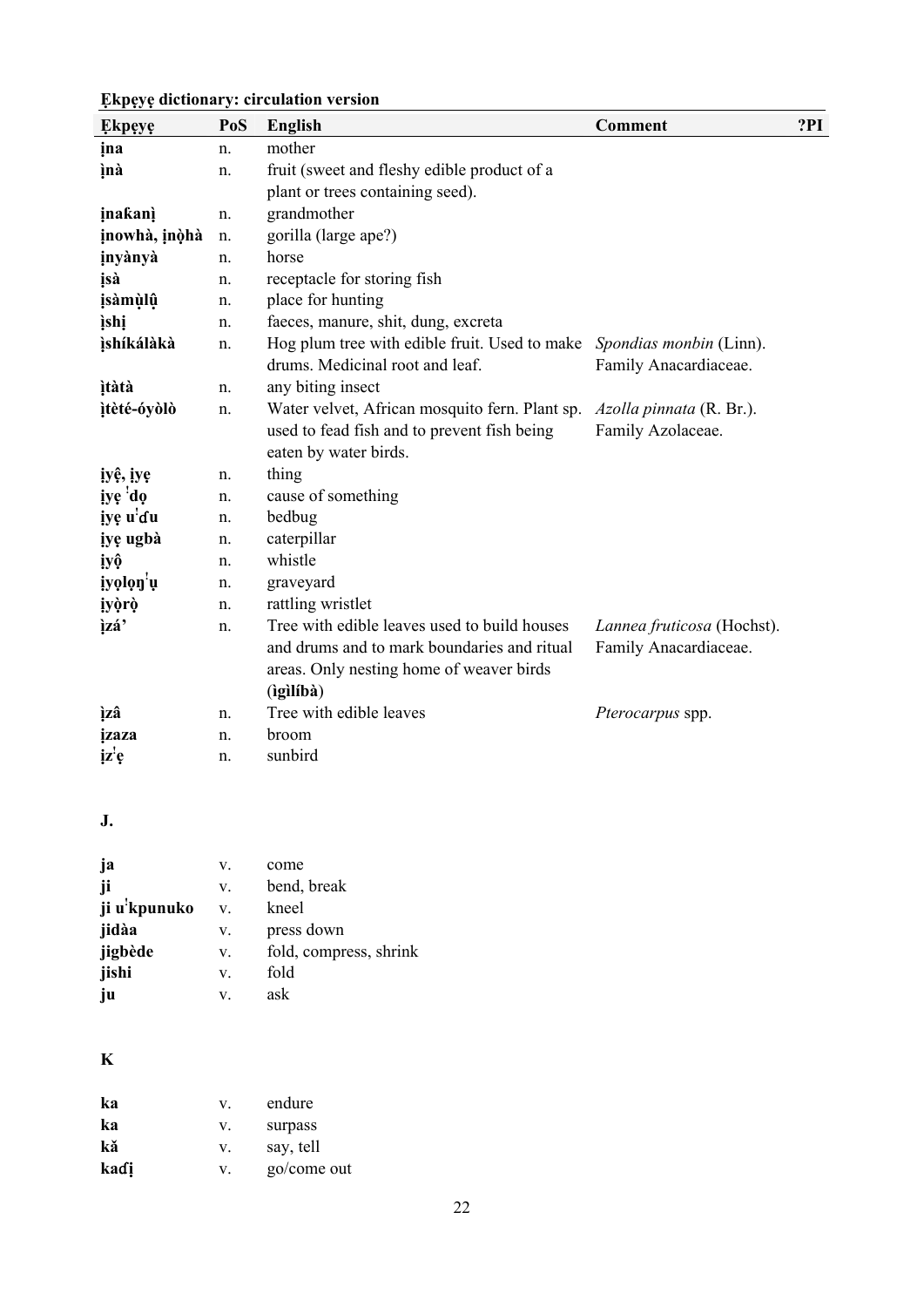| <b>Ekpeye</b>              | PoS           | <b>English</b>                                  | Comment                 | ?PI |
|----------------------------|---------------|-------------------------------------------------|-------------------------|-----|
| kalį                       | V.            | old, torn (become)                              |                         |     |
| kapà                       | ${\bf V}.$    | clothes (made up)                               |                         |     |
| kàshị                      | V.            | knot                                            |                         |     |
| (ka)ze dùodùo              | V.            | walk stealthily                                 |                         |     |
| $k^{\mathbf{w}}\mathbf{a}$ | V.            | cry                                             |                         | PI  |
| kè                         | V.            | divide                                          |                         |     |
| ke                         | V.            | cut, harvest (yam)                              |                         |     |
| ke                         | ${\bf V}$ .   | strong (be)                                     |                         |     |
| ke                         | V.            | glow, grow hot                                  |                         |     |
| $ke + eke'ci$              | ${\bf V}.$    | hot (be)                                        |                         |     |
| kebye                      | V.            | slice                                           |                         |     |
| kedi                       | V.            | deny                                            |                         |     |
| kèla                       | ${\bf V}.$    | greet, thank                                    |                         |     |
| keni                       | V.            | praise                                          |                         |     |
| kiriko                     | n.            | slit wood-block used for music                  |                         |     |
| ko                         | V.            | strike                                          |                         |     |
| kòkó                       | n.            | Cocoa. The fruit is eaten and is also exported. | Theobroma Cocoa. Family |     |
|                            |               |                                                 | Sterculiaceae.          |     |
| kopya                      | V.            | smashed (be)                                    |                         |     |
| kòshi                      | V.            | bend (an object)                                |                         |     |
| kọ                         | $V.\dot{1}$ . | sharp (be)                                      |                         |     |
| ko                         | v.t.          | abuse                                           |                         |     |
| kọ                         | V.            | be scarce                                       |                         |     |
| kọ                         | V.            | clear (forest)                                  |                         |     |
| kọ                         | V.            | scratch                                         |                         |     |
| kọ                         | ${\bf V}$ .   | tell (story)                                    |                         |     |
| kòma                       | V.            | scratch, rake, comb                             |                         |     |
| kpa                        | V.            | weave, plait                                    |                         |     |
| kpa i'shi                  | v.p.          | comb                                            |                         |     |
| kpa                        | V.            | cause                                           |                         |     |
| kpa                        | V.            | buy (liquids) (e.g. oil)                        |                         |     |
| kpadų                      | ${\bf V}.$    | move about, visit                               |                         |     |
| kpa <sup>'</sup> kpa       | $\mathbf V$ . | climb                                           |                         |     |
| kpatų                      | V.            | gather, collect                                 |                         |     |
| kpe ętî                    | $\mathbf{V}.$ | listen                                          |                         |     |
| kpe e'kpele                | ${\bf V}.$    | beg, pray                                       |                         |     |
| kpe                        | ${\bf V}.$    | judge                                           |                         |     |
| $kpe + ikpe$               | ${\bf V}.$    | judge+ judgement                                |                         |     |
| kpę'kpę                    | ${\bf V}$ .   | dry up, wither                                  |                         |     |
| kpeni                      | V.            | worship                                         |                         |     |
| kpòdu                      | ${\bf V}.$    | climb                                           |                         |     |
| kpogbède                   | ${\bf V}.$    | collect, gather (as rubbish)                    |                         |     |
| kpòkonì                    | n.            | tin                                             |                         |     |
| kpo                        | ${\bf V}.$    | take (snuff)                                    |                         |     |
| kpo                        | ${\bf V}.$    | hit, beat                                       |                         |     |
| kpo                        | V.            | stab                                            |                         |     |
| kpo [ękpo]                 | ${\bf V}.$    | be dumb                                         |                         |     |
| kpo amà                    | V.            | announce                                        |                         |     |
|                            |               |                                                 |                         |     |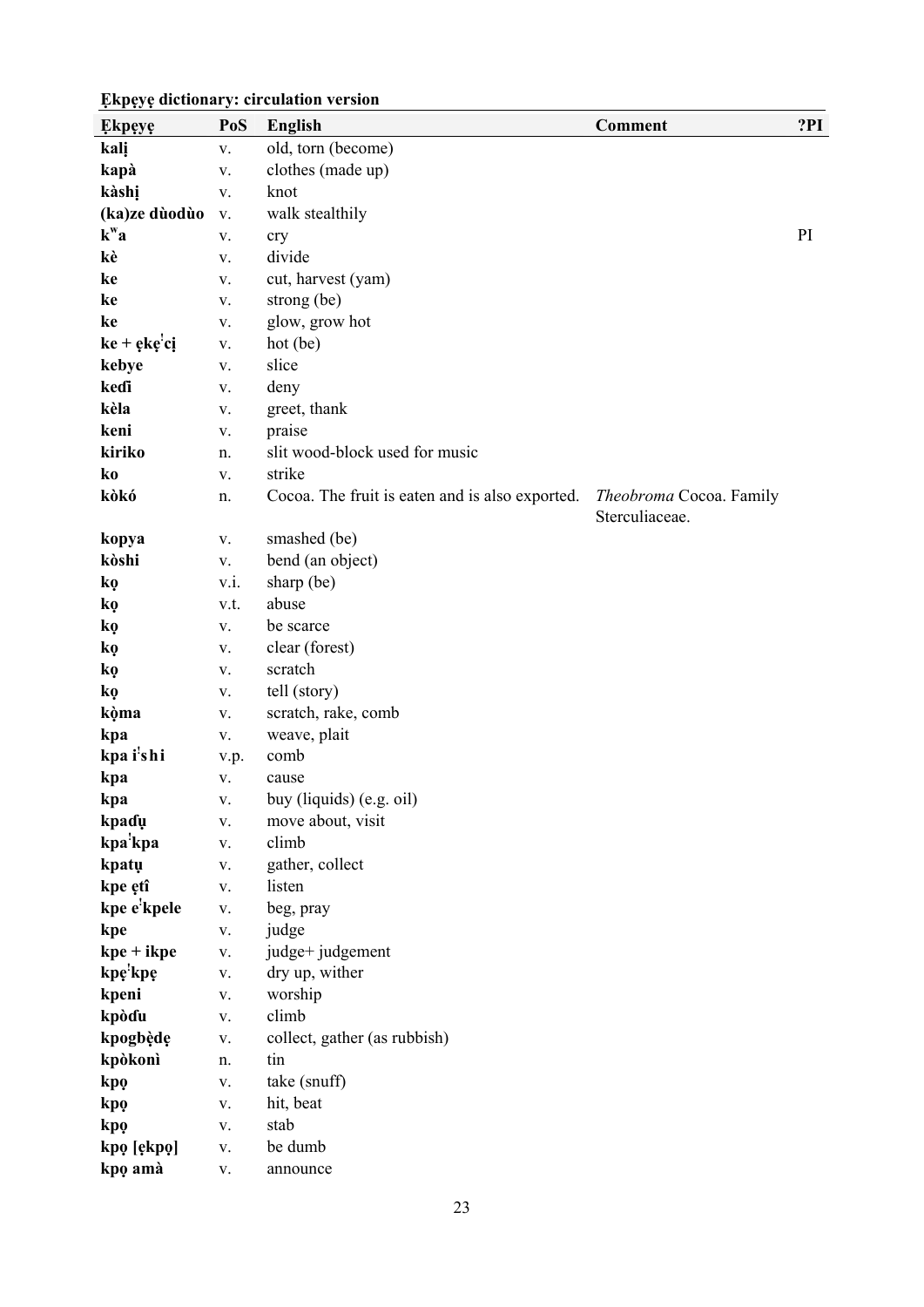| <b>Ekpeye</b>          | PoS           | <b>English</b>                                | <b>Comment</b>                     | ?PI       |
|------------------------|---------------|-----------------------------------------------|------------------------------------|-----------|
| kpoji                  | V.            | carry (child on back)                         |                                    |           |
| kpoli                  | ${\bf V}.$    | heal (of wound)                               |                                    |           |
| kpotų                  | ${\bf V}.$    | touch                                         |                                    |           |
| kpų [ma]               | V.            | scrape off                                    |                                    |           |
| kpų ishi               | ${\bf V}.$    | shave head                                    |                                    |           |
| kpuɗu                  | ${\bf V}.$    | enter                                         |                                    | $\neq$ PI |
| kpùte                  | V.            | close/cover, covered (be)                     |                                    |           |
| kpùma                  | ${\bf V}.$    | open e.g. book                                |                                    |           |
| kpùji                  | ${\bf V}.$    | hold, carry (in mouth)                        |                                    |           |
| kpuma                  | ${\bf V}.$    | scrape off                                    |                                    |           |
| kpų'zų                 | ${\bf V}.$    | mould, forge                                  |                                    |           |
| kwàshị                 | ${\bf V}.$    | tether (e.g. goat)                            |                                    |           |
| $k^{\mathrm{w}}$ ola   | V.            | tap (palmwine)                                |                                    |           |
| $k^w$ uni              | ${\bf V}.$    | speak/say/talk                                |                                    |           |
| kacti                  | ${\bf V}.$    | stool                                         |                                    |           |
| kapà                   | V.            | clothes                                       |                                    |           |
| kèlòsin                | ${\bf V}.$    | kerosene                                      |                                    |           |
| kpama                  | ${\bf V}.$    | jigger                                        |                                    |           |
| L.                     |               |                                               |                                    |           |
| la                     | ${\bf V}.$    | go away, go home                              |                                    |           |
| lálù                   | n.            | plant sp. Children grind the leaf and use the | Hydrolea palustris (Aubi)          |           |
|                        |               | latex to paint their fingernails.             | Rausch. Family<br>Hydrophillaceae. |           |
| la mi'ni               | ${\bf V}.$    | evoke/make rain                               |                                    |           |
| laàn <sup>w</sup> à    | ${\bf V}.$    | forget                                        |                                    |           |
| lama                   | V.            | peel (by hand)                                |                                    |           |
| li                     | ${\bf V}.$    | to bury                                       |                                    |           |
| li elì                 | V.            | to leak                                       |                                    |           |
| lì                     | ${\bf V}.$    | and                                           |                                    |           |
| lįwashį                | ${\bf V}.$    | squeeze in                                    |                                    |           |
| loma                   | V.            | uproot                                        |                                    |           |
| lọ                     | $\mathbf{V}.$ | flog, beat                                    |                                    |           |
| lọkọ                   | $\mathbf{V}.$ | headscarf, silk                               |                                    |           |
| lŭ                     | $\mathbf{V}.$ | fight                                         |                                    |           |
| lu elu <sup>!</sup> lu | ${\bf V}.$    | tell proverb                                  |                                    |           |
|                        |               |                                               |                                    |           |

### **M.**

| ma        | V. | jump          |
|-----------|----|---------------|
| ma        | V. | complain      |
| mă        | V. | attempt/tempt |
| ma'degèdè | n. | person        |
| madù      | n. | corpse        |
| madù      | n. | person        |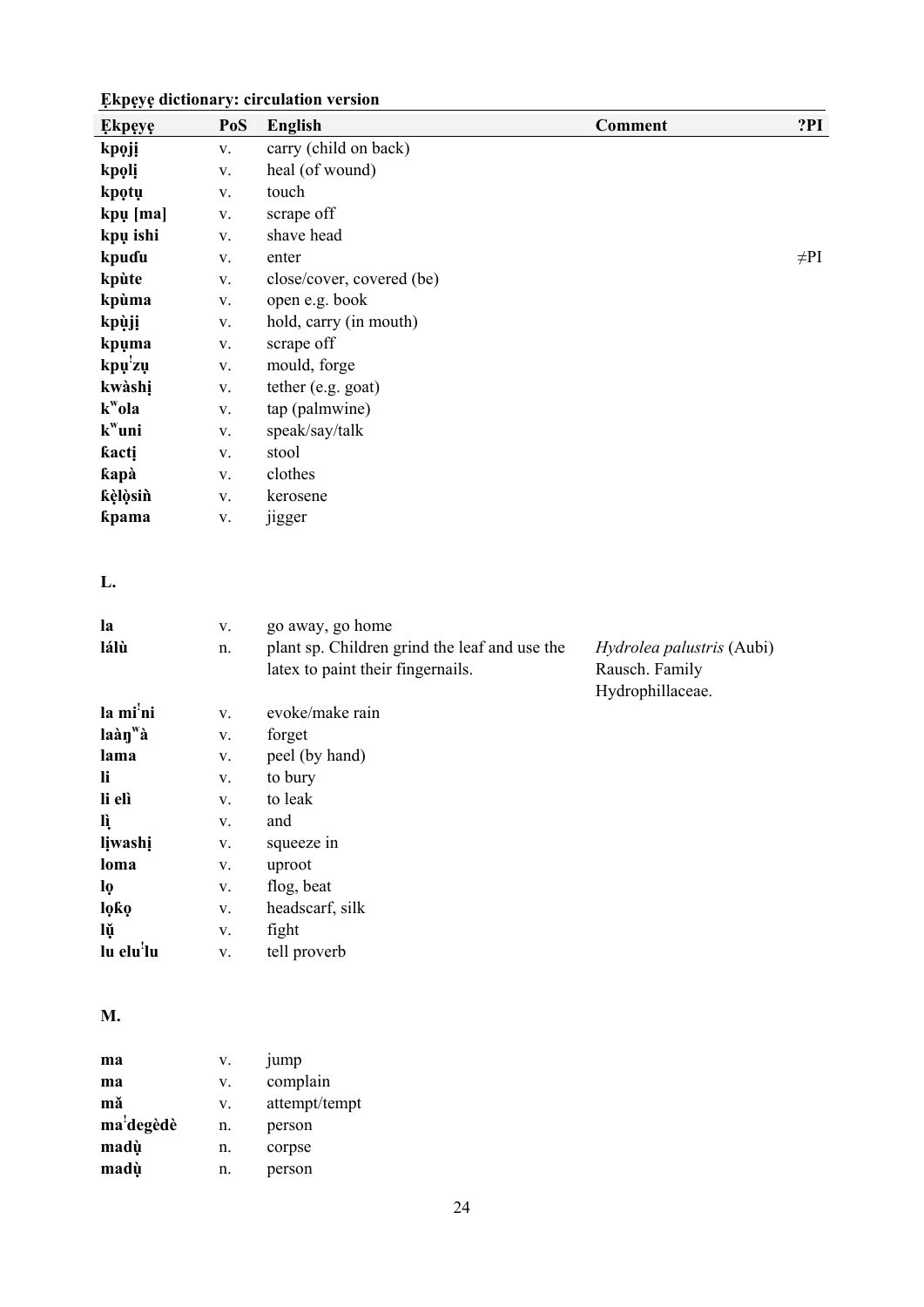| <b>Ekpeye</b>      | PoS           | <b>English</b>                                                                                                                        | Comment                                                        | ?PI       |
|--------------------|---------------|---------------------------------------------------------------------------------------------------------------------------------------|----------------------------------------------------------------|-----------|
| majį               | V.            | know                                                                                                                                  |                                                                |           |
| manų               | V.            | good/beautiful (be)                                                                                                                   |                                                                |           |
| màshị              | V.            | pleasing, be                                                                                                                          |                                                                |           |
| me                 | V.            | do, act, make                                                                                                                         |                                                                |           |
| me emè             | V.            | germinate, sprout                                                                                                                     |                                                                |           |
| me yě              | V.            | miss, go wrong                                                                                                                        |                                                                |           |
| meke               | V.V.          | repair                                                                                                                                |                                                                |           |
| metashi            | ${\bf V}$ .   | harm, injure                                                                                                                          |                                                                |           |
| męshį              | V.            | dry s.t.                                                                                                                              |                                                                |           |
| mewę               | v.t.          | use                                                                                                                                   |                                                                |           |
| me <sup>!</sup> zo | V.            | redeem pledge                                                                                                                         |                                                                |           |
| męlę'cį            | n.            | soup                                                                                                                                  |                                                                |           |
| męnę               | $\mathbf{V}.$ | drink                                                                                                                                 |                                                                |           |
| męnye bugò         | n.            | palm-wine                                                                                                                             |                                                                |           |
| míní-émā           | n.            | plant sp. the stem of which is carved for<br>machete, cutlass heads and paddles. Also<br>used for facing boards when building houses. | Holarrhena florinbunda<br>(G. Don) Dur. Family<br>Apocynaceae. |           |
| mì o               | V.            | suck                                                                                                                                  |                                                                |           |
| mĭ emì             | V.            | dive                                                                                                                                  |                                                                |           |
| min <sup>'</sup> i | n.            | water, rain                                                                                                                           |                                                                |           |
| mòji               | V.            | hold s.t.                                                                                                                             |                                                                |           |
| mọnộ               | n.            | oil                                                                                                                                   |                                                                |           |
| mọnô ògà           | n.            | palm-oil                                                                                                                              |                                                                |           |
| mùnùma             | n.            | hand chain (? handcuffs)                                                                                                              |                                                                |           |
| mų                 | V.            | give birth                                                                                                                            |                                                                |           |
| mǔ                 | V.            | beat (of sun)                                                                                                                         |                                                                |           |
| mù                 | V.            | learn                                                                                                                                 |                                                                |           |
| muɗi               | V.            | laugh                                                                                                                                 |                                                                |           |
| mùji               | V.            | gather, carry in hand (s.t. light)                                                                                                    |                                                                |           |
| mụshị              | V.            | sharpen (knife)                                                                                                                       |                                                                | $\neq$ PI |
| mùshị              | V.            | shine, light (fire)                                                                                                                   |                                                                |           |

### **N**

| nàgbo        | V.   | trick                        |    |
|--------------|------|------------------------------|----|
| namà         | n.   | cow                          |    |
| nambè        | n.   | tortoise                     | PI |
| nàsi         | V.   | entice, induce               |    |
| nàtụ         | V.   | entice, induce, ask          |    |
| nàwę         | V.   | mate (as animal)             |    |
| nàzhi        | V.   | remain, stay, be (somewhere) |    |
| ne           | V.   | give, present (e.g. kola)    |    |
| $ne + e$ $6$ | V.   | give in marriage             |    |
| ne efe       | V.   | give place                   |    |
| nèshi e'ma   | V.   | suckle, feed with liquid     |    |
| ně           | num. | one                          |    |
| nu           | V.   | push                         |    |
|              |      |                              |    |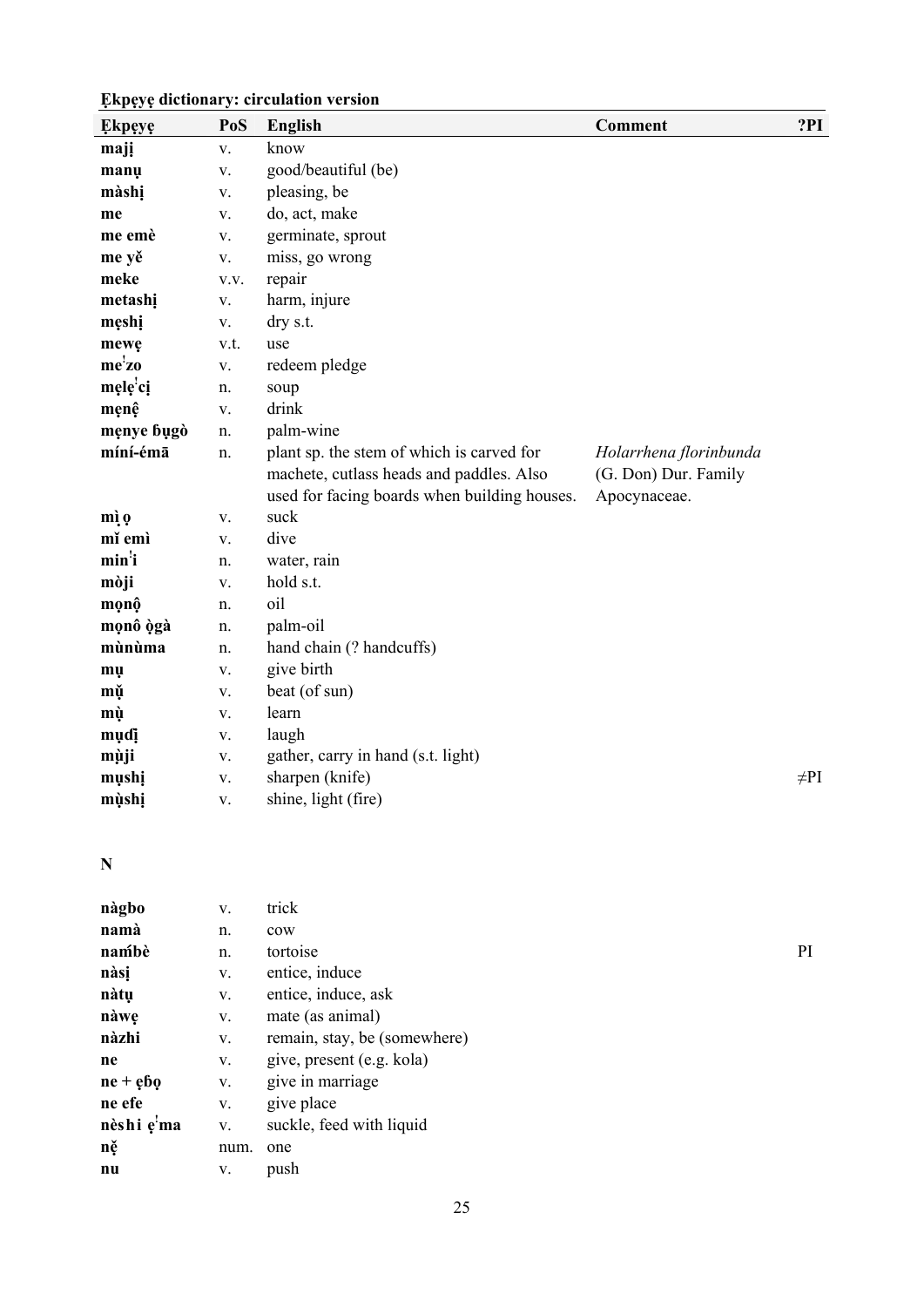| <b>Ekpeye</b>                                                                        | PoS           | English                          | Comment | ?PI       |
|--------------------------------------------------------------------------------------|---------------|----------------------------------|---------|-----------|
| nuni                                                                                 | V.            | to bend, stoop                   |         |           |
| nų                                                                                   | ${\bf V}.$    | work                             |         |           |
| nųjį                                                                                 | ${\bf V}.$    | hear, build                      |         |           |
| nushi                                                                                | ${\bf V}.$    | plant (tubers)                   |         |           |
| nwanā                                                                                | n.            | sibling, cousin                  |         |           |
| nwanekè                                                                              | n.            | younger sibling, cousin          |         |           |
| nwanikanì                                                                            | n.            | elder sibling, cousin            |         |           |
| n <sup>w</sup> e u'dû                                                                | ${\bf V}.$    | deep (be)                        |         |           |
| nwùne                                                                                | num.          | one                              |         |           |
| nala                                                                                 | n.            | mask                             |         |           |
| nan <sup>'</sup> a                                                                   | n.            | brother! ?sibling                |         |           |
| <b>nanikani</b>                                                                      | n.            | senior brother                   |         |           |
| $\eta^{\mathrm{w}}$ ata                                                              | V.            | place over flame, expose to fire |         |           |
| nayikwêlè                                                                            | n.            | mask (Igbo name?)                |         |           |
| $\mathbf{g}e/\mathbf{g}^{\mathrm{w}}e$                                               | ${\bf V}.$    | have, obtain                     |         |           |
| $\mathbf{e}^{\mathbf{i}}\mathbf{a}$                                                  | n.            | self                             |         |           |
| nebelako,                                                                            | n.            | sheep                            |         |           |
| nebelakwù                                                                            |               |                                  |         |           |
| nenyì                                                                                | n.            | wife                             |         |           |
| ŋì nẹ                                                                                | num.          | one                              |         | $\neq$ PI |
| ŋọ                                                                                   | ${\bf V}.$    | change, turn into                |         |           |
| $\mathbf{u}/\mathbf{n}^{\mathrm{w}}\mathbf{u}$                                       | V.            | shine, flame                     |         |           |
| nujè                                                                                 | n.            | friend                           |         |           |
| ŋụ                                                                                   | ${\bf V}.$    | drink                            |         |           |
| ŋụ                                                                                   | ${\bf V}.$    | rinse                            |         |           |
| nunekè                                                                               | n.            | junior brother                   |         |           |
| n <sup>w</sup> agbazàli                                                              | ${\bf V}.$    | melt                             |         |           |
| $\eta^w$ aka                                                                         | n.            | pestle                           |         |           |
| $\mathbf{y}^{\mathrm{w}}$ ata                                                        | V.            | warm oneself                     |         |           |
| $\mathbf{\eta}^{\mathrm{w}}\mathbf{e}$                                               | ${\bf V}.$    | bitter, be                       |         |           |
| n <sup>w</sup> iibè                                                                  | n.            | mate, neighbour                  |         |           |
| $\mathbf{\eta}^{\mathrm{w}}\mathbf{\mu}$ a' $\mathbf{\eta}^{\mathrm{w}}\mathbf{\mu}$ | V.            | bear fruit                       |         | $\neq$ PI |
| $\mathbf{n}^{\mathrm{w}}$ ų ęnų                                                      | $\mathbf V$ . | die                              |         |           |
| nyàjị                                                                                | V.            | sling/hang (on neck/shoulder)    |         |           |
| nyètu                                                                                | V.            | see                              |         |           |
| nyį                                                                                  | V.            | heavy, be                        |         |           |
| nyi inînà                                                                            | V.            | to sleep                         |         |           |
| nyizè                                                                                | n.            | stranger, guest                  |         |           |
| nyo                                                                                  | V.            | defecate, excrete                |         |           |
| nyụọlị                                                                               | V.            | quench, extinguish               |         |           |

### **O.**

| obek <sup>!</sup> e | V. | fatness; plumpness |
|---------------------|----|--------------------|
| obì                 | n. | porcupine          |
| obò                 | n. | tree sp.           |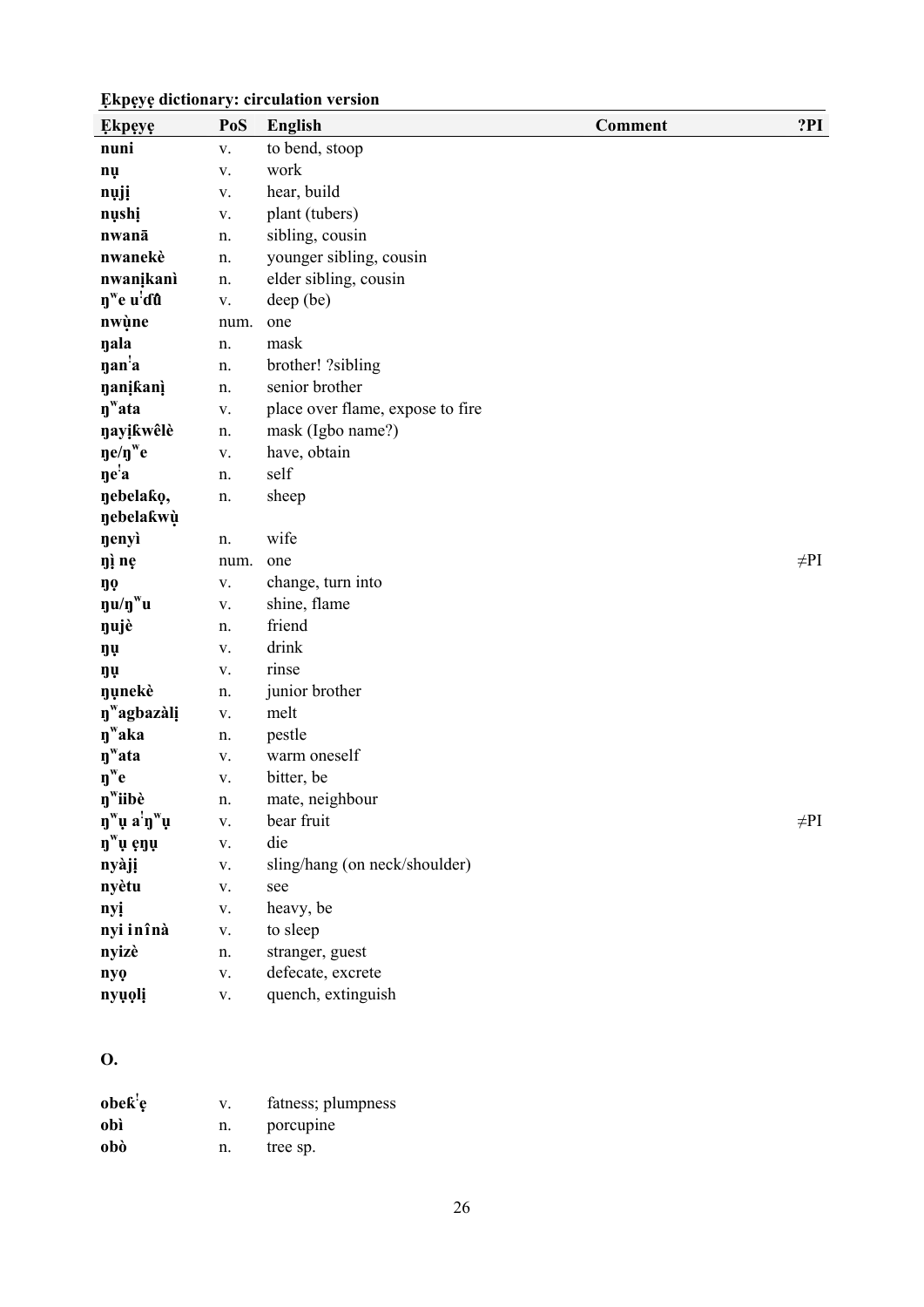#### **Ẹkpẹyẹ PoS English Comment ?PI óbò** n. Christmas bush. Traditionally used for firewood. Edible mushrooms when plant is dry. *Alchemia cordifolia*  (Schum & Thonn.; Mull Arg.) Family Euphobiaceae  $\mathbf{a} \mathbf{b}^2$ n. basket basket **basket**  $\qquad \qquad$  (used by men for palmfruit) **òbòdò** n. family, town **obù** n. mind **obùɗu ụkā** n. iron pot for cooking, small **òbyàkàkà** n. water drum (now extinct) **obo n**. monitor lizard, 'iguana' **òɓòlì** n. fish sp. **òce e!** v. clear (bush) **od!** n. mortar **odò** n. tree sp. **òdò** n. yellow **òdòdo** n. red cloth **ódódò** n. flower (productive organ in the plant from which the fruit or seed develops). **odug!** n. needle **oɗû** n. mushroom **ògb!** n. occasion **ogbò** n. back **ògbò** n. all, totality **ògbò** n. group **o! gbo!** n. millipede **ògboli** n. current (in stream) **ògbolìgbo** n. sweet potato **ogbòlò** n. fish sp. **ògbolò** n. cassava **ògbòyi, igi! ɗe, iji! ɗe**  n. bush-mango [second forms from Williamson]. Edible fruit. Provides shade. Medicinal: bark and leaf for malaria *Mangifera indica* (Linn). Family Anacardiaceae. **ogbuɗikọ** n. scorpion-like creature **ògbùmadùbe n**. mask of own group **ògè** n. matchet, knife **ògòdò/ègòdò** n. roundness, encirclement **ogol! ogô** n. millipede **ogol! ogwû** n. game **ogològwû** n. conversation **ọgùlụ̀ ẹ̀ ̣** n. ending **ogwù** n. fear **ogwù** n. hoe **ogwû** n. festival **ogwû** n. forked stick **òhè** n. "rubber" tree/seed **òhwùlù** n. gizzard **ojì** n. flute

#### **Ẹkpẹyẹ dictionary: circulation version**

**òjì** n. drum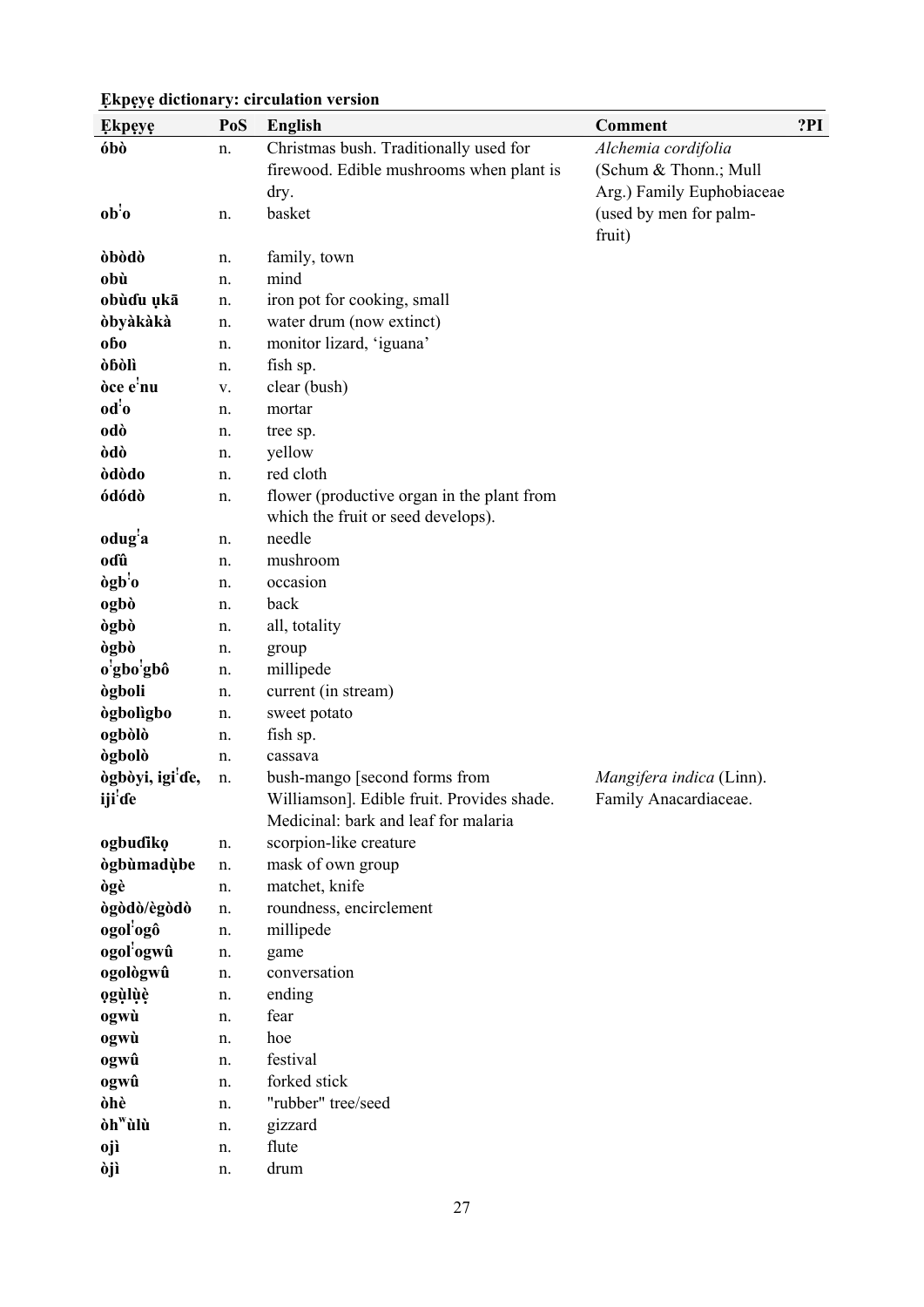| <b>Ekpeye</b>                    | PoS | <b>English</b>                                                                                                                     | <b>Comment</b>                                   | ?PI       |
|----------------------------------|-----|------------------------------------------------------------------------------------------------------------------------------------|--------------------------------------------------|-----------|
| ojij <sup>'</sup> i              | n.  | housefly                                                                                                                           |                                                  |           |
| òkelè                            | n.  | iron clapperless bell                                                                                                              |                                                  |           |
| òkî                              | n.  | shark $(?)$                                                                                                                        |                                                  |           |
| okiligwè                         | n.  | pot-stand                                                                                                                          |                                                  |           |
| okobō                            | n.  | box                                                                                                                                |                                                  |           |
| òkolo                            | n.  | frog (type)                                                                                                                        |                                                  |           |
| òkpè                             | n.  | road, path                                                                                                                         |                                                  |           |
| okpo <sup>'</sup> kolo           | n.  | empty container                                                                                                                    |                                                  |           |
| i'shî                            |     |                                                                                                                                    |                                                  |           |
| òkpù                             | n.  | waist, hips                                                                                                                        |                                                  |           |
| <b>òkpùgà</b>                    | n.  | hut                                                                                                                                |                                                  |           |
| òkpùli <sup>!</sup> shi          | n.  | hat                                                                                                                                |                                                  |           |
| ókwútē                           | n.  | coconut tree. Medicinal: coconut milk<br>neutralises drug overdose; nursing mother's                                               | Cocos nucifera (Linn.)                           |           |
|                                  |     | shell medicine bowl.                                                                                                               |                                                  |           |
| $o\hat{k}^{\prime}ob^{\prime}o$  | n.  | box                                                                                                                                |                                                  |           |
| <b>òkìdikà</b>                   | n.  | harmattan                                                                                                                          |                                                  |           |
| òƙìlì                            | n.  | castrated he-goat                                                                                                                  |                                                  |           |
| okpokòlò                         | n.  | shell of water snail                                                                                                               |                                                  |           |
| òkpù                             | n.  | ribs                                                                                                                               |                                                  |           |
| okpulukp <sup>!</sup> u          | n.  | back                                                                                                                               |                                                  |           |
| òlékē                            | n.  | plant sp. the tips are used as children's head<br>decoration during ceremonies                                                     | <i>Pennisetum</i> sp. (Linn)                     |           |
| oligwe,<br>olui'g <sup>w</sup> e | n.  | cloud, sky, heaven                                                                                                                 |                                                  |           |
| olilikwù                         | n.  | big pot                                                                                                                            |                                                  |           |
| <b>olimini</b>                   | n.  | river (big), sea                                                                                                                   |                                                  |           |
| olô                              | n.  | antelope                                                                                                                           |                                                  |           |
| òlòdì                            | n.  | bush                                                                                                                               |                                                  |           |
| olo <sup>'</sup> ko              | n.  | law                                                                                                                                |                                                  | $\neq$ PI |
| òlòpó                            | n.  | plant sp., bark of which used for rope and<br>firewood. Medicinal: stem and root (with<br>other herbs) for high fever in children. | Sterculia tragacantha<br>(Lindl)                 |           |
| ol'u                             | n.  | height up above                                                                                                                    |                                                  |           |
| olubekw'uɗò                      | n.  | house-roof                                                                                                                         |                                                  |           |
| <b>olugbû</b>                    | n.  | bitterleaf                                                                                                                         |                                                  |           |
| ómú                              | n.  | Bristle foxtail, East-Indies, Foxtail grass used<br>for feeding animals and medicinal purposes                                     | Setaria barbata (Lam;<br>Kunth). Family Poaceae. |           |
| onug <sup>'</sup> a              | n.  | cloth                                                                                                                              |                                                  |           |
| ònyò                             | n.  | glass                                                                                                                              |                                                  |           |
| òŋò                              | n.  | well                                                                                                                               |                                                  |           |
| donunyè                          | n.  | someone, person                                                                                                                    |                                                  |           |
| òpì                              | n.  | horn (instrument)                                                                                                                  |                                                  |           |
| oshi                             | n.  | waterside                                                                                                                          |                                                  |           |
| osi'so                           | n.  | swelling, boil                                                                                                                     |                                                  |           |
| otogwù                           | n.  | fear                                                                                                                               |                                                  |           |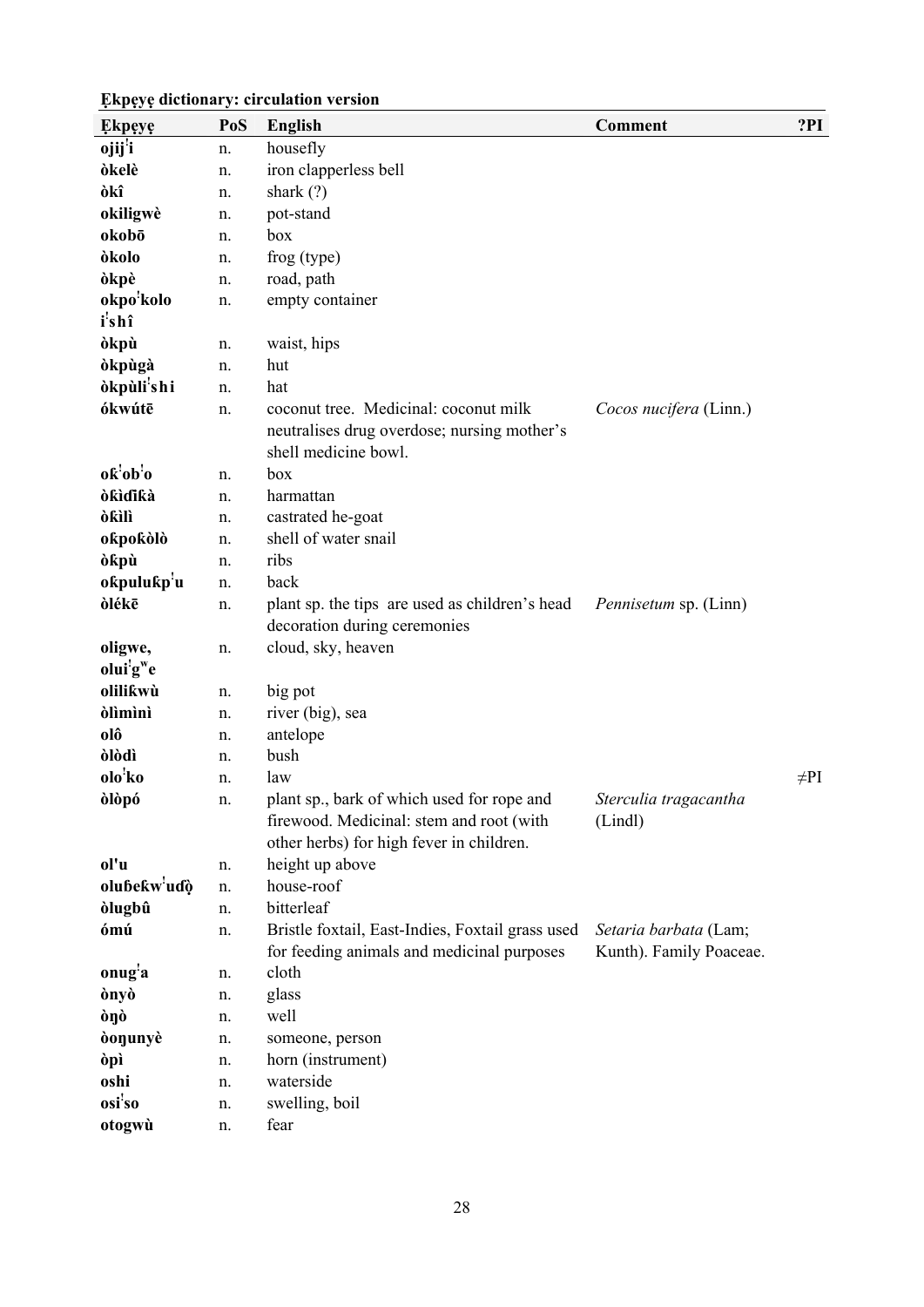| <b>Ekpeye</b>                                               | PoS | <b>English</b>                                                                             | <b>Comment</b>             | ?PI       |
|-------------------------------------------------------------|-----|--------------------------------------------------------------------------------------------|----------------------------|-----------|
| ótútà                                                       | n.  | plant sp. used as fencing, toothpicks and as                                               | Antidesma laciniatum       |           |
|                                                             |     | chewing stick for stomach ache                                                             | (Mill.). Family            |           |
|                                                             |     |                                                                                            | Euphobiaceae.              |           |
| owe                                                         | n.  | edible root                                                                                |                            |           |
| owû                                                         | n.  | group of masks                                                                             |                            |           |
| oyukwè                                                      | n.  | morning, dawn, day, life force                                                             |                            |           |
| òzè                                                         | n.  | fruit sp.                                                                                  |                            |           |
| òzu                                                         | n.  | completeness, enough (be)                                                                  |                            |           |
| ọbù                                                         | n.  | bush animal                                                                                |                            |           |
| <b>obù</b>                                                  | n.  | song                                                                                       |                            |           |
| òbàkìrì                                                     | n.  | dance in which xylophone is used                                                           |                            |           |
| ò6ộ                                                         | n.  | branches, foliage                                                                          |                            |           |
| òcele                                                       | n.  | kingfisher                                                                                 |                            |           |
| òdèlè                                                       | n.  | vulture                                                                                    |                            |           |
| odù                                                         | n.  | bottom                                                                                     |                            |           |
| ọdŷ                                                         | n.  | horn (motor), transverse musical horn                                                      |                            |           |
| ọɗù                                                         | n.  | delicious food                                                                             |                            |           |
| ògà                                                         | n.  | fat                                                                                        |                            |           |
| ògà                                                         | n.  | oil                                                                                        |                            | $\neq$ PI |
| òga ògbệnyì                                                 | n.  | honey                                                                                      |                            |           |
| ogb'a                                                       | n.  | wine filter                                                                                |                            |           |
| <b>ògani</b>                                                | n.  | knife                                                                                      |                            |           |
| <b>ògbànì</b>                                               | n.  | basket (for farm produce)                                                                  |                            |           |
| ògbè                                                        | n.  | edible frog                                                                                |                            |           |
| <b>ògbenyè</b>                                              | n.  | bee                                                                                        |                            |           |
| ògbọ                                                        | n.  | bat                                                                                        |                            |           |
| <b>ògbò</b>                                                 | n.  | thigh                                                                                      | cf. esu                    |           |
| <b>ogò</b>                                                  | n.  | brother-in-law                                                                             |                            |           |
| ogwô                                                        | n.  | snake                                                                                      |                            |           |
| ogwu, ogw'u                                                 | n.  | leopard                                                                                    |                            |           |
| ogwu ibèkê                                                  | n.  | line                                                                                       |                            |           |
| $\mathbf{\varrho} \mathbf{h}^{\mathrm{w}} \mathbf{\varrho}$ | n.  | oil-palm (tree)                                                                            |                            |           |
| óhú                                                         | n.  | oil-palm tree. Produces kernel oil, raffia<br>brooms and fencing, soap, baskets etc. Young | Elaecis guineesis (Jacq)   |           |
|                                                             |     | palm fronds symbolize danger zone.                                                         |                            |           |
| 9jì                                                         | n.  | iroko tree                                                                                 |                            | PI        |
| ʻộjì                                                        | n.  | bark-cloth tree (false Iroko). Used as building                                            | Antiaris toxicaria (Rumph; |           |
|                                                             |     | materials for houses, windows and doors; to                                                | Iesch) Family Moroaceae    |           |
|                                                             |     | make úkpákō soup bowls, pestles and                                                        |                            |           |
|                                                             |     | mortars, and by women (in round shape) to                                                  |                            |           |
|                                                             |     | crack kernels.                                                                             |                            |           |
| <b>okà</b>                                                  | n.  | maize                                                                                      |                            |           |
| òkà                                                         | n.  | white ant                                                                                  |                            |           |
| <b>okâshì</b>                                               | n.  | spear                                                                                      |                            |           |
| òkay'i                                                      | n.  | thatch                                                                                     |                            |           |
| òkę                                                         | n.  | flat fish                                                                                  |                            |           |
| òkeyè                                                       | n.  | famine                                                                                     |                            |           |
| <b>òkòmà</b>                                                | n.  | drum                                                                                       |                            |           |
|                                                             |     |                                                                                            |                            |           |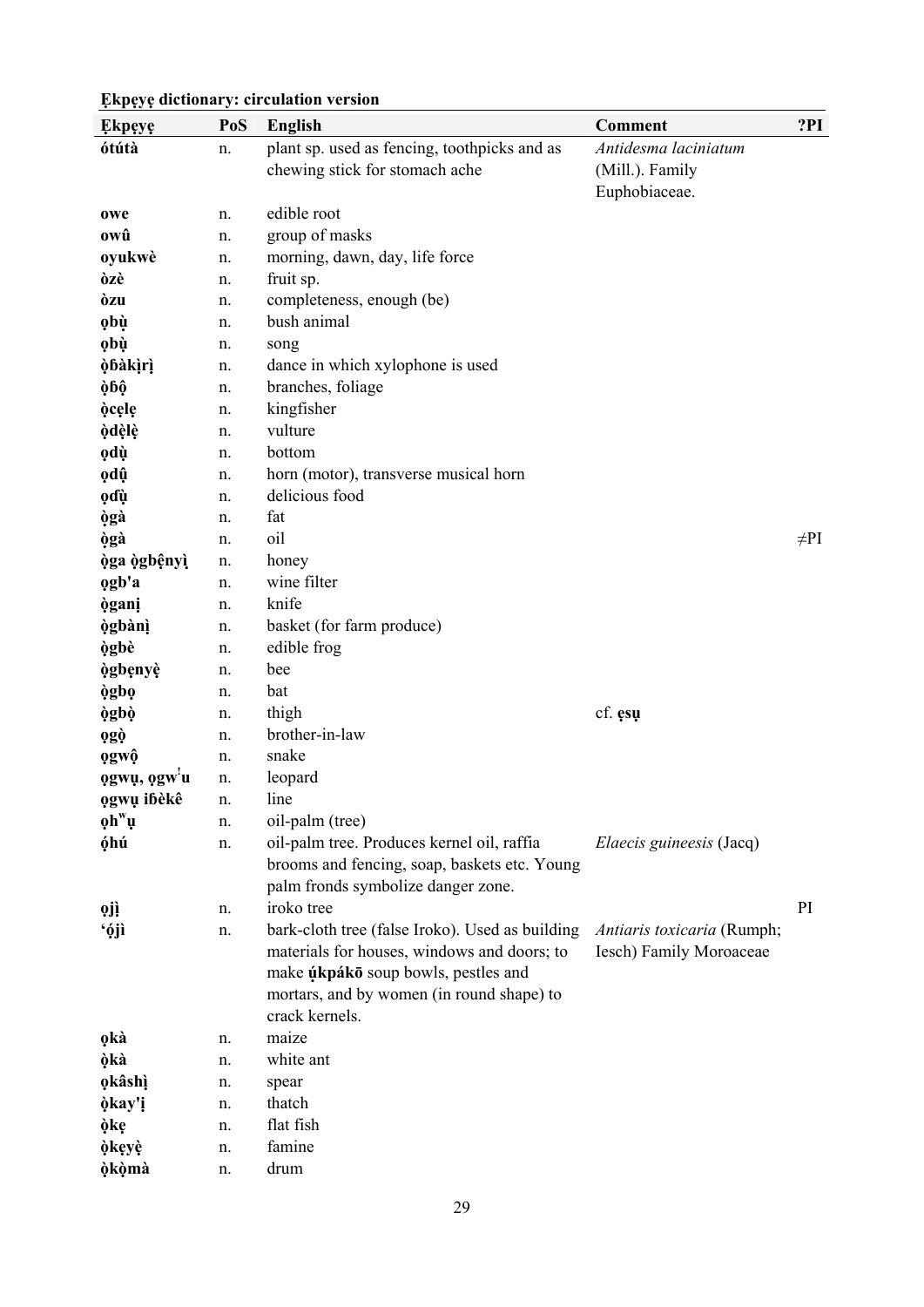| <b>Ekpeye</b>        | PoS | English                                      | <b>Comment</b>           | ?PI |
|----------------------|-----|----------------------------------------------|--------------------------|-----|
| okpè                 | n.  | fish                                         |                          |     |
| <b>òkpèdhá</b>       | n.  | plant sp. used as firewood. Medicinal root   | Manniophyton fulvum      |     |
|                      |     | and leaf used to scrape ringworm before      | (Mull Arg.). Family      |     |
|                      |     | applying medicine.                           | Euphorbiaceae.           |     |
| òkpòkálàkálà         | n.  | Sandpaper tree. Used to wash cooking and     | Ficus exasperata (Vahl). |     |
|                      |     | eating utensils. Dry root used for firewood. | Family Moraceae          |     |
|                      |     | Medicinal: root for gonorrhoea               |                          |     |
| okpo                 | n.  | skin, leather, hide, bark of tree            |                          |     |
| ókpō                 | n.  | bark (tough protective outer sheath of tree  |                          |     |
|                      |     | branches).                                   |                          |     |
| òkpọ                 | n.  | fish sp.                                     |                          |     |
| okpu                 | n.  | silk-cotton tree                             |                          |     |
| okpûkolo             | n.  | calabash, long thin                          |                          |     |
| okpulugwè            | n.  | python                                       |                          |     |
| okùrù                | n.  | okra                                         |                          |     |
| okwebâ or            | n.  | pineapple                                    |                          |     |
| okw'obâ              |     |                                              |                          |     |
| okwudê or            | n.  | coconut                                      |                          |     |
| okwudê               |     |                                              |                          |     |
| okwut <sup>'</sup> a | n.  | palm kernel                                  |                          |     |
| òkenyè               | n.  | famine                                       |                          |     |
| okpala               |     | ?                                            |                          |     |
| okpola               | n.  | eldest son, okpara                           |                          |     |
| òkwùkwù              | n.  | funeral                                      |                          |     |
| òkwulukwò            | n.  | tortoise                                     |                          |     |
| <b>okwutùkpò</b>     | n.  | palm fruit with the outer fleshy part        |                          |     |
|                      |     | surrounding the kernel not removed           |                          |     |
| <b>olô</b>           | n.  | bead                                         |                          |     |
| ọmŷ                  | n.  | palm leaf, fresh, young palm-frond           |                          |     |
| òlòdò                | n.  | sort                                         |                          |     |
| ònà                  | n.  | dry water-course                             |                          |     |
| ònà                  | n.  | three-leafed yam                             |                          |     |
| <b>QnQ</b>           | n.  | animal                                       |                          |     |
| ọnộ                  | n.  | goat                                         |                          |     |
| onolekâ              | n.  | leopard                                      |                          |     |
| onubà                | n.  | crocodile                                    |                          |     |
| onudò                | n.  | borrow-pit                                   |                          |     |
| onukpèlè             | n.  | lizard                                       |                          |     |
| onuya                | n.  | bush-meat, animal                            |                          |     |
| <b>òomadù</b>        | n.  | one person                                   |                          |     |
| òọsîn                | n.  | shilling                                     |                          |     |
| <i>opipinyenyê</i>   | n.  | firefly                                      |                          |     |
| opipinyenyê          | n.  | star                                         |                          |     |
| <i>opitipi</i>       |     | 2                                            |                          |     |
| òsèja                | n.  | priest who performs sacrifice                |                          |     |
| òshì                 | n.  | vagina                                       |                          |     |
| òsohù,               | n.  | palm fruit (seedless)                        |                          |     |
| òso <sup>!</sup> hʷụ |     |                                              |                          |     |

30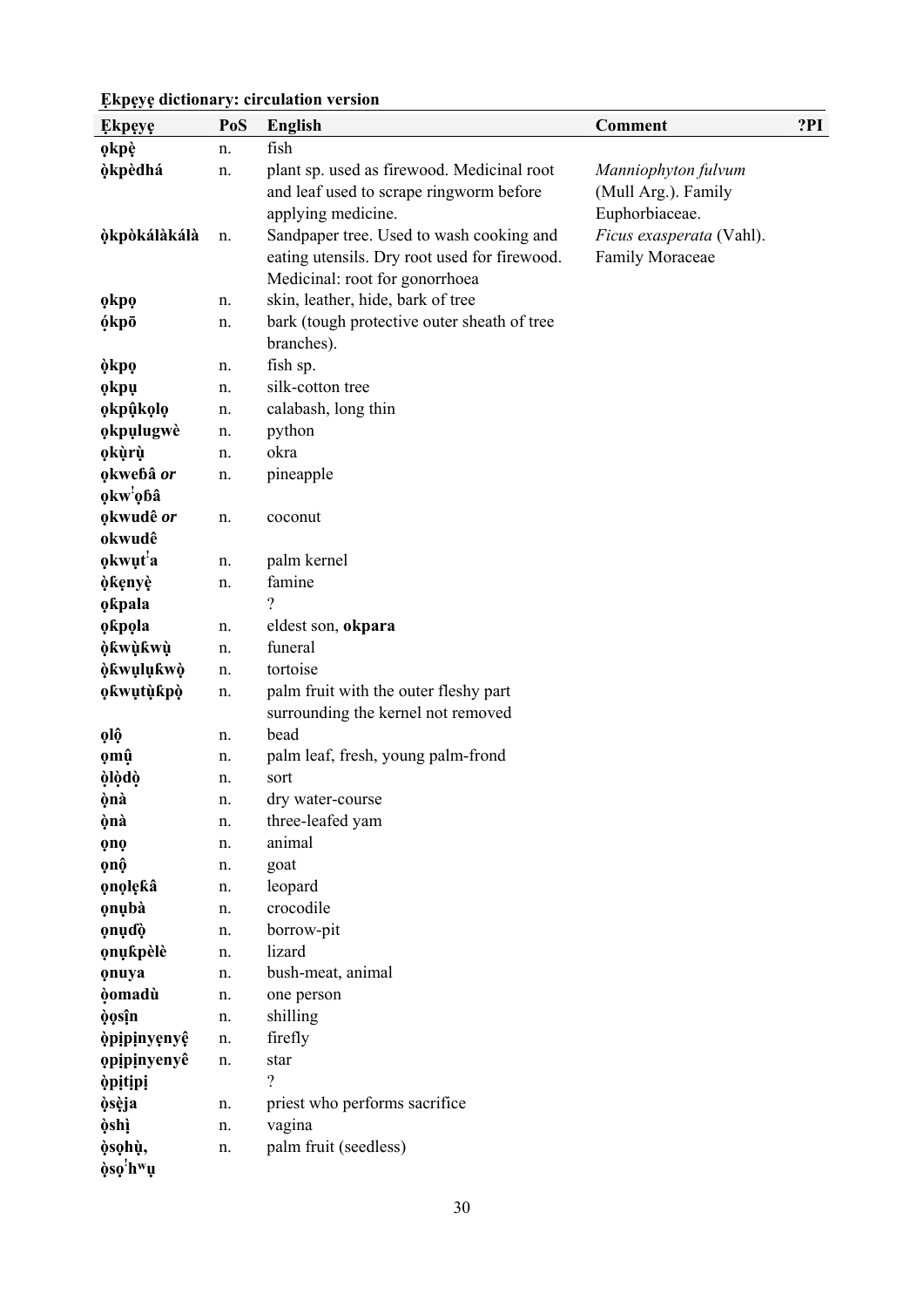| <b>Ekpeye</b>       | PoS | <b>English</b>          | <b>Comment</b> | ?PI |
|---------------------|-----|-------------------------|----------------|-----|
| òtà                 | n.  | fish trap               |                |     |
| oti <sup>'</sup> ta | n.  | chewing-stick           |                |     |
| otu'ya              | n.  | buffalo, bushcow        |                |     |
| owayi, owa'i        | n.  | money, cash             |                |     |
| òwele               | n.  | palaver                 |                |     |
| owhu                | n.  | oil palm, palm-fruit    |                |     |
| owiliwh'a           | n.  | bamboo                  |                |     |
| òwộ                 | n.  | covenant                |                |     |
| <b>QWQ</b>          | n.  | oath (curse?)           |                |     |
| ộwù                 | n.  | swelling                |                |     |
| òwù                 | n.  | spring, stream          |                |     |
| owû                 | n.  | stick                   |                |     |
| òyikà               | n.  | lies                    |                |     |
| òyòlò               | n.  | crayfish                |                |     |
| <b>ozô</b>          | n.  | fish                    |                |     |
| <b>ozû</b>          | n.  | back (of house), behind |                |     |
| <b>òzùzù</b>        | n.  | noise                   |                |     |

### **P.**

| padię   | n. | praise                                                 |          |    |
|---------|----|--------------------------------------------------------|----------|----|
| pe      | n. | <i>jump</i>                                            |          |    |
| pega    | n. | step over                                              |          |    |
| pioshi  | n. | look into                                              |          |    |
| pǐ      | n. | squeeze, press (with fingers), squeeze out<br>(liquid) |          | PI |
| pima    | n. | to twist                                               |          |    |
| pio     | n. | carve, sharpen (to a point)                            |          |    |
| pokibi  | n. | bucket, container                                      | $<$ Eng. |    |
| pòpo    | n. | pawpaw                                                 | $<$ Eng. |    |
| pyolaga | n. | pass through small opening                             |          | PI |

### **S.**

| sa     | V. | be ripe                |    |
|--------|----|------------------------|----|
| sabète | V. | leave, release         |    |
| sabète | V. | dwell, live            |    |
| sama   | V. | open eyes              | PI |
| samal  | V. | clear (be) (of vision) |    |
| sama   | V. | wash s.t.              |    |
| sapì   | n. | key                    |    |
| sàtụ   | V. | resemble               |    |
| se     | V. | sneeze                 |    |
| se     | V. | float                  | PI |
| seji   | V. | stop, halt             |    |
| seji   | V. | wait for, keep watch   |    |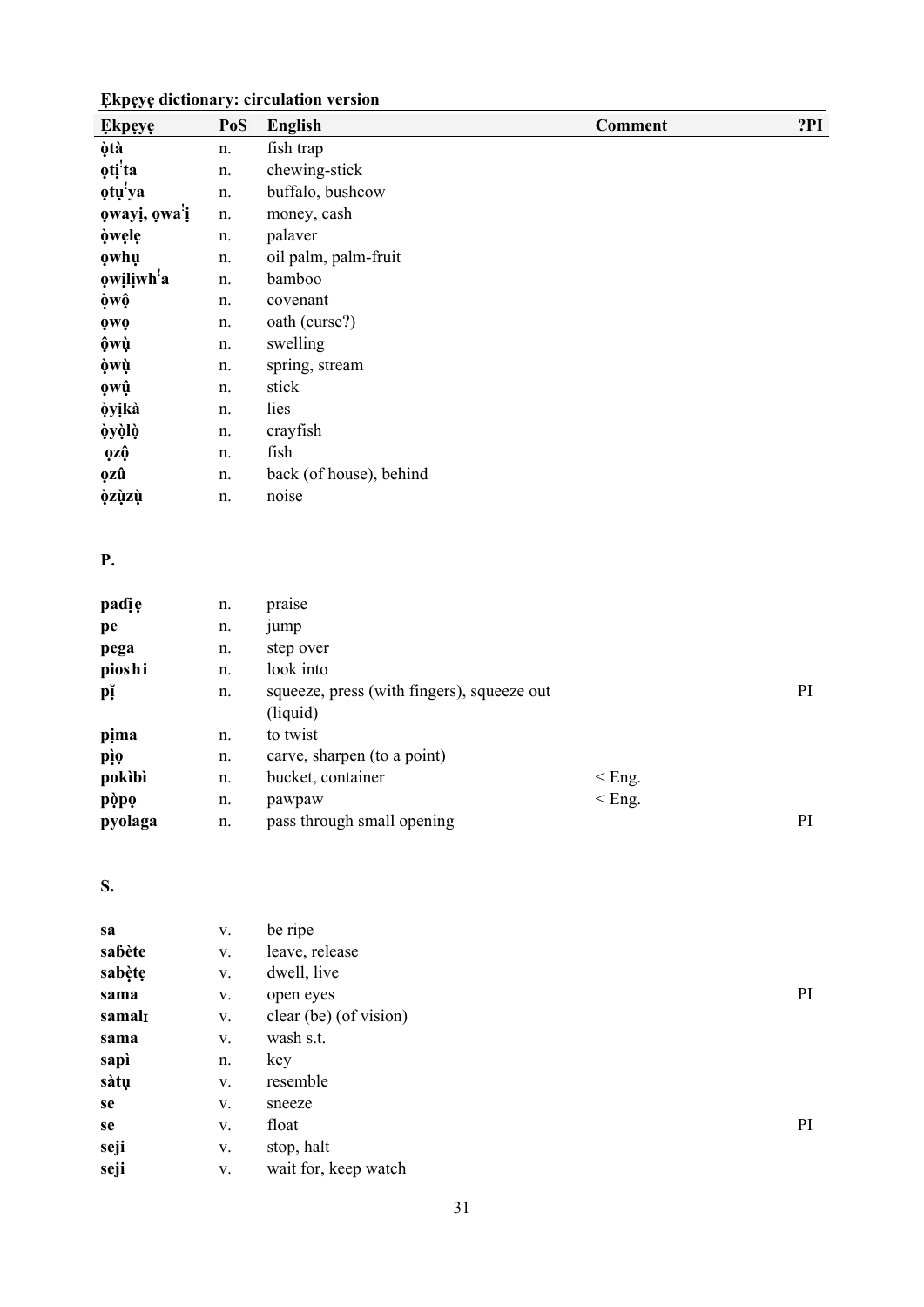| <b>Ekpeye</b>                 | PoS           | <b>English</b>                  | <b>Comment</b> | ?PI |
|-------------------------------|---------------|---------------------------------|----------------|-----|
| se'le                         | adv.          | tomorrow                        |                |     |
| shi                           | ${\bf V}.$    | cook (soup)                     |                |     |
| shili                         | $\mathbf{V}.$ | blunt (become) (e.g. knife)     |                |     |
| sọ                            | v.t.          | sacrifice                       |                |     |
| $s\dot{\varrho}$ 's $\varrho$ | ${\bf V}.$    | hate v.t.                       |                |     |
| sòze                          | $\mathbf V$ . | follow, accompany               |                |     |
| sų                            | V.            | speak (a language)              |                |     |
| sų                            | ${\bf V}.$    | pound                           |                | PI  |
| T                             |               |                                 |                |     |
|                               |               |                                 |                |     |
| ta                            | V.            | bite, chew                      |                | PI  |
| ta                            | V.            | dry up (of liquid)              |                | PI  |
| tă                            | ${\bf V}.$    | sigh                            |                |     |
| tàcî                          | ${\bf V}.$    | be rust(-coloured)              |                |     |
| tadu                          | ${\bf V}.$    | spoil                           |                |     |
| takushi                       | ${\bf V}.$    | stick into                      |                |     |
| takwuɗu                       | ${\bf V}.$    | sticky (be)                     |                | PI  |
| te                            | ${\bf V}.$    | rub on, scrub                   |                |     |
| te e'li                       | ${\bf V}.$    | dance                           |                |     |
| te(li)                        | V.            | wake up, awake                  |                |     |
| toshi                         | ${\bf V}.$    | thread, string together         |                |     |
| tọma                          | ${\bf V}.$    | untie, loosen                   |                | PI  |
| tònjo                         | n.            | lamp                            |                |     |
| tu ùgò                        | v.p.          | stick eagle feather in cap      |                | PI  |
| tu                            | $\mathbf V$ . | salute by title                 |                | PI  |
| tu ogbò                       | ${\bf V}.$    | many/plenty (be)                |                |     |
| tu otog <sup>w</sup> û        | ${\bf V}.$    | affect (e.g. of fear)           |                |     |
| tụkàdị                        | ${\bf V}.$    | murmur                          |                |     |
| tùkpu                         | V.            | stoop, bend down, crouch, squat |                |     |
| tupyô                         | $\mathbf{V}.$ | pass through small opening      |                | PI  |
| $tu'k''\check{a}$             | $\mathbf{V}.$ | seek, trace                     |                |     |
| tų                            | $\mathbf{V}.$ | marry                           |                |     |
| tù                            | ${\bf V}.$    | sweet (be)                      |                |     |
| tù                            | $\mathbf{V}.$ | measure                         |                |     |
| tụtụ                          | ${\bf V}.$    | pick up                         |                | PI  |
| tụyitè                        | $\mathbf{V}.$ | conceive                        |                |     |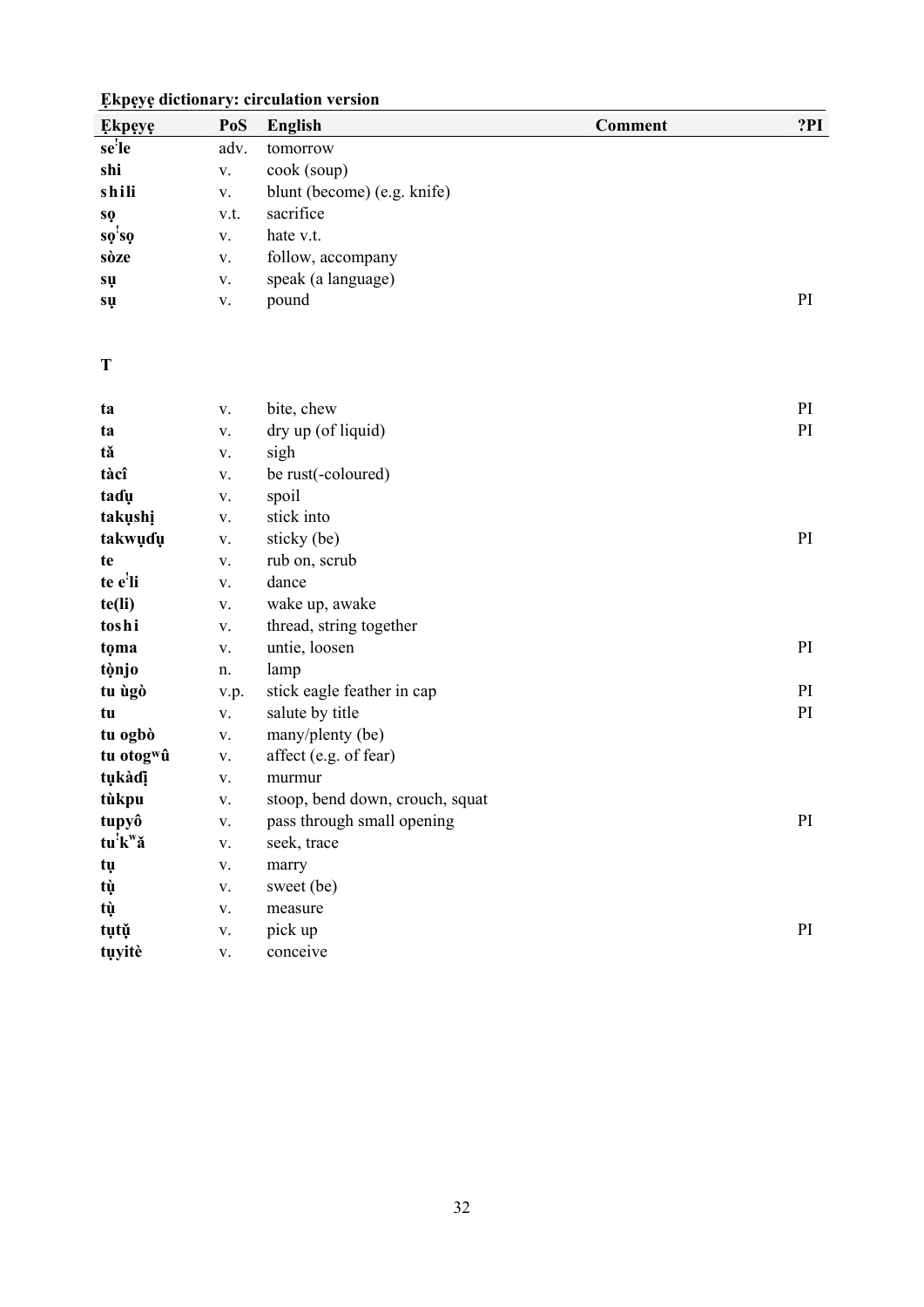| <b>Ekpeye</b>       | PoS      | <b>English</b>                                                                                                                                                                                                                                                   | <b>Comment</b>                                                                                                                     | ?PI |
|---------------------|----------|------------------------------------------------------------------------------------------------------------------------------------------------------------------------------------------------------------------------------------------------------------------|------------------------------------------------------------------------------------------------------------------------------------|-----|
| U.                  |          |                                                                                                                                                                                                                                                                  |                                                                                                                                    |     |
| úbálà               | n.       | Plant used for fencing, mud houses and<br>setting traps. Medicinal uses: chewed leaf<br>reduces swelling; root cures asthma and<br>breathlessness.                                                                                                               | Baphia nitilda (Linn).<br>Family Papilionaceae.                                                                                    |     |
| ùbe                 | n.       | towel                                                                                                                                                                                                                                                            |                                                                                                                                    |     |
| ùbê                 | n.       | African pear, the edible fruit of which is sold.<br>Its root is used in medicinal mixtures or used<br>as firewood. Large ones are cut and carved<br>into wooden the ekwe gong, used during<br>displays. Provides shade. Dry trees grow<br>edible odhu mushrooms. | Dacryodes edulis (G. Dom; PI<br>H.J. Lam) Family<br>Burseraceae.                                                                   |     |
| ùbé-íbèkè           | n.       | Avocado pear tree with edible fruit.<br>Medicinal leaf when boiled with pawpaw and<br>lemon grass (drinking and bathing). Used as<br>firewood, decoration and shade.                                                                                             | Persea Americana (Linn).<br>Family Lauraceae.                                                                                      |     |
| agba-ùbê<br>úbó-ógū | n.<br>n. | African pear gum<br>False thistle. Medicinal plant.                                                                                                                                                                                                              | Used: by farmers to burn<br>refuse; by children as light<br>when collecting snails after<br>night rain<br>Acanthus montanus (Nees) |     |
|                     |          |                                                                                                                                                                                                                                                                  | T. Anders. Family<br>Acanthaceae.                                                                                                  |     |
| ubu                 | n.       | burden                                                                                                                                                                                                                                                           |                                                                                                                                    |     |
| ùbu                 | n.       | carrying                                                                                                                                                                                                                                                         |                                                                                                                                    |     |
| ùbè                 | n.       | time                                                                                                                                                                                                                                                             |                                                                                                                                    |     |
| ùbe'te              | n.       | place, put                                                                                                                                                                                                                                                       |                                                                                                                                    |     |
| ubè                 | n.       | time                                                                                                                                                                                                                                                             |                                                                                                                                    |     |
| ùbetè               | V.       | keep                                                                                                                                                                                                                                                             |                                                                                                                                    |     |
| uc'e                | n.       | parrot                                                                                                                                                                                                                                                           |                                                                                                                                    |     |
| $\mathbf{u}'$ ci    | n.       | iron                                                                                                                                                                                                                                                             |                                                                                                                                    |     |
| ucè                 | n.       | thought                                                                                                                                                                                                                                                          |                                                                                                                                    |     |
| úchìchì             | n.       | Khakiweed or khakibur. Medicinal when<br>mixed with other plants.                                                                                                                                                                                                | Alternanthera pungens H.<br>$B. & K$ (Linn). Family<br>Amaranthaceae.                                                              |     |
| ùci                 | V.       | to chase                                                                                                                                                                                                                                                         |                                                                                                                                    |     |
| ude                 | n.       | width                                                                                                                                                                                                                                                            |                                                                                                                                    |     |
| udê                 | n.       | fishing pond                                                                                                                                                                                                                                                     |                                                                                                                                    |     |
| ùdè                 | n.       | palm-wine tree                                                                                                                                                                                                                                                   |                                                                                                                                    |     |
| ùdeke               | n.       | warm up (e.g. soup)                                                                                                                                                                                                                                              |                                                                                                                                    |     |
| ùdhú-ùgbòkò         | n.       | plant sp. which cures dizziness and is used as<br>firewood.                                                                                                                                                                                                      | Combretum sp. Family<br>Combretaceae.                                                                                              |     |
| ùdò                 | n.       | shade, shadow                                                                                                                                                                                                                                                    |                                                                                                                                    |     |
| udò                 | n.       | palm-fruit stick                                                                                                                                                                                                                                                 |                                                                                                                                    |     |
| udò                 | n.       | timber sp.                                                                                                                                                                                                                                                       |                                                                                                                                    |     |
| ud'ukê              | n.       | man                                                                                                                                                                                                                                                              |                                                                                                                                    |     |
| ùdune nyè           | pron.    | another                                                                                                                                                                                                                                                          |                                                                                                                                    |     |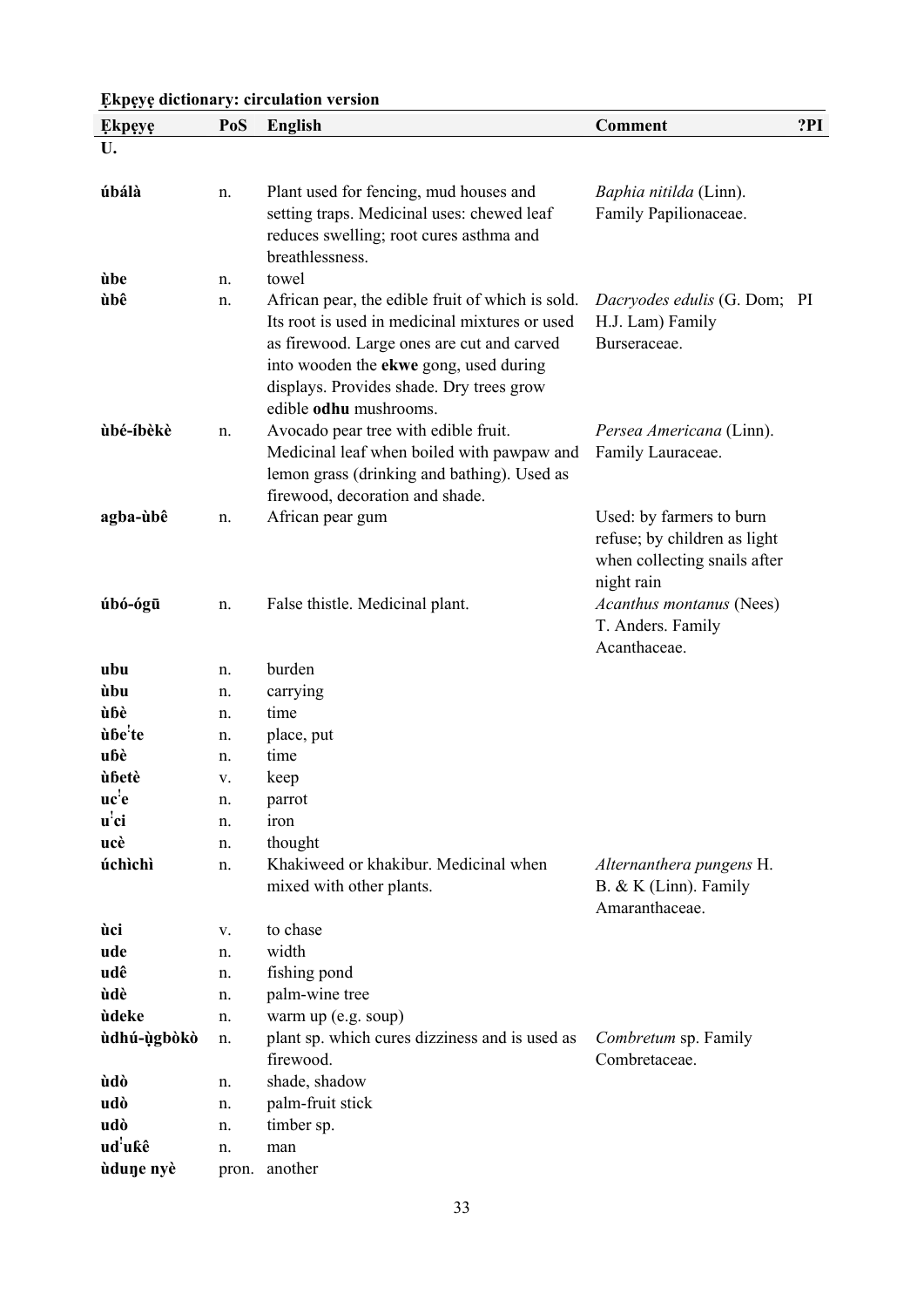| <b>Ekpeye</b>                         | PoS | <b>English</b>                                                                                                                                                           | <b>Comment</b>                                              | ?PI |
|---------------------------------------|-----|--------------------------------------------------------------------------------------------------------------------------------------------------------------------------|-------------------------------------------------------------|-----|
| uɗù                                   | n.  | flesh                                                                                                                                                                    |                                                             |     |
| ùɗû                                   | n.  | hole, pit                                                                                                                                                                |                                                             |     |
| ùdukèshi                              | n.  | side, neighbourhood, proximity                                                                                                                                           |                                                             |     |
| ùduma                                 | V.  | reach                                                                                                                                                                    |                                                             |     |
| udyè                                  | n.  | day of the market week                                                                                                                                                   |                                                             |     |
| $\mathbf{ugb'o}$                      | n.  | place for beating palm fruit                                                                                                                                             |                                                             |     |
| ugbàkpò                               | n.  | trial, efforts                                                                                                                                                           |                                                             |     |
| úgbé                                  | n.  | plant sp. used for shade, firewood and latex.<br>Medicinal: treats bones, dislocations, arthritis<br>(with other herbs).                                                 | <i>Ficus ovata</i> (Vahl). Family<br>Moraceae.              |     |
| ùgbèweji                              | V.  | remember                                                                                                                                                                 |                                                             |     |
| ùgbògbò                               | n.  | edge                                                                                                                                                                     |                                                             |     |
| ùgbògbò                               | n.  | last                                                                                                                                                                     |                                                             |     |
| ùgbòji                                | n.  | boy                                                                                                                                                                      |                                                             |     |
| ùgbòjì                                | n.  | young man                                                                                                                                                                |                                                             |     |
| ùgbòkò                                | n.  | plant sp. used as fuel for baking bread<br>because of heat-retaining properties. Edible<br>fruit used as soup.                                                           | Penthaclethra macrophylla<br>(Benth). Family<br>Mimosaceae. |     |
| ùgbòlò                                | n.  | work                                                                                                                                                                     |                                                             |     |
| ugbono                                | n.  | proximity, neighbourhood                                                                                                                                                 |                                                             |     |
| ùgbùlù                                | n.  | juju                                                                                                                                                                     |                                                             |     |
| ùgo                                   | n.  | buying                                                                                                                                                                   |                                                             |     |
| ùgò                                   | n.  | large wild bird (eagle?)                                                                                                                                                 |                                                             |     |
| ùgò                                   | n.  | sticking in?                                                                                                                                                             |                                                             |     |
| ùgónó                                 | n.  | plant sp. Edible mushrooms. Medicinal: water Anthocleista nobilis (G.<br>of cooked root; gonorrhea (mixed with other<br>herbs)                                           | Donn). Family<br>Loganiaceae.                               |     |
| ùgònu                                 | V.  | take                                                                                                                                                                     |                                                             |     |
| ugù                                   | n.  | palm-frond                                                                                                                                                               |                                                             | PI  |
| $ug^w$ 'u                             | n.  | louse                                                                                                                                                                    |                                                             |     |
| ugwè                                  | n.  | log                                                                                                                                                                      |                                                             |     |
| úgwē                                  | n.  | stem (main body or stalk of plant).                                                                                                                                      |                                                             |     |
| úgwélègwè                             | n.  | stalk (slender attachment of support of a leaf,<br>flower, fruit etc.).                                                                                                  |                                                             |     |
| u'g <sup>w</sup> e ushi               | n.  | tree-trunk                                                                                                                                                               |                                                             |     |
| ugwù                                  | n.  | lice                                                                                                                                                                     |                                                             |     |
| ugwù                                  | n.  | palm fruit leaf                                                                                                                                                          |                                                             |     |
| ugwù, u <sup>!</sup> g <sup>w</sup> u | n.  | porcupine quill, thorn                                                                                                                                                   |                                                             |     |
| ùgwu min'i                            | n.  | swim                                                                                                                                                                     |                                                             |     |
| ùgwụshị ọbù                           | n.  | sing                                                                                                                                                                     |                                                             |     |
| úhó-áilù                              | n.  | bitter leaf. Used as vegetable. Medicinal uses<br>include stomach-ache, and bathing children<br>suffering from hair diseases (àdàmínī-jógù)<br>e.g. ringworm, and fever. | Vernonia amygladina.<br>Family Asteraceae.                  |     |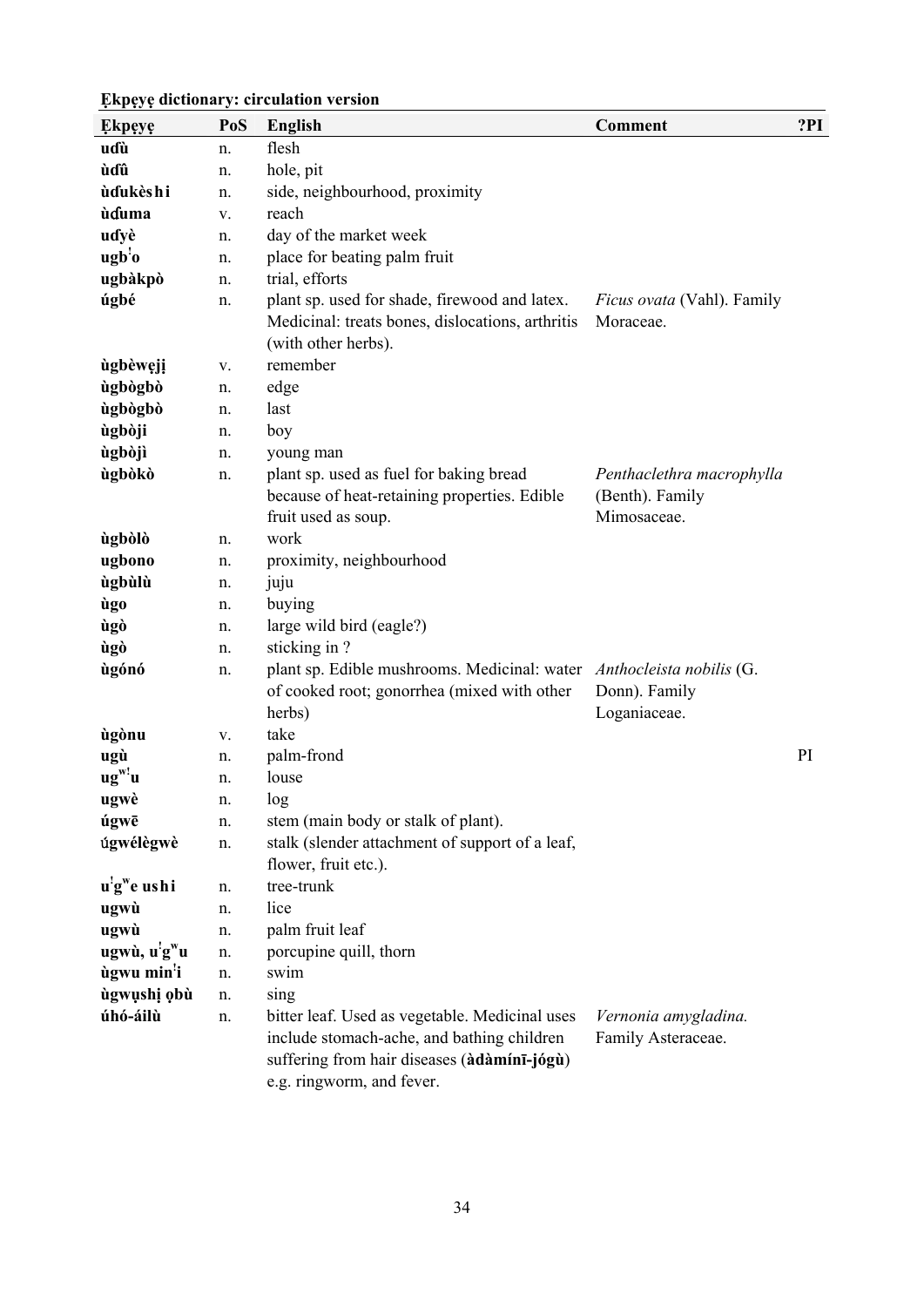| <b>Ekpeye</b>            | PoS | <b>English</b>                                                                            | <b>Comment</b>                                 | ?PI |
|--------------------------|-----|-------------------------------------------------------------------------------------------|------------------------------------------------|-----|
| úhó-èdè                  | n.  | Resurrection plant, air plant, Canterbury                                                 | Bryophyllum pinnatum                           |     |
|                          |     | bells. Medicinal herb used to heal umbilical                                              | (lam) Okem. Family                             |     |
|                          |     | cord of newborn child (latex from roasted                                                 | Crassulaceae.                                  |     |
|                          |     | leaf) and as protection when shaving head of                                              |                                                |     |
|                          |     | skin-diseased person.                                                                     |                                                |     |
| úhó-nàijírià             | n.  | Siam weed. Used as vegetable, esp. when                                                   | Eupatorium odoratum L.                         |     |
|                          |     | cooking Cocoyam, tissue paper and to stop                                                 | Family Asteraceae.                             |     |
|                          |     | wounds bleeding.                                                                          |                                                |     |
| ùh <sup>w</sup> ùlu i'yé | n.  | whole thing, full thing                                                                   |                                                |     |
| ùja                      | V.  | to come                                                                                   |                                                |     |
| uji                      | a.  | very (small, big) e.g. $\mathbf{n} \mathbf{t} \mathbf{u} \mathbf{k} \mathbf{o}$ + quality |                                                |     |
| ùjì                      | n.  | type, kind                                                                                |                                                |     |
| ukè                      | n.  | boundary, fence                                                                           |                                                |     |
| uke                      | n.  | disease                                                                                   |                                                |     |
| uke àsàsà                | n.  | leprosy                                                                                   |                                                |     |
| uko                      | n.  | leg, foot                                                                                 |                                                |     |
| úkò                      | n.  | Dodder. Plant sp. used to support heavy load                                              | Cuscuta australis (R. Br.).                    |     |
|                          |     | on head and medicinal. Placed on personal                                                 | Family Cuscutaceae.                            |     |
|                          |     | property as warning.                                                                      |                                                |     |
| ùkoloyi                  | n.  | yam stake                                                                                 |                                                |     |
| ùkomà                    | n.  | man                                                                                       |                                                |     |
| u <sup>'</sup> kpo       | n.  | bone                                                                                      |                                                |     |
| ùkpuɗu                   | V.  | enter                                                                                     |                                                |     |
| ùkpùnu <sup>!</sup> ko   | n.  | knee                                                                                      |                                                |     |
| ùkpùnúkó-<br>ézhī        | n.  | herb, of which the stem, root and leaf are<br>medicinal.                                  | Palisuta hirsute (thumb)<br>(K. Schum). Family |     |
|                          |     |                                                                                           | Commelinaceae.                                 |     |
| ùkpùtû                   | n.  | particle                                                                                  |                                                |     |
| ùkpū-úyá                 | n.  | West African Sarsaparilla. Old plants produce                                             | Smilax anceps (Wild).                          |     |
|                          |     | edible yam-like àkákà. Only female type                                                   | Family Smilacaceae.                            |     |
|                          |     | produces fruit.                                                                           |                                                |     |
| ùƙè                      | n.  | share, portion                                                                            |                                                |     |
| ùkê                      | n.  | law                                                                                       |                                                |     |
| ùkpakô                   | n.  | wooden plate                                                                              |                                                |     |
| ùkpo                     | n.  | knife for tapping palm wine, small                                                        |                                                |     |
| ùkpulęcì                 | n.  | firebrand                                                                                 |                                                |     |
| ùkpùnu <sup>!</sup> ko   | n.  | knee                                                                                      |                                                |     |
| u <sup>!</sup> li        | n.  | complaint, neck, voice                                                                    |                                                |     |
| ulì                      | n.  | friend made during a visit to another village                                             |                                                |     |
| ulî                      | n.  | report                                                                                    |                                                |     |
| ùlî                      | n.  | thread                                                                                    |                                                |     |
| ulû                      | n.  | slave                                                                                     |                                                |     |
| ulû                      | n.  | hall                                                                                      |                                                |     |
| ume                      | n.  | shoot, tendril                                                                            |                                                |     |
| ùme                      | n.  | too                                                                                       |                                                |     |
| ùmekp'eli                | n.  | trouble                                                                                   |                                                |     |
| umô                      | n.  | dew                                                                                       |                                                |     |
| unobudò                  | n.  | doorway                                                                                   |                                                |     |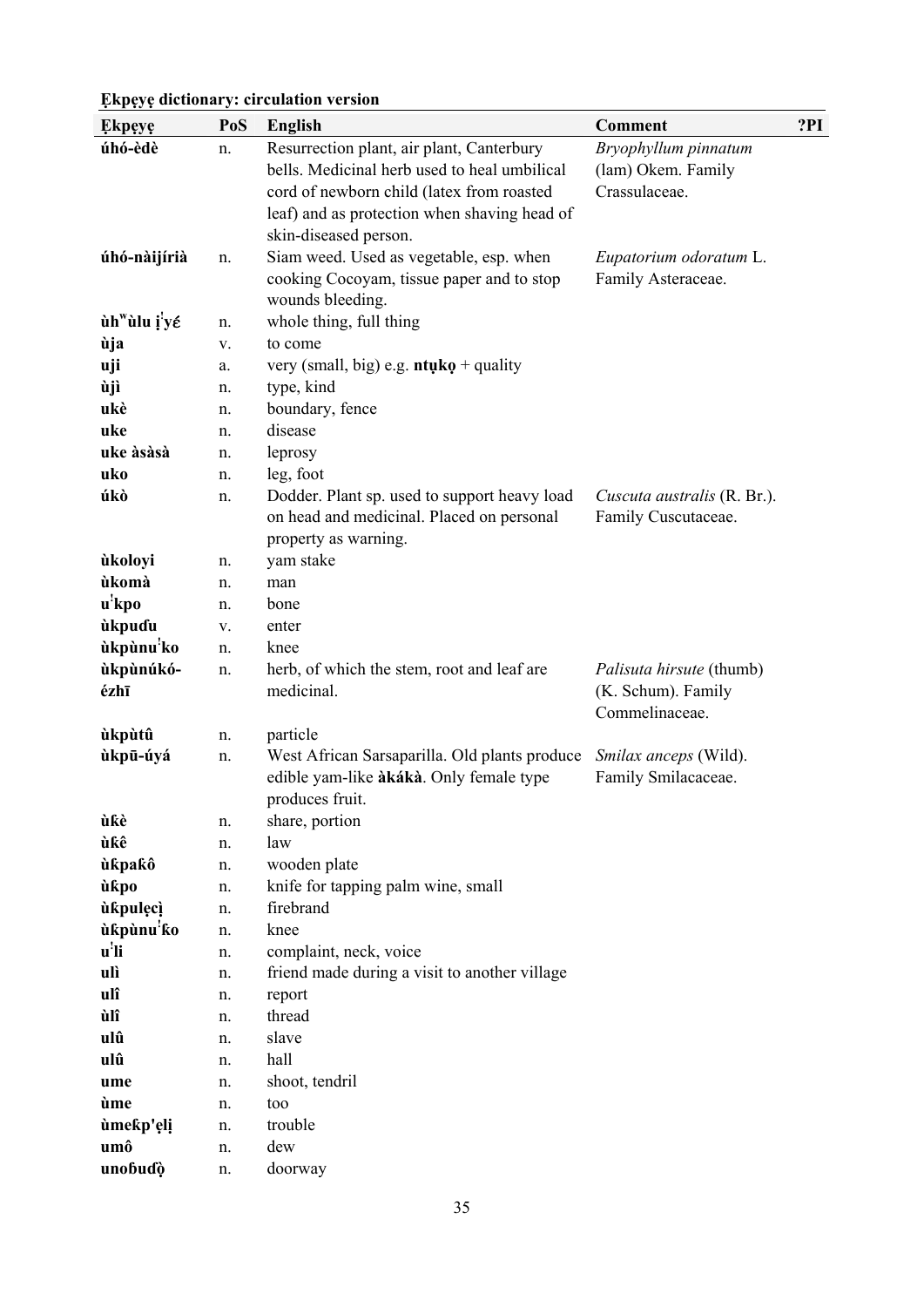| <b>Ekpeye</b>                | PoS      | <b>English</b>                                 | Comment                  | ?PI |
|------------------------------|----------|------------------------------------------------|--------------------------|-----|
| ùnù                          | n.       | plant sp. used for canoes and firewood. Its    | Musanga Cecropioides (R. |     |
|                              |          | juice is used to bathe children suffering high | Br.). Family Moraceae.   |     |
|                              |          | fever. Grows mushrooms.                        |                          |     |
| unûkwùmà                     | n.       | chest                                          |                          |     |
| ununu                        | n.       | future, in front (time or place)               |                          |     |
| un'unê                       | n.       | wife                                           |                          |     |
| unusò                        | n.       | first place in a bed                           |                          |     |
| unukê                        | n.       | adult                                          |                          |     |
| ùnùzo, ònùzo                 | n.       | standing up                                    |                          |     |
| unye                         | n.       | dirt                                           |                          |     |
| ùnyi                         | n.       | sleep                                          |                          |     |
| ùnyomà                       | n.       | woman                                          |                          |     |
| ùpè                          | n.       | horn (animal)                                  |                          |     |
| ùpî                          | n.       | face                                           |                          |     |
| usè                          | n.       | sneeze                                         |                          |     |
| ush <sup>'</sup> i           | n.       | tree                                           |                          |     |
| úshí                         | n.       | tree (perennial plant with a woody self        |                          |     |
|                              |          | supporting main stem or trunk when mature      |                          |     |
|                              |          | and usually branched for some distance above   |                          |     |
|                              |          | the ground).                                   |                          |     |
| ush <sup>'</sup> i           | n.       | stick                                          |                          |     |
| usù                          | n.       | bird sp.                                       |                          |     |
| ùte eli                      | n.       | dance                                          |                          |     |
| utû                          | n.       | diver                                          |                          |     |
| ùtú                          | n.       | plant sp. used as firewood, to make ekwe       | Harungana                |     |
|                              |          | musical instrument. Medicinal: latex rubbed    | madagascariensis         |     |
|                              |          | on ringworm.                                   | (Lamexpoir) Family       |     |
| ùwe                          |          |                                                | Hypericaceae.            |     |
| ùwe                          | n.<br>n. | flying<br>lightness (in weight)                |                          |     |
| uwe'ele                      | n.       | wind                                           |                          | PI  |
| ùwhe                         | V.       | to agree                                       |                          |     |
| uwonî, uwê ni                | n.       | wet season, rainy season                       |                          |     |
| ùwû                          | adv.     | completely                                     |                          |     |
| ùwû                          | n.       | thread                                         |                          |     |
| ùwuɗu                        | n.       | anger                                          |                          |     |
| uyè                          | n.       | bad deed, defilement, abomination              |                          |     |
| uyî                          | n.       | fluted pumpkin                                 |                          |     |
| ùyî                          | n.       | blackness, darkness                            |                          |     |
| ùyoɗu                        | n.       | peace                                          |                          |     |
| uzè                          | n.       | squirrel                                       |                          |     |
| ùze                          | V.       | to go                                          |                          |     |
| ùzeɗû                        | n.       | neighbourhood, nearness                        |                          |     |
| ùzhi                         | V.       | teach                                          |                          |     |
| ùzhi                         | V.       | to send                                        |                          |     |
| uzì                          | n.       | joints                                         |                          |     |
| uzî                          | n.       | message                                        |                          |     |
| $\mathbf{u}^{\mathbf{!}}$ zu | n.       | corpse                                         |                          |     |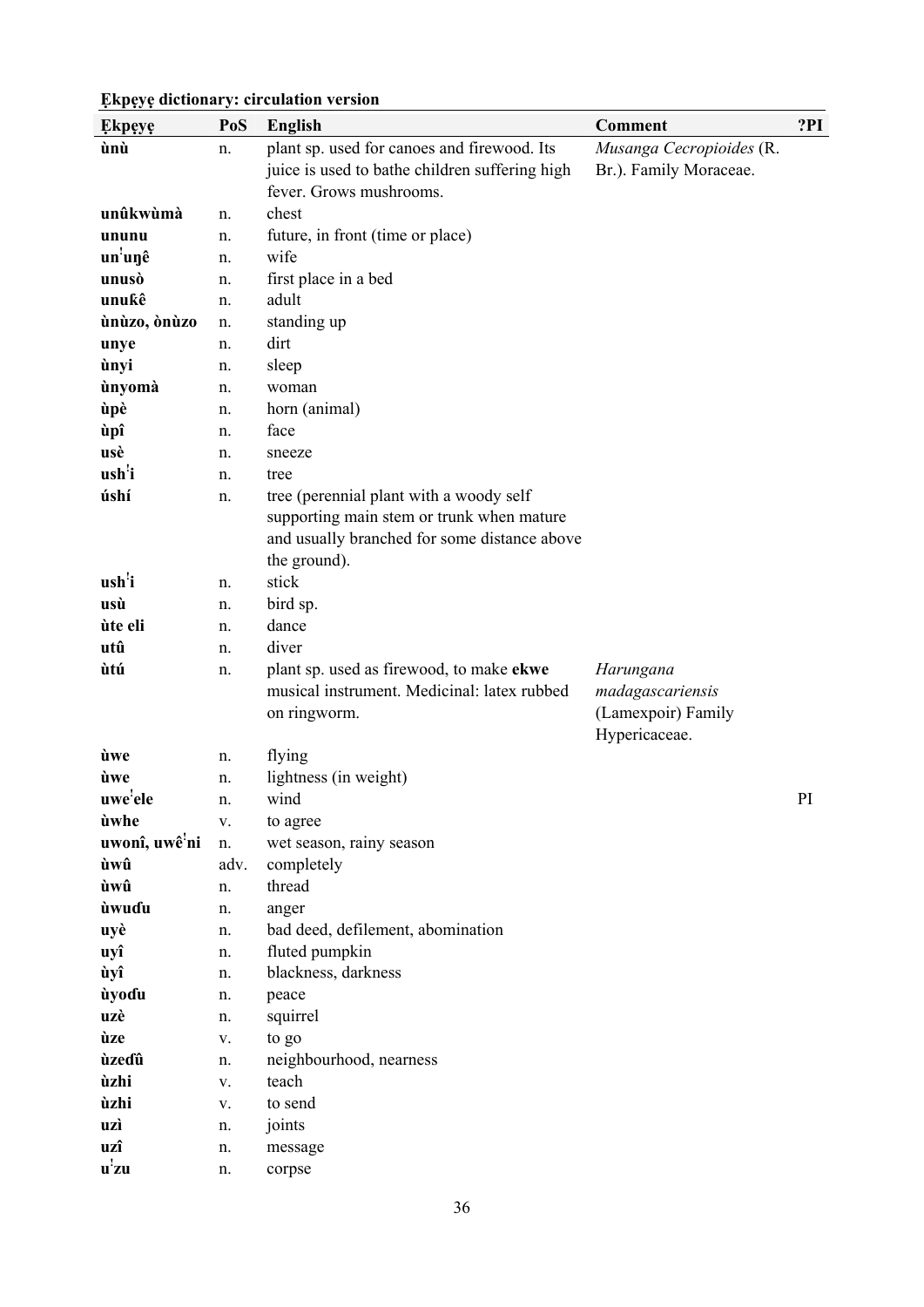| <b>Ekpeye</b>              | PoS         | <b>English</b>                           | Comment | ?PI |
|----------------------------|-------------|------------------------------------------|---------|-----|
| ùzùzù                      | n.          | arrangement, counsel                     |         |     |
| uba                        | n.          | hand of bananas                          |         |     |
| ùbà                        | n.          | nation, tribe                            |         | PI  |
| ùbàjî                      | n.          | blackness                                |         |     |
| ùbàlà                      | n.          | blood                                    |         |     |
| ùbộ                        | n.          | guitar                                   |         |     |
| ùbò, ubo e <sup>'</sup> ka | n.          | claw, nail                               |         |     |
| ùbộ                        | n.          | mbira, thumb-piano, sansa                |         |     |
| ùbòlî                      | n.          | day after tomorrow, day before yesterday |         |     |
| ùbụ                        | n.          | pus                                      |         |     |
| ubulu'bu                   | n.          | dust                                     |         |     |
| ùba                        | ${\bf V}$ . | to write                                 |         |     |
| ùb'ọhù, ubộhù              | n.          | day                                      |         |     |
| ucà                        | n.          | mask                                     |         |     |
| <b>ucaca</b>               | n.          | filter                                   |         |     |
| <i>u</i> citu              | V.          | draw (water from well)                   |         |     |
| <b>ùda</b>                 | V.          | to fall                                  |         |     |
| ùdâ                        | n.          | winged ant                               |         |     |
| <b>u</b> dadi              | n.          | separation (where wife goes during       |         |     |
|                            |             | menstruation)                            |         |     |
| ųďò                        | n.          | house                                    |         |     |
| <b>ùdo</b>                 | V.          | pull                                     |         |     |
| ùdě                        | n.          | plumbline                                |         |     |
| ųdų̂                       | n.          | advice                                   |         |     |
| <b>ù</b> da                | V.          | suck                                     |         |     |
| uďakp <sup>'</sup> alękâ   | n.          | wasp                                     |         |     |
| ùďò                        | n.          | chalk, powder for rubbing bodies         |         |     |
| ùdộ                        |             | again                                    |         |     |
| ụɗò                        | n.          | house                                    |         |     |
| u <sup>'</sup> do unù      | n.          | nest                                     |         |     |
| ùdò uzā                    | n.          | clay                                     |         |     |
| <b>uduma</b>               | n.          | lawlessness, carelessness                |         |     |
| ugà                        | n.          | romance                                  |         |     |
| <b>ùgàga</b>               | n.          | sheep                                    |         |     |
| ùgba eso                   | n.          | run                                      |         |     |
| ùgbàkonozù                 | n.          | week, period                             |         |     |
| ùgbami'ni                  | n.          | urine                                    |         |     |
| ugbanu                     | n.          | lip                                      |         |     |
| ugbanuko                   | n.          | toe                                      |         |     |
| ugbê                       | n.          | flower                                   |         |     |
| ùgbèdè                     | n.          | girl                                     |         |     |
| ùgbọ                       | n.          | boil (of water)                          |         |     |
| ugbộ                       | n.          | canoe, boat                              |         |     |
| ugbòkŏ                     | n.          | oil-bean tree                            |         |     |
| ugbû                       | n.          | bundle                                   |         |     |
| ùgbù                       | n.          | theft                                    |         |     |
| <b>ùgbù</b>                | n.          | thief                                    |         |     |
| ùgwà                       | n.          | roof beam                                |         |     |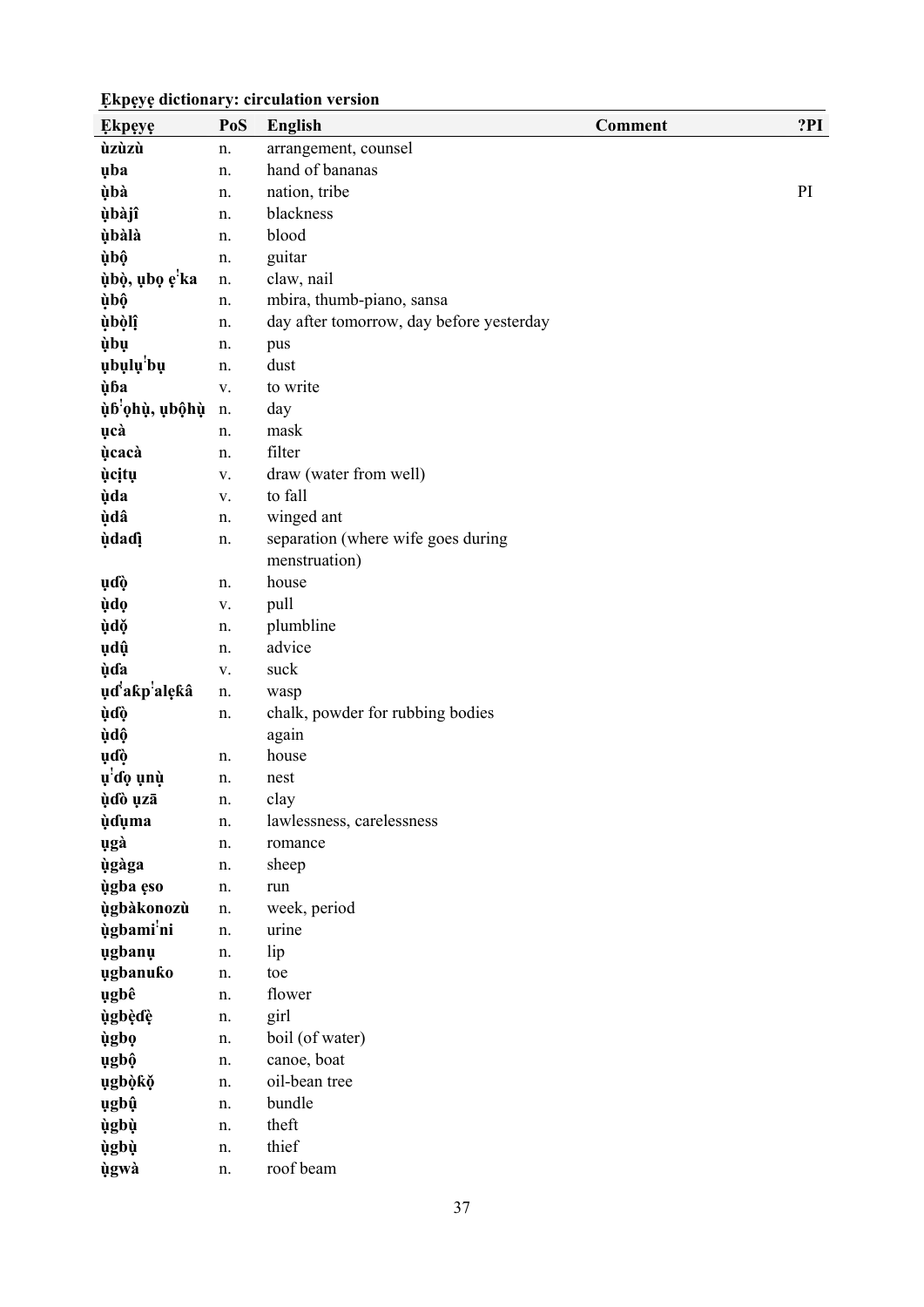| <b>Ekpeye</b>                          | PoS  | <b>English</b>                                                                                    | <b>Comment</b>                                                     | ?PI |
|----------------------------------------|------|---------------------------------------------------------------------------------------------------|--------------------------------------------------------------------|-----|
| ugwò                                   | n.   | debt                                                                                              |                                                                    |     |
| ugwò                                   | n.   | relative                                                                                          |                                                                    |     |
| ugwò                                   | n.   | sugar-cane                                                                                        |                                                                    |     |
| ug <sup>w</sup> ò                      | n.   | sweat                                                                                             |                                                                    |     |
| ugw <sup>i</sup> ų, ų̃g <sup>w</sup> ų | num. | twenty, a score                                                                                   |                                                                    |     |
| ùgwụ                                   |      | to count                                                                                          |                                                                    |     |
| uh'o                                   | n.   | hawk                                                                                              |                                                                    |     |
| úhō                                    | n.   | leaf (the green structures of a plant usually on<br>the side of a stem or branch).                |                                                                    |     |
| $\mathbf{u} \mathbf{h}' \mathbf{0}$    | n.   | leaf                                                                                              |                                                                    |     |
| úhó-áshálà                             | n.   | Bush okro, used as a vegetable.                                                                   | Corchurus olitorius.                                               |     |
|                                        |      |                                                                                                   | Family Malvaceae.                                                  |     |
| úhó-glìnì                              | n.   | Thorny pigweed sp., used as a vegetable.                                                          | Amaranthus spinosus<br>(Linn). Family<br>Amaranthaceae.            |     |
| úhó-íbékè                              | n.   | Water leaf. Used as a vegetable and sold for<br>economic purposes.                                | Talinum triangulare (Jacq)<br>wild. Family<br>Portulacaceae.       |     |
| ùhû                                    | n.   | noise                                                                                             |                                                                    |     |
| ụh <sup>w</sup> ûlù                    | n.   | okra? bitterleaf                                                                                  |                                                                    |     |
| u <sup>'</sup> ka                      | n.   | sourness                                                                                          |                                                                    |     |
| ùkà                                    | n.   | case in law                                                                                       |                                                                    |     |
| ùkà                                    | n.   | termite                                                                                           |                                                                    |     |
| ùkâ                                    | n.   | tree sp.                                                                                          |                                                                    |     |
| ùkâ                                    | n.   | length, height, far(ness)                                                                         |                                                                    |     |
| ùkali                                  | n.   | old age                                                                                           |                                                                    |     |
| ùkàni                                  | n.   | native cloth, blanket                                                                             |                                                                    |     |
| uka'yi                                 | n.   | coldness                                                                                          |                                                                    |     |
| ukaze, uka'ze                          | n.   | hair                                                                                              |                                                                    |     |
| ùkòlòwù                                | n.   | guinea-fowl                                                                                       |                                                                    |     |
| ukpa                                   | n.   | fish                                                                                              |                                                                    |     |
| ùkpǎ                                   | V.   | bring up, train, nurture                                                                          |                                                                    |     |
| ukpà                                   | n.   | hut                                                                                               |                                                                    |     |
| ukpà                                   | n.   | 'walnut', Tetracarpidium conophorum                                                               |                                                                    |     |
| ùkpà                                   | n.   | stick                                                                                             |                                                                    |     |
| ùkpo                                   | V.   | to speak                                                                                          |                                                                    |     |
| ukpulu                                 | n.   | seed                                                                                              |                                                                    |     |
| <b>úkpúlù</b>                          | n.   | seed (flowering plant unit of reproduction,<br>capable of developing into another such<br>plant). |                                                                    |     |
| ùkwa                                   | V.   | to cry                                                                                            |                                                                    |     |
| ùkwâ                                   | n.   | egg                                                                                               |                                                                    |     |
| ùkwâ                                   | n.   | iron stick                                                                                        |                                                                    |     |
| ùkwá-ápèlè                             | n.   | plant sp. of which the fruit is eaten.                                                            | Heterotis rotundifolia (Sm)<br>Jac-fel. Family<br>Nelastomataceae. |     |
| ųkwù                                   | n.   | side, part                                                                                        |                                                                    |     |
| ukpalahu                               | n.   | letter                                                                                            |                                                                    |     |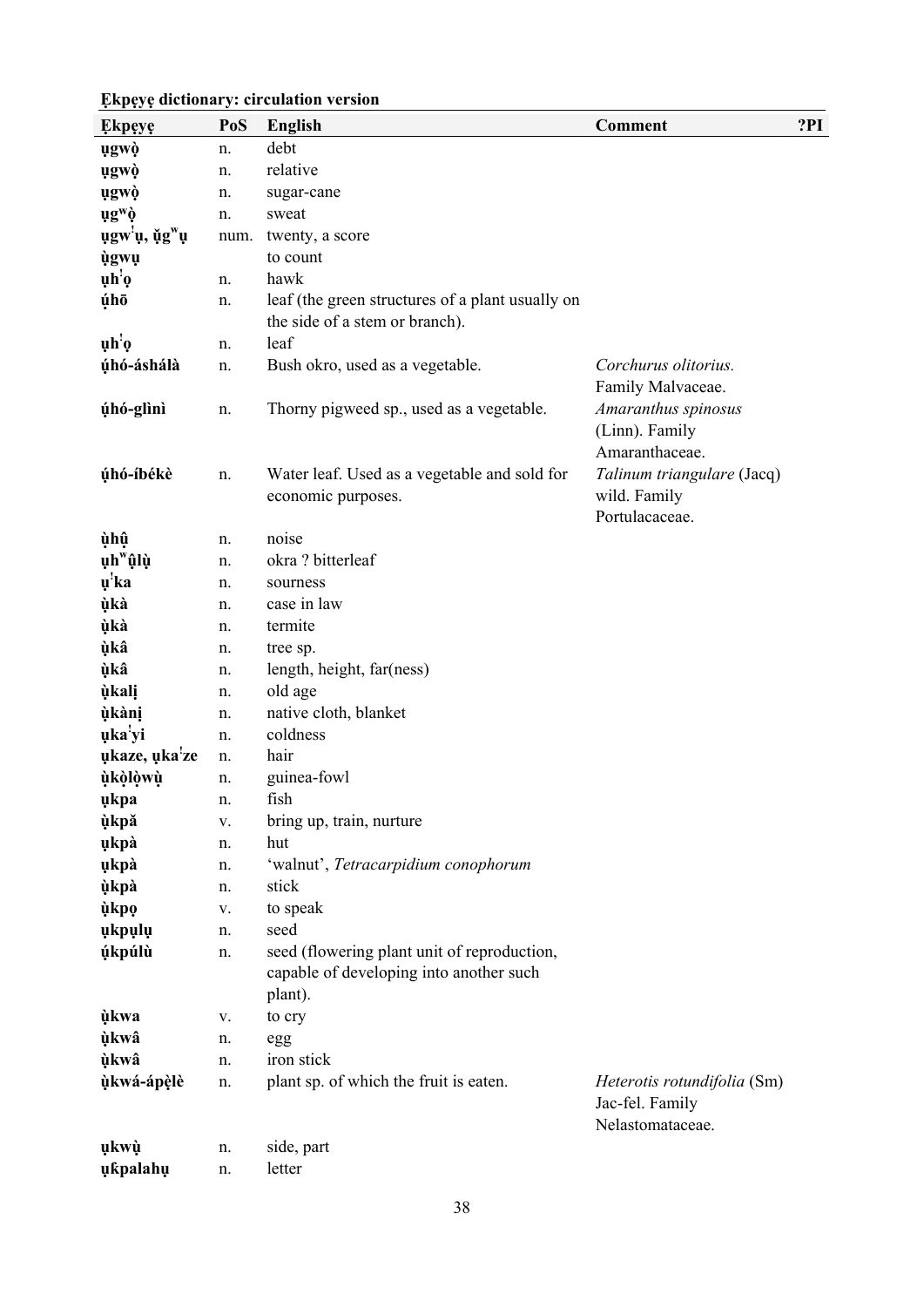| <b>Ekpeye</b>                       | PoS | <b>English</b>                              | Comment | ?PI |
|-------------------------------------|-----|---------------------------------------------|---------|-----|
| ukpulu                              | n.  | seed, fruit                                 |         |     |
| <b>ùkanì</b>                        | n.  | olden days, old                             |         |     |
| uka(ni) u                           | n.  | old woman                                   |         |     |
| nunê                                |     |                                             |         |     |
| ukagbo                              | n.  | yaws                                        |         |     |
| ukakwùsi                            | n.  | stick                                       |         |     |
| ukaya                               | n.  | jungle                                      |         |     |
| <i>ukoci</i>                        | n.  | dry season                                  |         |     |
| <b>ù</b> kpęcì                      | n.  | fireplace                                   |         |     |
| ùkpèlèkidì                          | n.  | cough                                       |         |     |
| ùkpō                                | n.  | fish trap                                   |         |     |
| ụkpò                                | n.  | basket                                      |         |     |
| <b>ûkwù</b>                         | n.  | menstruation                                |         |     |
| ùlà                                 | n.  | village, community                          |         |     |
| ùlọ                                 | V.  | to go out                                   |         |     |
| <b>ùloshi</b>                       | V.  | to go (home)                                |         |     |
| ųlû                                 | n.  | fight, war, battle                          |         |     |
| $\mathbf{u}^{\mathbf{m}}$           | n.  | circumcision                                |         |     |
| umà                                 | n.  | anger                                       |         |     |
| ùma                                 | n.  | good                                        |         |     |
| ùmà                                 | n.  | jealousy                                    |         |     |
| umà                                 | n.  | spirit, temper                              |         |     |
| umājì                               | n.  | melon, squash (Curcurbita pepo)             |         |     |
| umel'ec'i                           | n.  | smoke                                       |         |     |
| ùmèlèdê                             | n.  | children                                    |         |     |
| umo'h <sup>w</sup> u,               | n.  | camwood                                     |         |     |
| umèhù                               |     |                                             |         |     |
| <b>umu</b>                          | n.  | group                                       |         |     |
| ụmộ                                 | n.  | laugh                                       |         |     |
| <i><b>ùmushi</b></i>                | n.  | sharpen (knife)                             |         |     |
| ùmùdi                               | V.  | learn                                       |         |     |
| <b>umushi</b>                       | V.  | light (fire etc.)                           |         |     |
| unâ                                 | n.  | weight, heaviness                           |         |     |
| unà                                 | n.  | stick                                       |         |     |
| unama or                            | n.  | playground (place in centre for village for |         |     |
| unoma                               |     | dancing etc.)                               |         |     |
| unàzi                               | n.  | condition                                   |         |     |
| ùnàzhị ęzhì                         | n.  | sit down                                    |         |     |
| unosî                               | n.  | juju                                        |         |     |
| unu o'shi                           | n.  | waterside                                   |         |     |
| $\mathbf{u} \mathbf{n}' \mathbf{u}$ | n.  | mouth                                       |         |     |
| $\mathbf{u}$ n'u                    | n.  | pond                                        |         |     |
| ụnù, ụ <sup>'</sup> nụ ụɗo          | n.  | bird, fowl, chicken                         |         |     |
| ųnų                                 | n.  | umbrella tree                               |         |     |
| ùnukànì                             | n.  | adult                                       |         |     |
| ùnwụ                                | V.  | drink                                       |         |     |
| ùnyà                                | n.  | undergrowth                                 |         |     |
| ùnyâ                                | n.  | shortness                                   |         |     |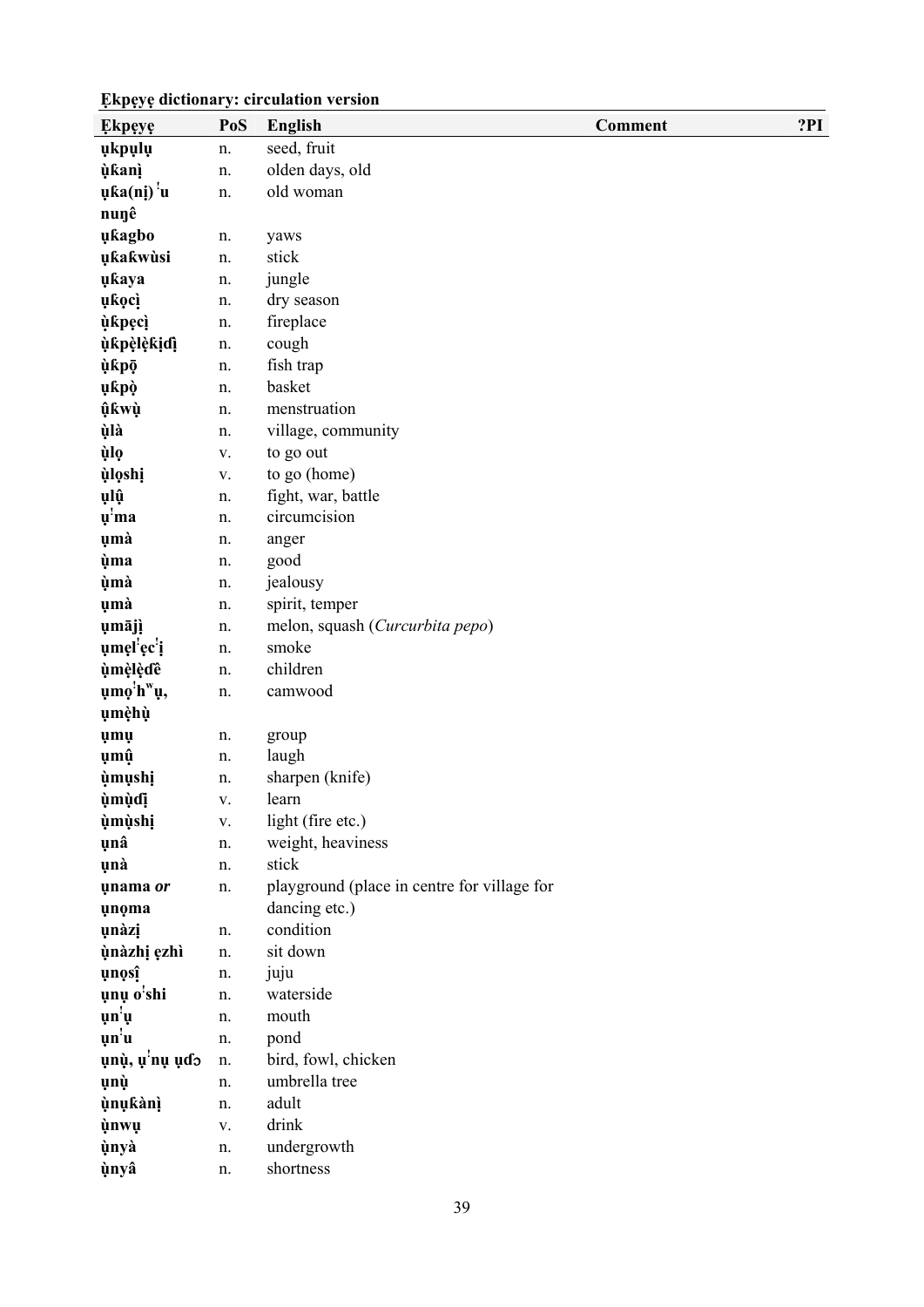| <b>Ekpeye</b>                                                 | PoS      | <b>English</b>                                                                         | Comment                                                    | ?PI       |
|---------------------------------------------------------------|----------|----------------------------------------------------------------------------------------|------------------------------------------------------------|-----------|
| unyê                                                          | n.       | dirtiness                                                                              |                                                            |           |
| <b>uno</b>                                                    | n.       | child                                                                                  |                                                            |           |
| un <sup>w</sup> olugbèdè                                      | n.       | maiden                                                                                 |                                                            |           |
| unûkpà                                                        | n.       | orphan                                                                                 |                                                            |           |
| ùpà                                                           | n.       | flea                                                                                   |                                                            |           |
| ùpyà                                                          | n.       | brain                                                                                  |                                                            |           |
| ùpupenyenye                                                   |          | ?                                                                                      |                                                            |           |
| ùsâ                                                           | n.       | white                                                                                  |                                                            |           |
| usàlì                                                         | n.       | bushbuck, duiker                                                                       |                                                            |           |
| <i><b>ùsama</b></i>                                           | n.       | washing                                                                                |                                                            |           |
| <i><b>usamli</b></i>                                          | n.       | daylight                                                                               |                                                            |           |
| úsòko                                                         | n.       | Bread fruit tree. Edible fruit. Branches<br>produce sticky latex and used as firewood. | Artocarpus atilis (Park;<br>Foresberg). Family<br>Moraceae |           |
| ùso'so                                                        | n.       | hatred                                                                                 |                                                            | $\neq$ PI |
| usộlọk u                                                      | n.       | breadfruit                                                                             |                                                            |           |
| $\mathbf{u}'\mathbf{s}\mathbf{u}$                             | n.       | bat                                                                                    |                                                            |           |
| ùsų                                                           | V.       | to pound                                                                               |                                                            |           |
| ùta                                                           | V.       | to bite                                                                                |                                                            |           |
| $\mathbf{u}^{\mathbf{!}}$ ta                                  | n.       | saliva                                                                                 |                                                            |           |
| ùtalà                                                         | n.       | dry season                                                                             |                                                            |           |
| ut'an'i                                                       | n.       | firewood                                                                               |                                                            |           |
| ùtò                                                           | n.       | distance?                                                                              |                                                            |           |
| ùtù                                                           | n.       | stick                                                                                  |                                                            |           |
| <i>ùtùshi</i>                                                 | V.       | aim at, stalk                                                                          |                                                            |           |
| uwâ                                                           | n.       | yawn                                                                                   |                                                            |           |
| ùwà                                                           | n.       | soul                                                                                   |                                                            |           |
| ùwâdî                                                         | n.       | together (place)                                                                       |                                                            |           |
| <i>uweji</i>                                                  | V.       | see                                                                                    |                                                            |           |
| ùwh'ọ ìl <sup>'</sup> u                                       | n.       | bitterleaf                                                                             |                                                            |           |
| $\mathbf{u}\mathbf{w}^{\mathbf{i}}\mathbf{o}$                 | n.       | grey hair                                                                              |                                                            |           |
| <b>uwo</b>                                                    | n.       | belly<br>smell of fresh fish                                                           |                                                            |           |
| uwò                                                           | n.       | newness                                                                                |                                                            | PI        |
| ùwû<br>ụwậlụwụ                                                | n.<br>n. | foam                                                                                   |                                                            |           |
|                                                               |          | to return                                                                              |                                                            |           |
| <b>ùya</b>                                                    | V.<br>n. | bush                                                                                   |                                                            |           |
| <b>uya</b><br>$\mathbf{u} \mathbf{y}^{\mathbf{i}} \mathbf{0}$ | n.       | poverty                                                                                |                                                            |           |
| ùyị                                                           | n.       | nasty smell                                                                            |                                                            |           |
| ùzà                                                           | n.       | broom                                                                                  |                                                            |           |
| úzá-éyèkè                                                     | n.       | Broom weed, the stems of which are used for                                            | Sida acuta (Burm F).                                       |           |
|                                                               |          | sweeping.                                                                              | Family Malvaceae.                                          |           |
| <b>ùzàma</b>                                                  | n.       | sweeping                                                                               |                                                            |           |
| $\mathbf{u}\mathbf{z}^{\mathbf{z}}\mathbf{a}$                 | n.       | sand                                                                                   |                                                            |           |
| ųzų̂                                                          | n.       | ceiling, store over fireplace                                                          |                                                            |           |
| $\mathbf{u}^{\mathbf{i}}$ zų                                  | n.       | blacksmithery                                                                          |                                                            |           |
| ųzù                                                           | n.       | ant heap                                                                               |                                                            |           |
| <b>uzukpùlù</b>                                               | n.       | whole, totality                                                                        |                                                            |           |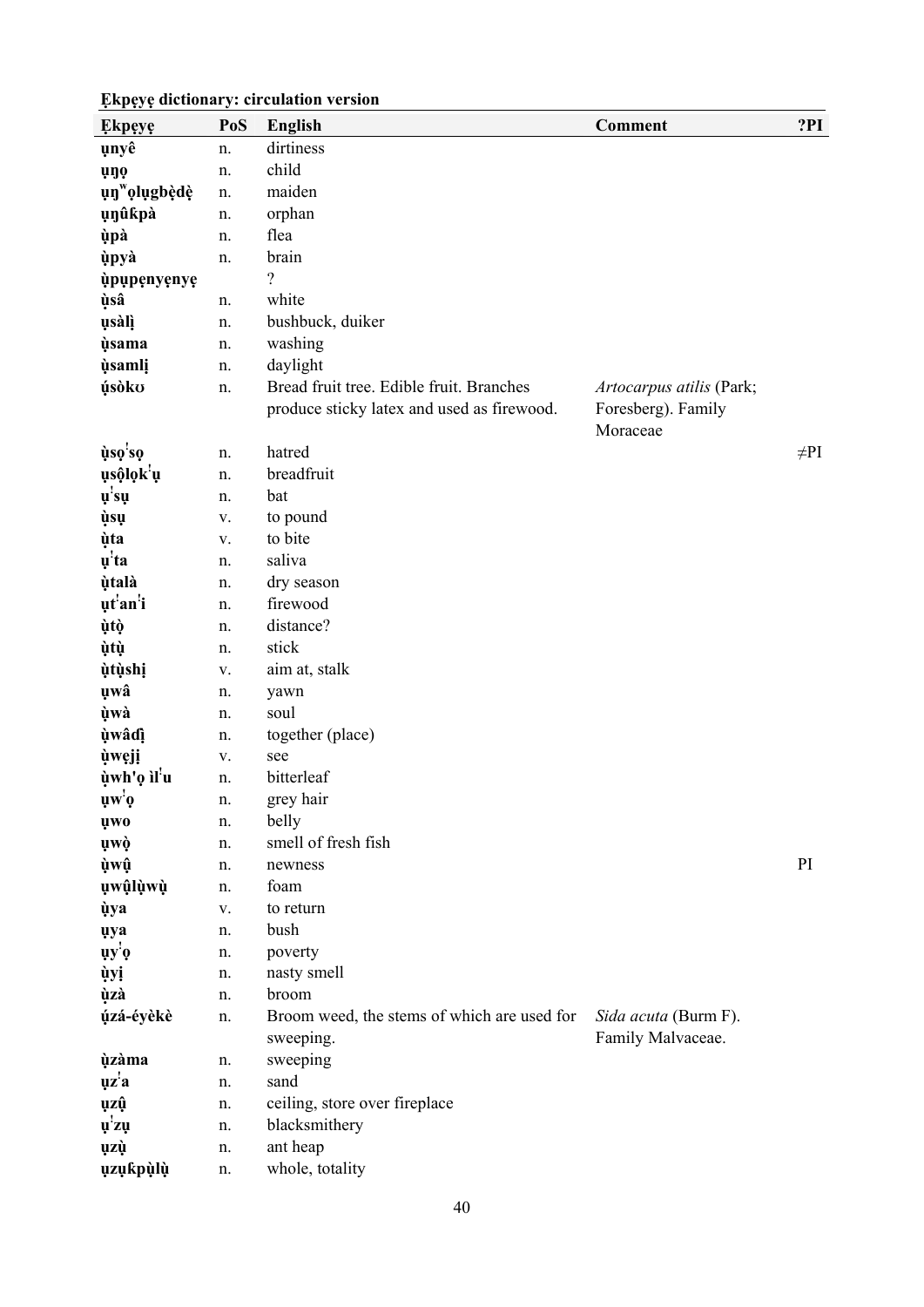| Ekı<br>neve<br>$\bullet$ | PoS | -1-06<br><b></b> | 'omment<br>_____ | $\mathbf{a} \mathbf{b}$ |
|--------------------------|-----|------------------|------------------|-------------------------|
|                          |     |                  |                  |                         |

**W.** 

| walį      | n. | break, split                                 |    |
|-----------|----|----------------------------------------------|----|
| wamali    | n. | break friendship                             |    |
| we        | n. | cooked (be)                                  |    |
| we        | n. | light (be) (in weight)                       |    |
| we        | V. | blow (of wind)                               |    |
| we        | V. | fly                                          |    |
| webèni    | V. | perch                                        |    |
| wè-shi    | V. | cross, pass over                             |    |
| woli      | V. | hide s.t.                                    |    |
| wo'wo     | V. | break, erode                                 |    |
| woma      | V. | pluck off (as leaf)                          |    |
| wọtụ      | V. | pluck (as fruit) (v.), catch (object thrown) |    |
| wùluma    | V. | lost (get)                                   |    |
| wų        | V. | jump                                         | PI |
| wų        | V. | pour in                                      | PI |
| wụ udùgbè | V. | mouldy (become)                              |    |
| wǔ        | V. | blow (with mouth)                            | PI |
| wǔ        | V. | swell                                        | PI |
| wuma      | V. | peel off (skin, bark)                        |    |
| wụshị     | V. | to pour                                      | PI |
| wushi     | V. | cook, boil                                   | PI |

### **Y.**

| V. | sweat                        | $\neq$ Pl                                           |
|----|------------------------------|-----------------------------------------------------|
| V. | slippery (be)                | $\neq$ Pl                                           |
| V. | rub (ointment, oil)          |                                                     |
| V. | return                       |                                                     |
| V. | tie (in bundle)              |                                                     |
| V. | add, put                     |                                                     |
| V. | adorn, dress up              |                                                     |
| V. | respect                      |                                                     |
| V. | to be black                  |                                                     |
| V. | make, enact (a law)          |                                                     |
| V. | cloudy (be)                  |                                                     |
| V. | $offer + homage$             |                                                     |
| V. | wedge under                  |                                                     |
| V. |                              |                                                     |
| V. | soft (become) (e.g. of pear) |                                                     |
| V. | bad, ugly (be)               |                                                     |
| V. | cool, calm (become)          |                                                     |
| V. | put on (dress)               |                                                     |
|    | you (plural)                 |                                                     |
|    |                              | squeeze (leaves), crush by rolling in hand<br>pron. |